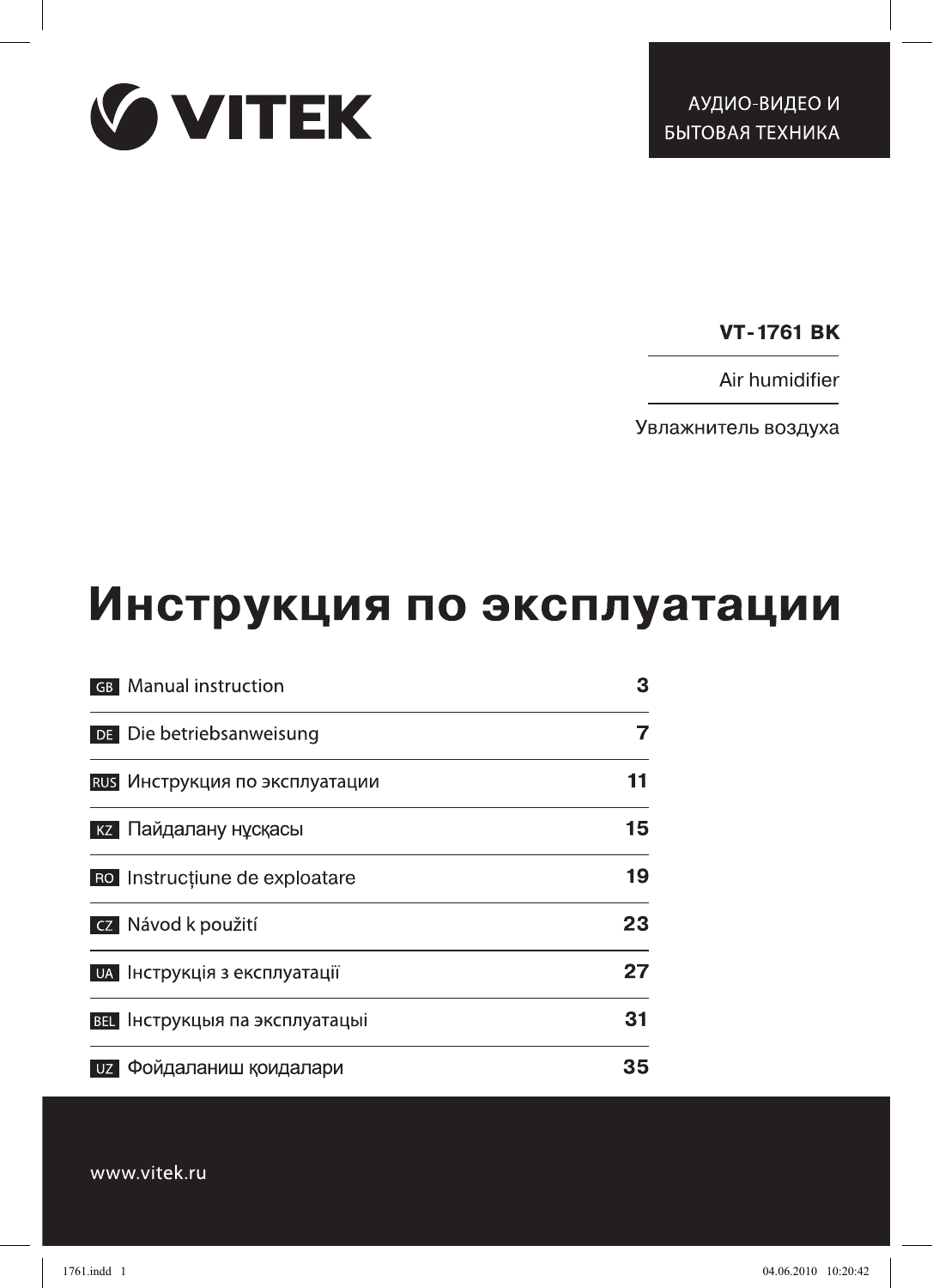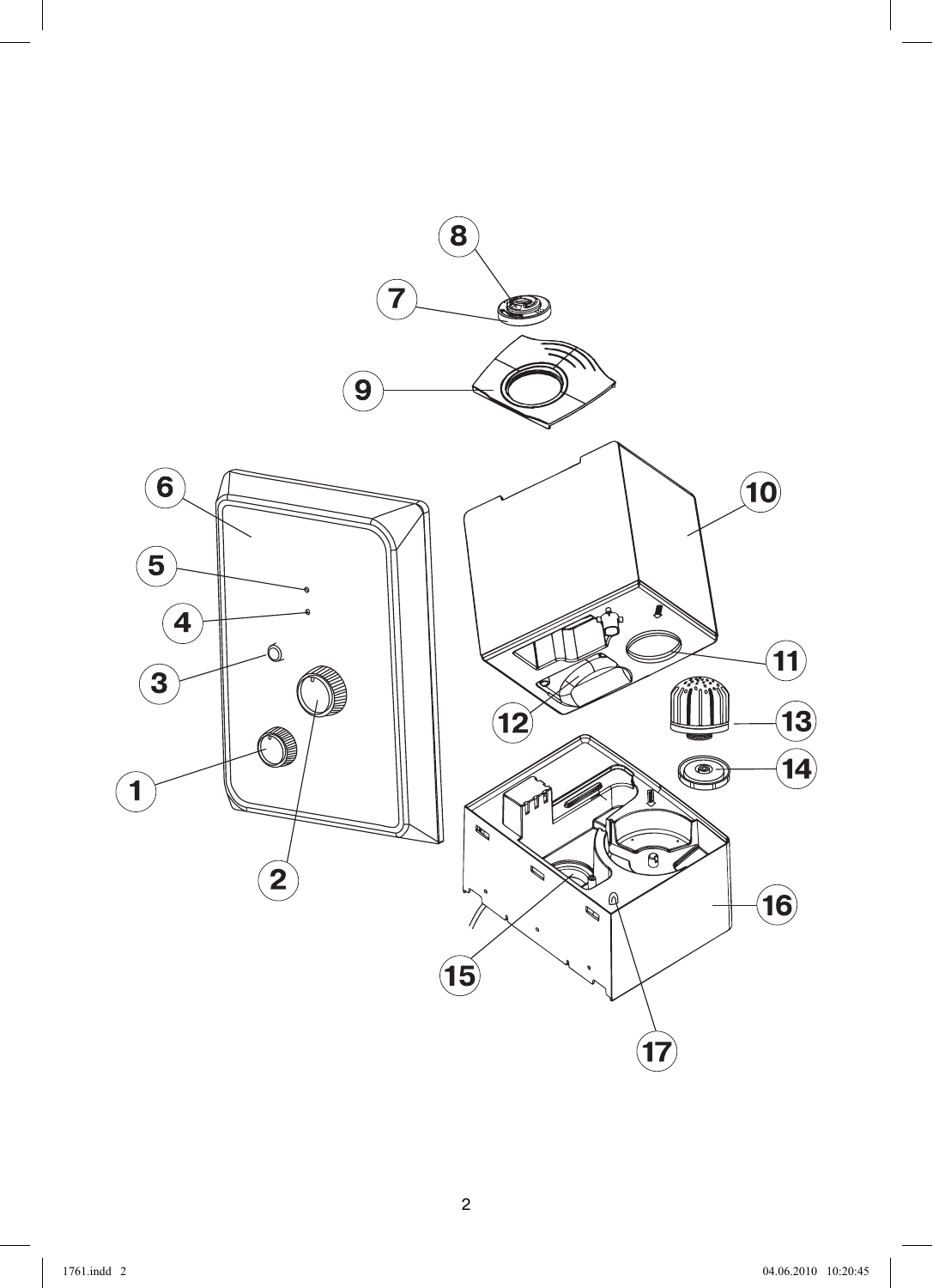## **AIR HUMIDIFIER**

## **DESCRIPTION**

- 1. Indoor moisture regulator «Humidistat»
- 2. Power switch, steam-out intensity regulator
- 3. Ionization switch «Ion»
- 4. Ionization indicator «Ion»
- 5. Switch / refill indicator «Humidify/ Refill»
- 6. Front panel
- 7. Vented cap for steam-out
- 8. Vents for steam-out
- 9. Handle for removing water tank from the body
- 10. Water tank
- 11. Water pouring hole
- 12. Handle for convenience when refilling/carrying water tank
- 13. Filter-cartridge
- 14. Water tank cap
- 15. «Nebulizer»
- 16. Humidifier body
- 17. Water tank spot lighting
- 18. Cleaning scrub for «nebulizer»

# **SAFETY INSTRUCTIONS**

Before starting using the device read carefully these instructions and keep them, use them as reference material.

- Ensure that operating voltage of the device corresponds to the circuit voltage.
- Place the device on a flat damp-proof surface. Distance from walls should be no less than 15 cm.
- Do not point the mist nozzle at wood furniture, electric appliances, books and surfaces that could be damaged by water.
- Do not place humidifier in direct sunlight, high-temperature areas, near

computers or sensitive electronic equipment.

- Do not leave the device unattended in a closed room, since air could become saturated and leave condensation on walls or furniture, that is why it is recommended that you leave the door to the room with humidifier slightly open.
- Do not use the device outdoors.
- Use only those removal parts that are included into delivery package.
- Do not allow children to use the device as a toy.
- Be careful, when the device is used by children or by handicapped people.
- This device should not be used by children or by handicapped people, unless they are provided with relevant and legible safety instructions and are aware of hazards arising from misuse of the device by a responsible person.
- Do not operate the device without water; turn it off, when water tank is empty.
- Do not use carbonated water and perfume additives.
- Unplug the device before removing water tank.
- Do not cover steam-out vents and keep from falling any objects into them.
- Do not immerse the body into water or other liquids.
- Do not move or bend the device while it is operating.
- Always unplug the device and empty it when cleaning or when not in operation. If you want to move the device to another place, first of all unplug it.
- Do not touch the plug of the power cord with wet hands.
- Before using the device inspect the power cord and ensure that it is not damaged. Do not use the device when its power cord is damaged.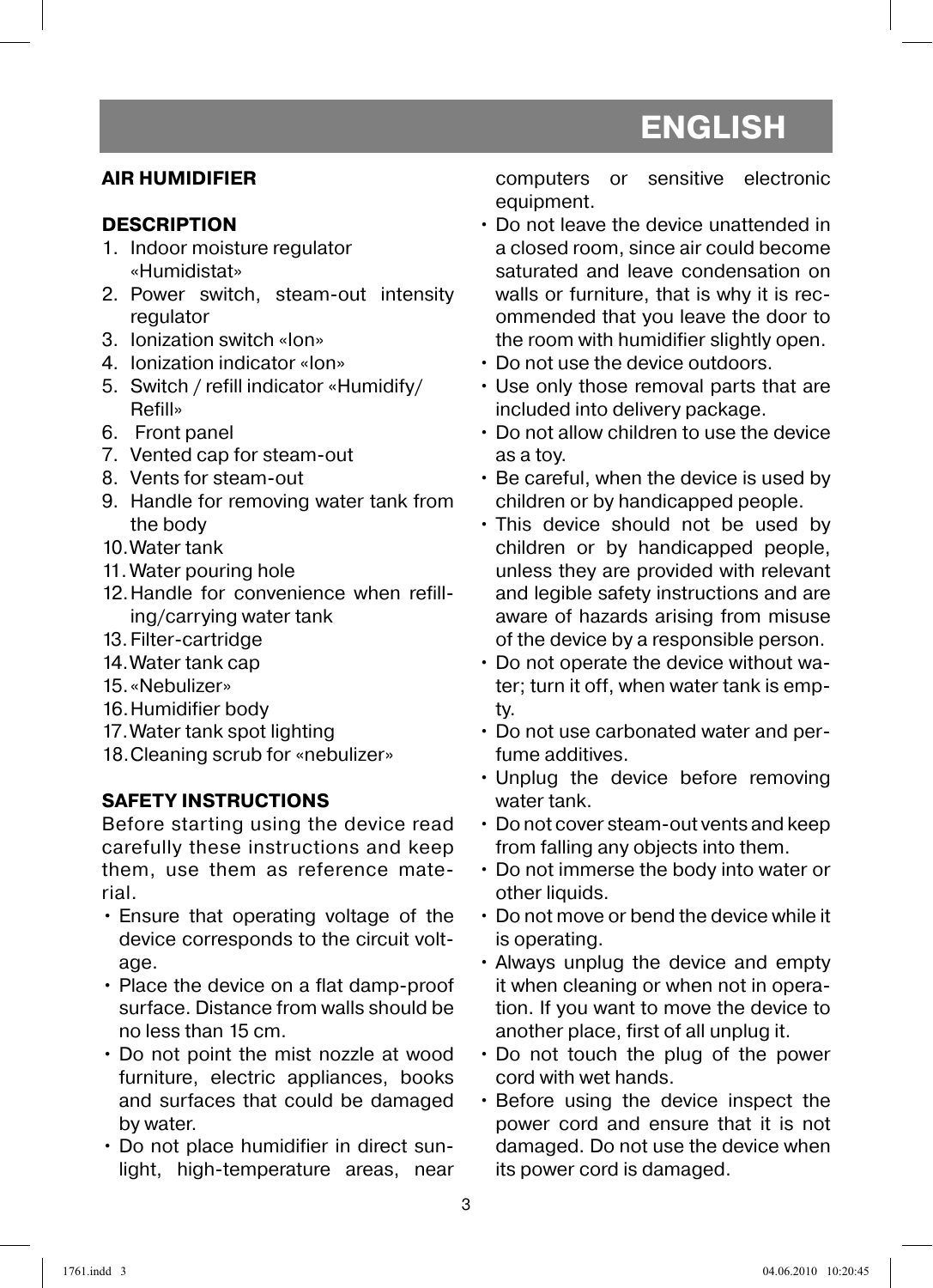- Do not dismantle the device on your own, in case of disorder refer to the nearest authorized service center.
- Clean the device regularly, keep from scratch appearance on a nebulizer.
- Store the device in places out of reach of children.

# *FOR HOME USE ONLY*

## **USE OF HUMIDIFIER**

Unpack the device and remove all packing materials. Inspect the device for damage. If there is any damage do not turn on the device.

### *Note:*

- *if the humidifier was exposed to negative temperatures, then before the first time use it is recommended that you keep it at room temperature during 30 minutes.*
- *use the humidifier at indoor temperature from +5 to +40°С, and relative humidity no less than 80%.*
- *the temperature of utilized water should not exceed +40°С.*

Before plugging in ensure that the power network voltage corresponds to the operating voltage of the device.

- 1. Take the handle (9) and remove water tank (10) from the body (16).
- 2. Turn over water tank (10), remove the top cover (14), by turning it counterclockwise. Fill the water tank (10) with the necessary quantity of water and secure the top cover (14), by turning it clockwise.
- 3. Fix the filled water tank (10) to the body of the device (16). Wait till the working compartment is filled with water.
- 4. Plug in the humidifier.
- 5. Turn on the humidifier, by turning the handle (2) clockwise, indicator (5) will turn green, the spot lighting of regulators (1) and (2) and of water tank (17) will turn on.
- 6. Establish steam-out intensity by turning the handle (2).
- 7. By a regulator of maintaining relative indoor humidity (1) «Humidistat», establish the boundary value of maintaining indoor humidity from «Min» to «Max».

 «Min» - from 20 % to 30 %; «Mid» - from 50 % to 60 %; «Max» - up to 90 %.

### *Note:*

- *if humidity in a room is higher than a set one on the control knob(1), the moisturizer cannot be turned on in a steam-out mode .*
- 8. To turn on ionization mode push the button (3) «ION», in the process the LED light (4) comes on. To turn off ionization mode push the button (3) one more time, the light (4) goes out.
- 9. On completion of work turn off the device by setting the control (2) in «OFF» position, in the process the LED light (5) goes out, the booster light of the control knobs (1) and (2) shuts down.

## *Note:*

- *(17)the booster light lamp helps you to estimate the quantity of water in the reservoir.*
- *if the water in the reservoir (10) is over, the red LED light (5) «Humidify/Refill» is on, remove the reservoir and fill it with water.*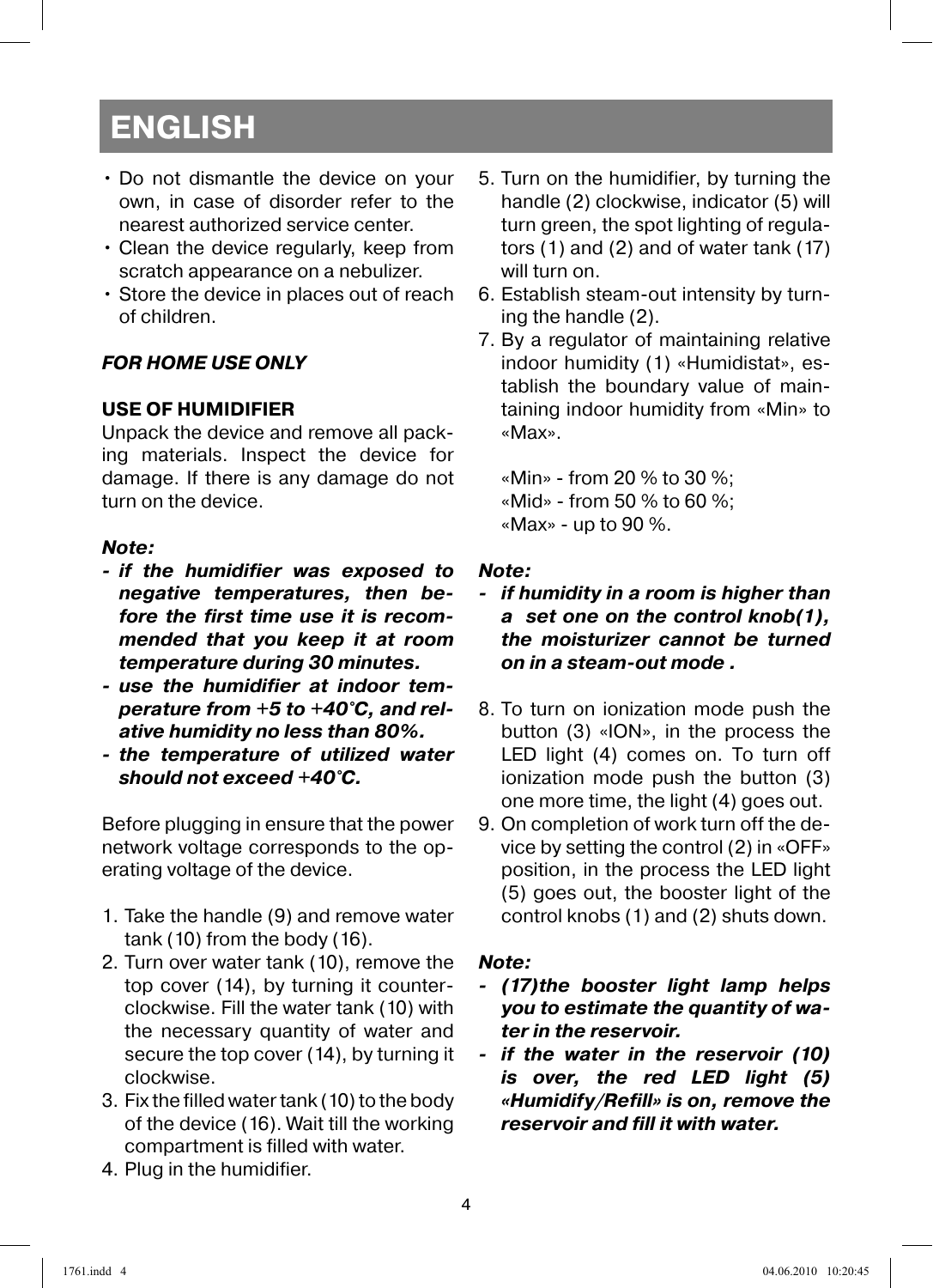### **MAINTENANCE AND CLEANING**

### *Warning! Always turn off and unplug the device before cleaning.*

Hard water causes scale formation on the «sprayer», inner parts of the body and water reservoir. This leads to the deterioration of operation of the moisturizer and to the onset of white thin coat on the objects of interior. In order to avoid this, it is necessary to clean the sprayer weekly, to change water as often as possible and to make cleaning of a filter-cartridge (13).

In case you are not going to use the moisturizer for a long time: - pour the water out of reservoir and operational compartment of the «sprayer», wash the reservoir, wash and clean the operational compartment of the «sprayer» and «sprayer» itself, dry carefully and store the device.

### **Weekly maintenance**

- Once a week wash carefully the water reservoir (10) and operational compartment under the reservoir (10) with the neutral detergent solution. Then rinse them carefully out with water.
- Drip 5-10 drops of detergent to the «sprayer» (15); wait about 2-5 minutes. Using a brush (18), remove the thin coat from the surface of the «sprayer» (15).

### *Note:*

- *it is possible to use antisludge agent as a detergent for* «sprayer»
- Do not dip the body of the device into the water or any other liquids.

#### **Cleaning of filter**

- Clean filter (13) after going through it of about 1000 l of water. In case of hard water or onset of «white thin coat» on furniture, clean it more often.
- Take the control handle(9) and remove the water reservoir (10) from the body  $(16)$ .
- Turn the reservoir over (10), turn off the cover (14) turning it counter-clockwise, turn off the filter-cartridge (13) turning it counter-clockwise.
- Place the filter-cartridge (13) for 10 min into the vessel with the vinegar, remove the filter-cartridge (13) and rinse it off under the running water.
- Place the filter-cartridge (13) back on the cover (14) turning it clockwise.

#### **Storage**

- If you are not going to use the device for a long time and you want to put it away, make sure of all its parts to be dry, including the operational compartment of the «sprayer».
- Do not store the device with the water in reservoir or in the operational compartment of the «sprayer».
- Before to take the filter-cartridge away for storage, clean it and dry, keep the filter-cartridge in a cool dark place. Store the moisturizer in a dry cool place, unavailable for children.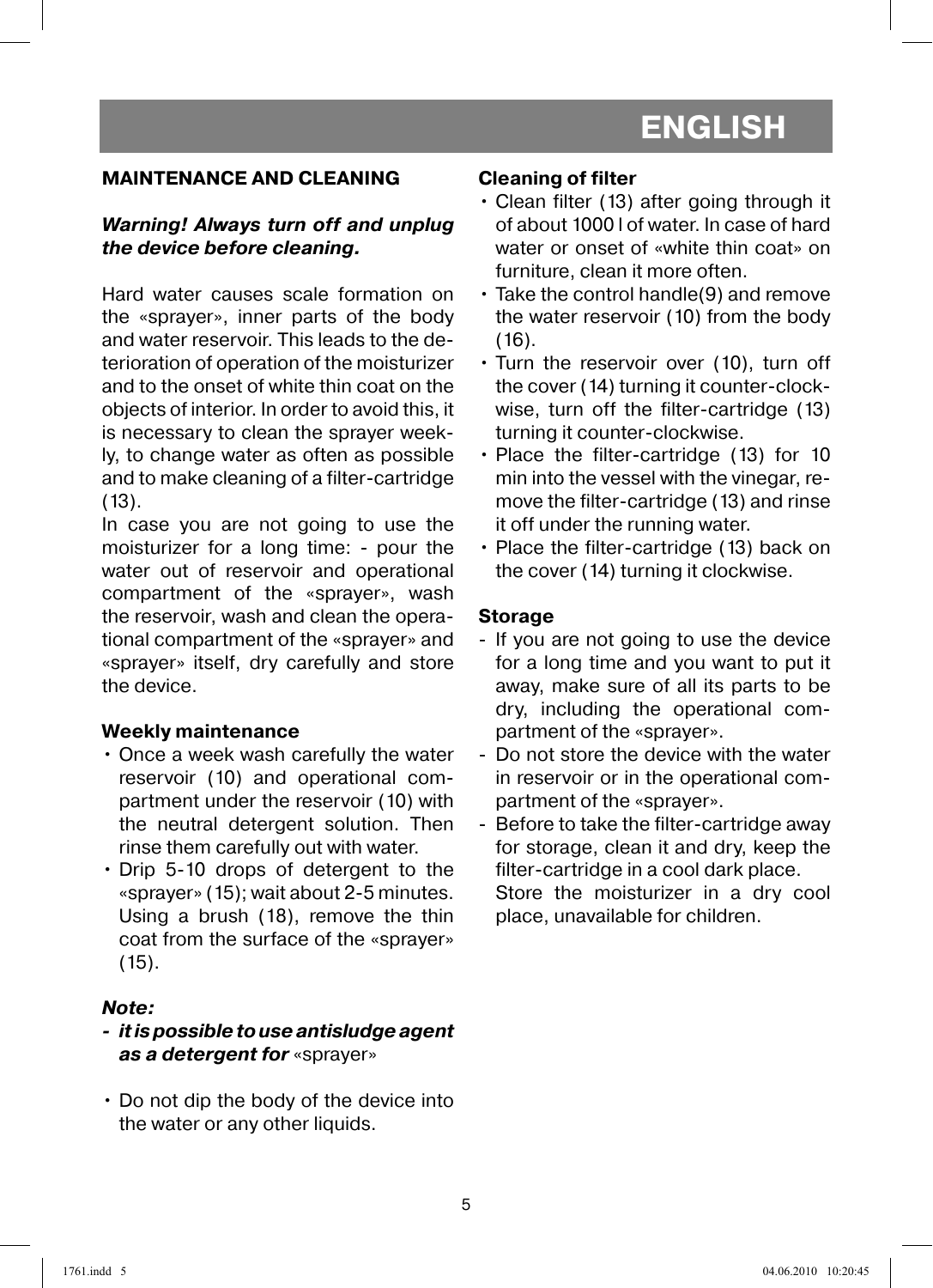# **TROUBLESHOOTING**

Before refer to the service center, look through the following troubles:

| <b>Trouble</b>                     | Probable reason                                           | <b>Troubleshooting</b>                                                                               |
|------------------------------------|-----------------------------------------------------------|------------------------------------------------------------------------------------------------------|
| Moisturizer doesn't operate        | The device is unplugged                                   | Plug the device in                                                                                   |
|                                    | There is no water in the res-<br>ervoir, light (5) is red | Fill the reservoir with water                                                                        |
| «Steam» has an unpleasant<br>smell | It's normal effect for a new<br>device                    | Turn off the cover of the wa-<br>ter reservoir and leave it in<br>a dark cool room for some<br>hours |
|                                    | There is dirty water in the<br>reservoir                  | Clean the reservoir and fill it<br>with the clean water                                              |
| Low intensity of the steam-<br>out | The «sprayer» is foul                                     | Clean the part of the sprayer                                                                        |

### *Note:*

*- If the rules of the device cleaning aren't kept, the efficiency of the device operation can descent. In this case clean the device and henceforth use filtered or distilled water.* 

## **Specification:**

Power supply: 220-230 V ~ 50 Hz Power consumption: 40 W Emission of ions: 2.000.000 ~ 3.000.000 Ion /cm2 Emission of ozone: 0.05 PPM Vessel for water: 5 l Expenditure of water: 400 ml/h Area of moistening: to 40 m2

Specifications subject to change without prior notice.

# *Service life of appliance - 3 years*

## **GUARANTEE**

Details regarding guarantee conditions can be obtained from the dealer from whom the appliance was purchased. The bill of sale or receipt must be produced when making any claim under the terms of this guarantee.



This product conforms to the EMC-Requirements as laid down by the C Council Directive 89/336/EEC and to the Law Voltage Regulation (73/23) EEC)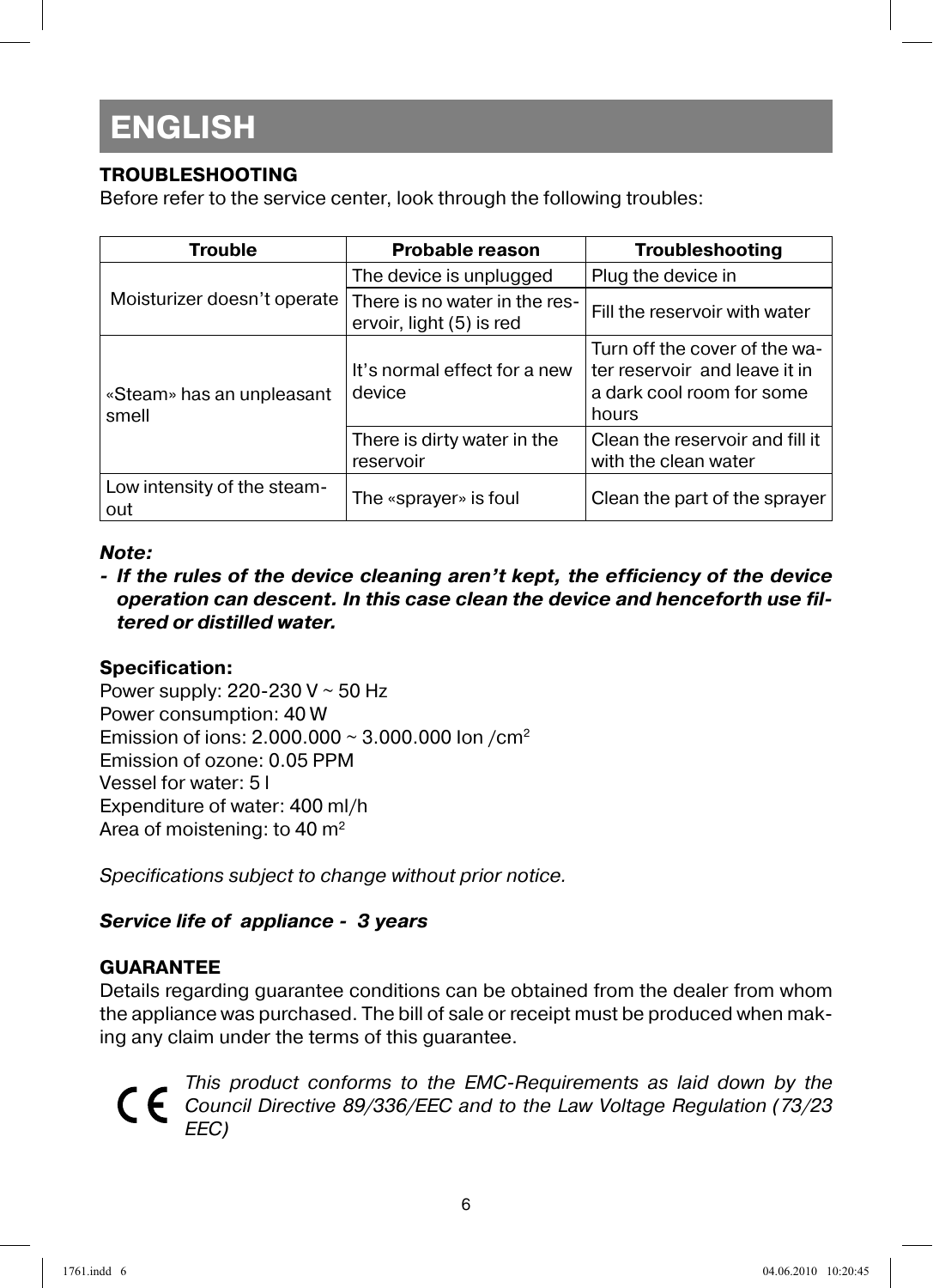### **LUFTBEFEUCHTER**

#### **BESCHREIBUNG**

- 1. Regler für Feuchtigkeitsunterhaltung im Raum «Humidistat»
- 2. EIN/AUS-Taste, Regler für den Ausgang der "Dampf"-Intensität
- 3. EIN/AUS-Taste für den Ionisierungsmodus «Ion»
- 4. Anzeiger des Ionisierungsmodus «Ion»
- 5. Anzeiger des Einschaltens / des notwendigen Wassernachfüllen «Humidify/Refill»
- 6. Frontplatte
- 7. Deckel mit den Löchern für den "Dampf"-Ausgang
- 8. Löcher für den "Dampf"-Ausgang
- 9. Griff für Entfernung des Behälters vom Gehäuse
- 10. Wasserbehälter
- 11. Loch für Wasserfüllen
- 12. Komfort-Griff für Füllen/Hinübertragen des Behälters
- 13. Filter-Cartridge
- 14. Deckel des Wasserbehälters
- 15. «Sprühgerät»
- 16. Gehäuse des Befeuchters
- 17. Beleuchtung des Wasserbehälters
- 18. Bürste für die Reinigung des «Sprühgerätes»

### **VORSICHTSMASSNAHMEN**

Vor dem Betriebsanfang des Gerätes lesen Sie aufmerksam diese Betriebsanleitung und behalten Sie sie, verwenden Sie sie in der Zukunft zum Nachschlagen.

- **Vergewissern Sie sich, dass die Betriebsspannung des Gerätes mit der Netzspannung übereinstimmt.**
- Stellen Sie das Gerät auf eine glatte, feuchtigkeitsfesten Oberfläche. Der Abstand bis zu den Wänden muss mindestens 15 cm betragen.
- Richten Sie die Düse des Befeuchters nicht auf Holzmöbel, Elektrogeräte, Bücher und Gegenstände, die durch Feuchtigkeit können beschädigt werden.
- Unterbringen Sie den Befeuchter in den Stellen nicht, die von den direkten Sonnenstrahlen, hohen Temperaturen be-

einflusst werden, sowie neben PCs und feiner elektronischer Technik.

- Lassen Sie das Gerät ohne Aufsicht in einem geschlossenen Raum nicht, im gegenfall kann sich auf/an dem Möbel und an den Wänden Kondensat bilden, deswegen wird es empfohlen, die Tür in den Raum mit dem funktionierenden Befeuchter ein wenig geöffnet halten.
- Es wird nicht gestattet, dieses Gerät außerhalb der Räumlichkeiten zu betreiben.
- Verwenden Sie nur die mitgelieferten abnehmbaren Teile.
- Lassen Sie Kinder mit dem Gerät nicht spielen.
- Seien Sie besonders aufmerksam, wenn das Gerät von den Kindern oder behinderten Personen verwendet wird.
- Dieses Gerät ist nicht für den Gebrauch von Kindern oder behinderten Personen bestimmt, es sei denn, dass sie von der für ihre Sicherheit zuständigen Person entsprechend und verständlich über den Gebrauch des Gerätes sowie über die möglichen Gefahren wegen der unrichtigen Benutzung angewiesen wurden.
- Schalten Sie das Gerät ohne Wasser nicht ein, und schalten Sie es sofort aus, sobald das Wasser im Behälter zu Ende ist.
- Verwenden Sie kein kohlensäurehaltiges Wasser und Parfümzusatzstoffe.
- Trennen Sie das Gerät vom Stromnetz vor der Entfernung des Wasserbehälters.
- Machen Sie die Löcher für den «Damf»-Ausgang nicht zu und lassen sie fremde Gegenstände dorthin nicht geraten.
- Tauchen Sie das Gehäuse des Gerätes ins Wasser oder andere Flüssigkeiten nicht ein.
- Stellen Sie das Gerät während des Betriebes nicht um, sowie kippen Sie es nicht.
- Immer trennen Sie das Gerät vom Netz und entfernen Sie das Wasser aus dem Behälter während der Reinigung, wenn Sie den Befeuchter nicht benutzen. Wenn Sie das Gerät zu einem anderen Ort übertragen möchten, trennen Sie es zuerst vom Stromnetz.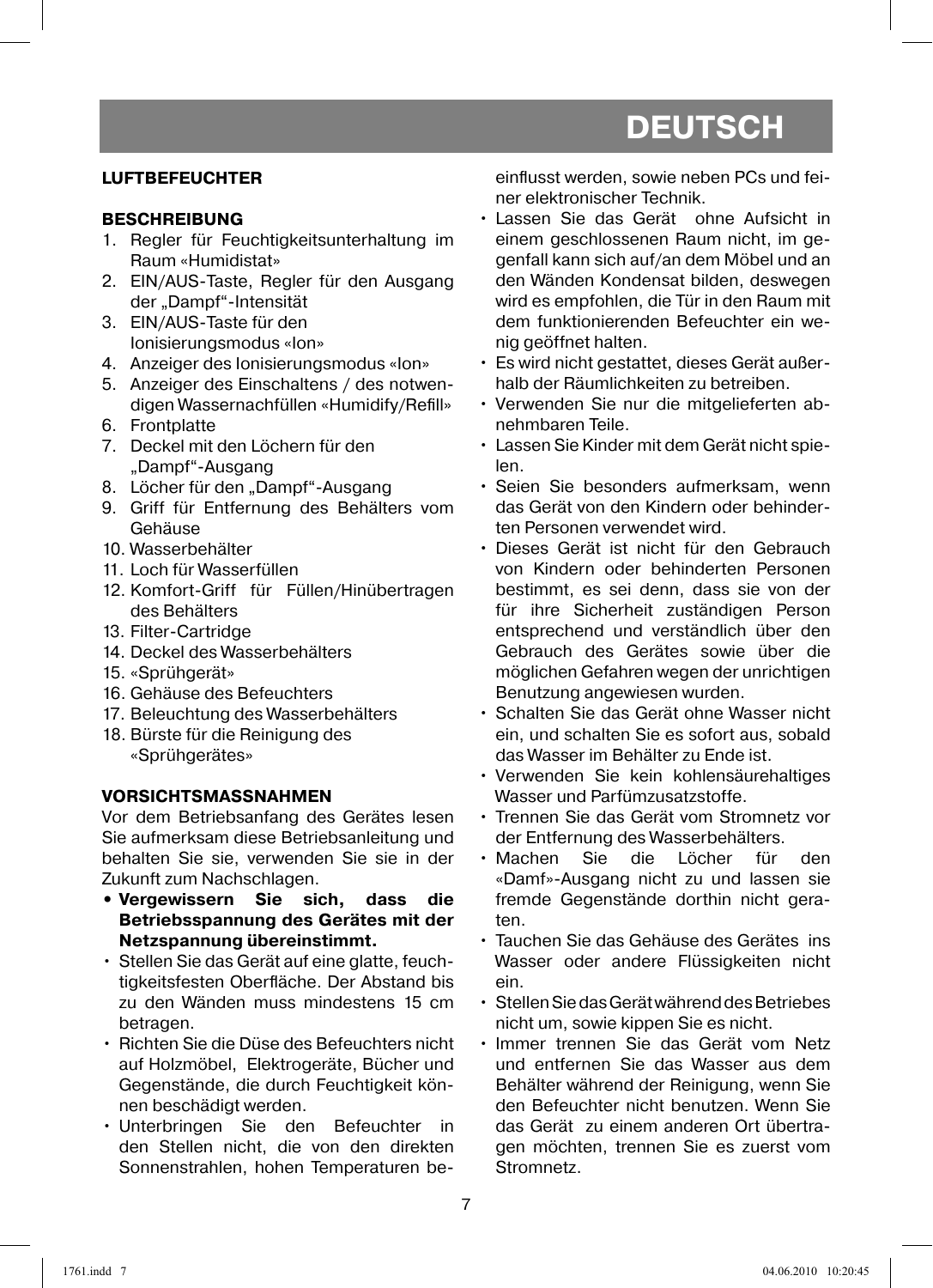- Greifen Sie den Stecker des Netzkabels mit den nassen Händen nicht.
- Vor dem Gebrauch des Gerätes untersuchen Sie aufmerksam das Netzkabel und vergewissern Sie sich, dass es nicht beschädigt ist. Verwenden Sie das Gerät mit dem beschädigten Netzkabel nicht.
- Bauen Sie das Gerät selbstständig nicht aus, falls eine Störung festgestellt wird, wenden Sie sich an das nächste autorisierte Service-Zentrum.
- Reinigen Sie das Gerät regelmäßig, vermeiden Sie Risse auf dem Sprühgerät.
- Bewahren Sie das Gerät in einer für die Kinder unzugänglichen Stelle.

### *NUR FÜR DEN HAUSHALTSGEBRAUCH*

### **BENUTZUNG DES LUFTBEFEUCHTERS**

Packen Sie das Gerät aus und entfernen Sie die Verpackung. Untersuchen Sie das Gerät auf das Vorhandensein von Beschädigungen. Falls Beschädigungen vorhanden sind, schalten Sie das Gerät nicht ein.

### Anmerkung:

- Falls das Gerät von den negativen Temperaturen beeinflusst wurde, wird es empfohlen, es vor dem Einschalten im Laufe von 30 Minuten in der Raumtemperatur stehen lassen.
- Verwenden Sie den Luftbefeuchter im Raum mit dem Temperatur von +5 bis +40°C und mit der relativen Feuchtigkeit von höchstens 80%.
- Die Temperatur des Nutzwassers muss +40°C nicht übersteigen.
- Bevor Sie das Gerät einschalten, vergewissern Sie sich, dass die Netzspannung mit seinem Betriebsspannung übereinstimmt.
- 1. Nehmen Sie den Griff (9) in die Hand und entfernen Sie den Wasserbehälter (10) vom Gehäuse (16).
- 2. Kippen Sie den Behälter (10) um, schrauben Sie den Deckel (14)ab, drehen Sie ihn dafür entgegen dem Uhrzeigersinn. Füllen Sie den Behälter (10) mit der notwen-

digen Wassermenge und verdrehen Sie den Deckel (14), drehen Sie ihn dafür im Uhrzeigersinn.

- 3. Bauen Sie den gefüllten Behälter (10) auf dem Gehäuse des Gerätes (16) an. Warten Sie eine Weile, bis die Betriebssektion mit dem Wasser gefüllt wird.
- 4. Schalten Sie den Luftbefeuchter zum Netz an.
- 5. Schalten Sie den Luftbefeuchter ein, indem Sie den Griff (2) im Uhrzeigersinn drehen, dabei leuchtet der Anzeiger (5) grün, die Beleuchtung der Regler (1) und (2) wird eingeschaltet, sowie wird die Beleuchtung des Wasserbehälters (17) eingeschaltet.
- 6. Stellen Sie die Intensität des "Dampf"-Ausgangs durch das Drehen des Griffs (2) ein.
- 7. Durch den Regler für die Unterhaltung der relativen Feuchtigkeit im Raum (1) «Humidistat» stellen Sie die Grenze für die Unterhaltung der Feuchtigkeit im Raum von «Min» bis «Max» ein.

 «Min» - von 20 % bis 30 %; «Mid» - von 50 % bis 60 %; «Max» - bis 90 %.

### Anmerkung:

- - Wenn die Feuchtigkeit im Raum höher sein wird, als das durch den Regler (1) eingestellt wurde, wird der Luftbefeuchter in den Modus des «Dampf»-Ausgangs nicht eingeschaltet.
- 8. Um den Ionisierungsmodus einzuschalten, drücken Sie die Taste (3) «ION», dabei leuchtet der Anzeiger (4). Um den Ionisierungsmodus auszuschalten, drücken Sie wiederholt die Taste(3), der Anzeiger (4) erlöscht
- 9. Nach dem Betrieb schalten Sie das Gerät aus, indem Sie den Griff (2) in die Position «OFF» bringen, dabei erlöscht der Anzeiger (5), die Beleuchtung der Regler (1) und (2) wird ausgeschaltet.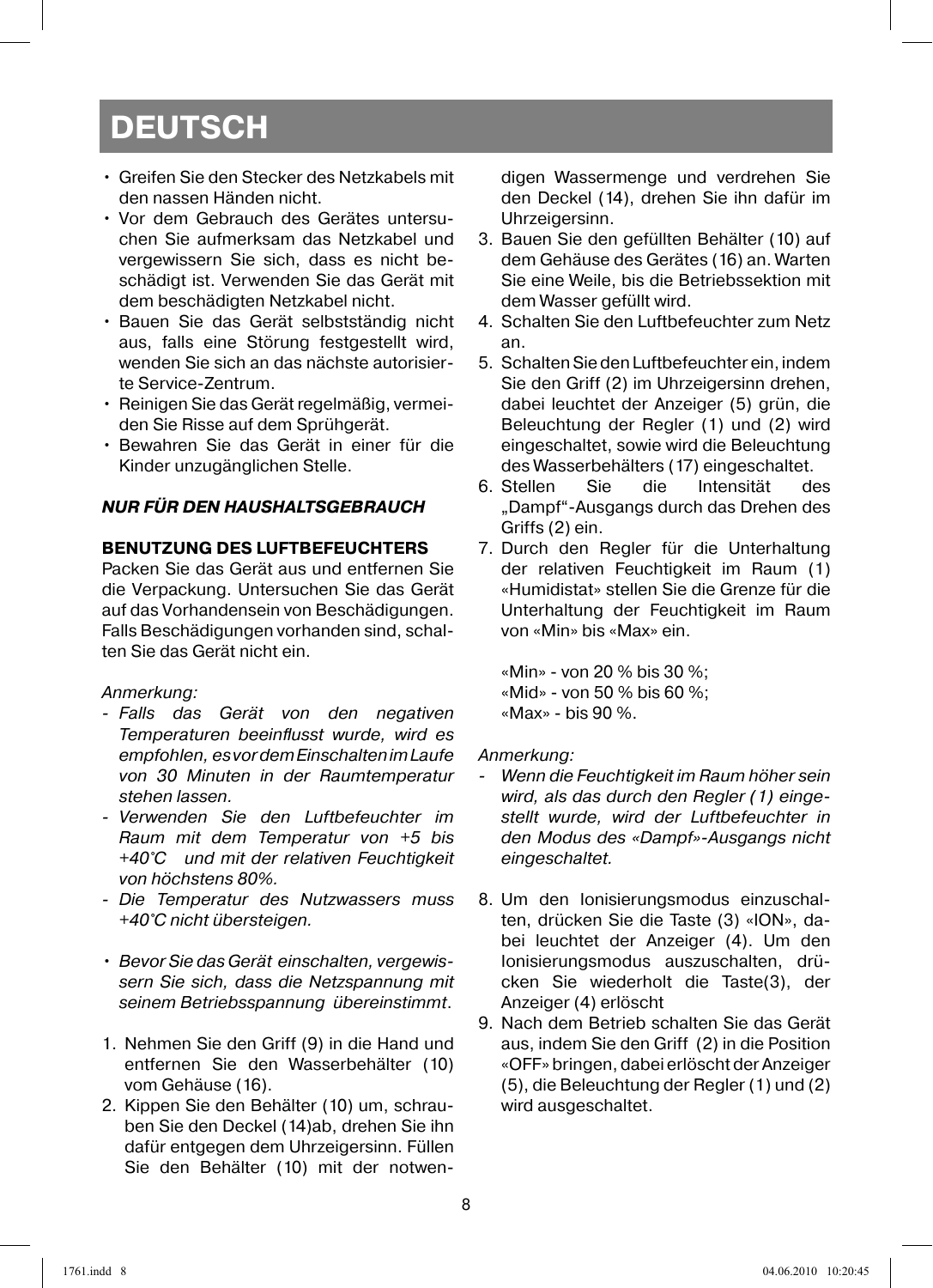Anmerkung:

- Sie können den Wasserstand im Behälter mit Hilfe der Beleuchtungslampe (17) einschätzen.
- Wenn das Wasser im Behälter (10) zu Ende ist, leuchtet der Anzeiger (5) «Humidify/ Refill» rot, dann nehmen Sie den Behälter ab und füllen Sie ihn mit Wasser.

### **REINIGUNG UND WARTUNG**

Warnung! Vor Reinigung immer schalten Sie das Gerät aus und trennen Sie es vom Netz.

Hartwasser verursacht Entstehung von Mineralablagerungen auf dem "Sprühgerät", den innerlichen Teilen des Gehäuses und auf dem Wasserbehälter, was die Verschlechterung des Funktionierens des Luftbefeuchters und die Entstehung des weißen Ansatzes auf den Interieur-Gegenständen als Folge hat. Um das zu vermeiden, ist es notwendig, das Sprühgerät wöchentlich zu reinigen und je öfter desto besser das Wasser zu ersetzen, sowie den Cartridge-Filter (13) zu reinigen.

Falls Sie vorhaben den Luftbefeuchter für eine längere Zeit nicht zu gebrauchen: - gießen Sie das Wasser aus dem Behälter und aus der Betriebssektion des «Sprühgerätes» ab, spülen Sie den Behälter durch, waschen und reinigen Sie die Betriebssektion des «Sprühgerätes» und das «Sprühgerät» selbst, trocknen Sie das Gerät sorgfältig aus und räumen Sie es für Aufbewahrung ab.

### **Wöchentliche Wartung**

- Einmal pro Woche spülen Sie gründlich den Wasserbehälter (10) und die Betriebssektion unter dem Behälter (10) mit einer Lösung des neutralen Waschmittels durch. Danach spülen Sie die sorgfältig mit dem Wasser.
- Tröpfeln Sie 5-Tropfen des Reinigungsmittels auf das «Sprühgerät» (15), und warten Sie ca. 2-5 Minuten. Mit der Bürste(18)entfernen Sie den Ansatz von der Oberfläche des «Sprühgerätes» (15).

#### Anmerkung:

- als Reinigungsmittel für das «Sprühgerät» kann man Mittel für die Belagentfernung in den Teekesseln.
- Tauchen Sie das Gehäuse des Gerätes ins Wasser oder andere Flüssigkeiten nicht ein.

#### **Filterreinigung**

- Reinigen Sie den Filter (13) nachdem dadurch ca.1000 l Wasser durchgehen, wenn Hartwasser benutzt wird oder der weiße Ansatz auf den Möbelgegenständen erscheint, reinigen Sie ihn öfter.
- Nehmen Sie den Griff (9) in die Hand und entfernen Sie den Wasserbehälter (10) vom Gehäuse (16).
- Kippen Sie den Behälter (10)um, drehen Sie den Deckel (14)ab, indem Sie ihn entgegen dem Uhrzeigersinn drehen, drehen Sie den Cartridge-Filter (13) ab, indem Sie ihn entgegen dem Uhrzeigersinn drehen.
- Legen Sie den Cartridge-Filter (13) für 10 Minuten in den Behälter mit dem Speiseessig, nehmen Sie den Cartridge-Filter (13) heraus und spülen Sie ihn unter dem fließenden Wasser.
- Bauen Sie den Cartridge-Filter (13) wieder auf den Deckel (14) an, indem Sie ihn im Uhrzeigersinn drehen.

#### **Aufbewahrung**

- Wenn Sie vorhaben, das Gerät für längere Zeit nicht zu benutzen und es abräumen wollen, vergewissern Sie sich, dass alle seine Teile trocken sind, einschließlich der Betriebssektion des «Sprühgerätes».
- - Bewahren Sie das Gerät mit dem Wasser im Behälter und in der Betriebssektion des «Sprühgerätes» nicht.
- Bevor Sie den Cartridge-Filter für die Aufbewahrung abräumen, überprüfen Sie seine Reinigung und trocknen Sie ihn, bewahren Sie den Cartridge-Filter in einem kühlen dunklen Ort auf.
- Bewahren Sie den Luftbefeuchter in einer trockenen und für die Kinder unzugänglichen Stelle.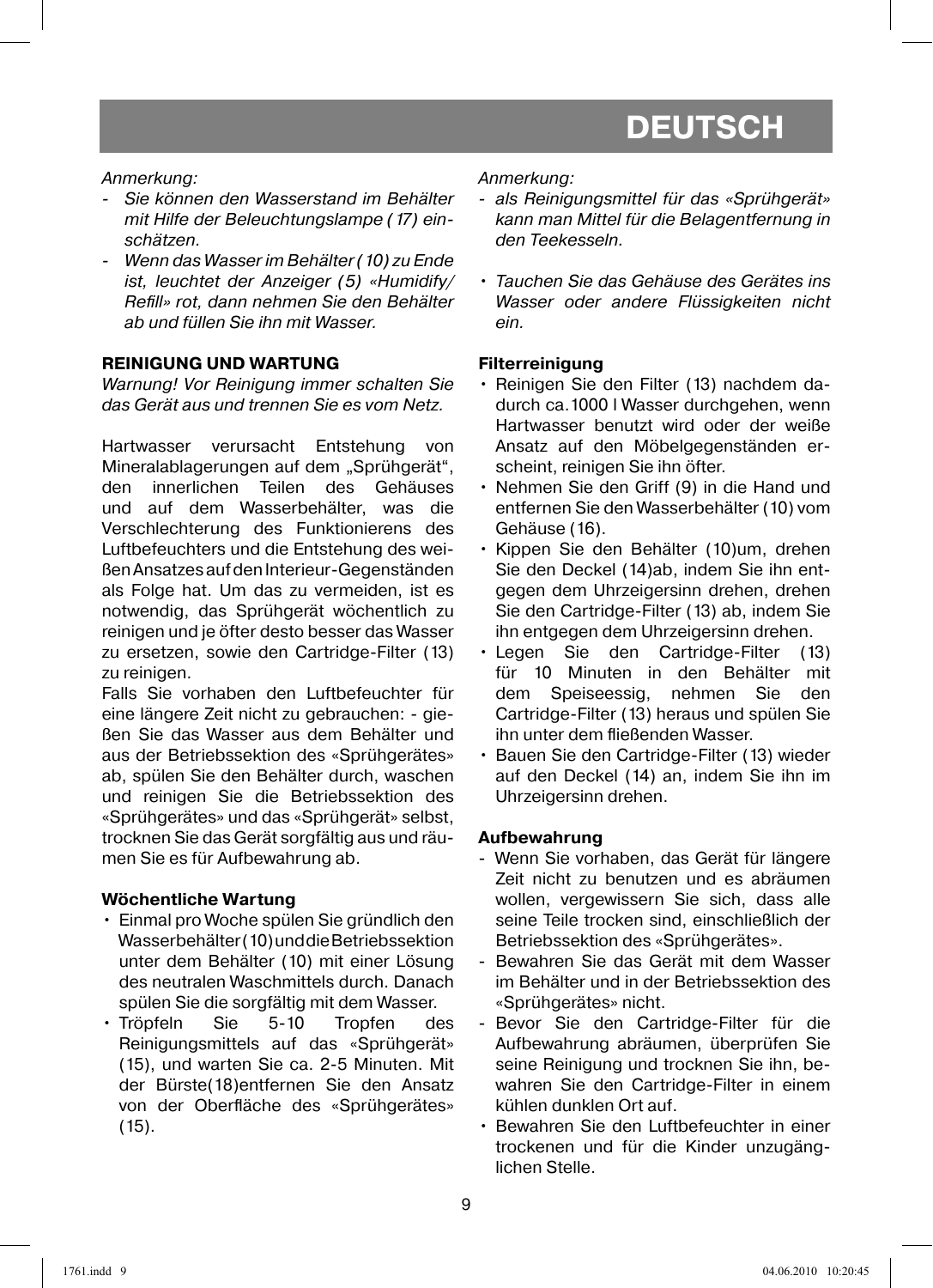### **STPRUNGEN UND IHRE BESEITIGUNG**

Bevor Sie sich an das Service-Zentrum wenden, machen Sie sich mit folgenden Störungen bekannt:

| <b>Störung</b>                             | <b>Mögliche Ursache</b>                                                                              | <b>Beseitigung</b>                                                                                                                     |
|--------------------------------------------|------------------------------------------------------------------------------------------------------|----------------------------------------------------------------------------------------------------------------------------------------|
| Luftbefeuchter funktioniert<br>nicht       | Das Gerät ist ans Stromnetz<br>nicht angeschlossen                                                   | Schließen Sie das Gerät an das<br>Stromnetz an                                                                                         |
|                                            | Lein Wasser im Behälter, der<br>Anzeiger (5) leuchtet rot                                            | Füllen Sie den Behälter mit<br>Wasser                                                                                                  |
| "Dampf" hat einen unange-<br>nehmen Geruch | Für ein neues Gerät ist das<br>eine normale Erscheinung<br>Das Wasser im Behälter ist<br>verschmutzt | Drehen Sie den Deckel des<br>Wasserbehälters ab und las-<br>sen Sie ihn für einige Stunden<br>in einer dunklen kühlen Stelle<br>stehen |
|                                            |                                                                                                      | Reinigen Sie den Behälter<br>und füllen Sie ihn mit frischem<br>Wasser                                                                 |
| Kleine Intensität des<br>"Dampf"-Ausgangs  | "Das Sprühgerät" ist ver-<br>schmutzt                                                                | Reinigen Sie das Element des<br>Sprühgerätes                                                                                           |

Anmerkung:

- Wenn die Regeln für die Reinigung des Gerätes von den durch die Verwendung des Hartwassers verursachten Mineralablagerungen nicht eingehalten werden, kann sich die Funktionseffizienz des Gerätes vermindern. In diesem Fall reinigen Sie das Gerät und verwenden Sie in der Zukunft filtriertes oder destillatives Wasser.

### **Technische Eigenschaften:**

Stromversorgung: 220-240 V ~ 50 Hz gespeiste Leistung: 40 W Ionenausgang: 2.000.000 ~ 3.000.000 Ion /cm2 Ozonausgang: 0.05 PPM Wasserbehälter: 5 l Wasserverbrauch: 400 ml/h Befeuchtungsfläche: bis 40 m<sup>2</sup>

Der Hersteller behält sich das Recht vor die Charakteristiken des Gerätes ohne Vorbescheid zu ändern.

### *Betriebslebensdauer des Geräts – 3 Jahre*

### **Gewährleistung**

Ausführliche Bedingungen der Gewährleistung kann man beim Dealer, der diese Geräte verkauft hat, bekommen. Bei beliebiger Anspruchserhebung soll man während der Laufzeit der vorliegenden Gewährleistung den Check oder die Quittung über den Ankauf vorzulegen.



Das vorliegende Produkt entspricht den Forderungen der elektromagnetischen Verträglichkeit, die in 89/336/EWG -Richtlinie des Rates und den Vorschriften 73/23/EWG über die Niederspannungsgeräte vorgesehen sind.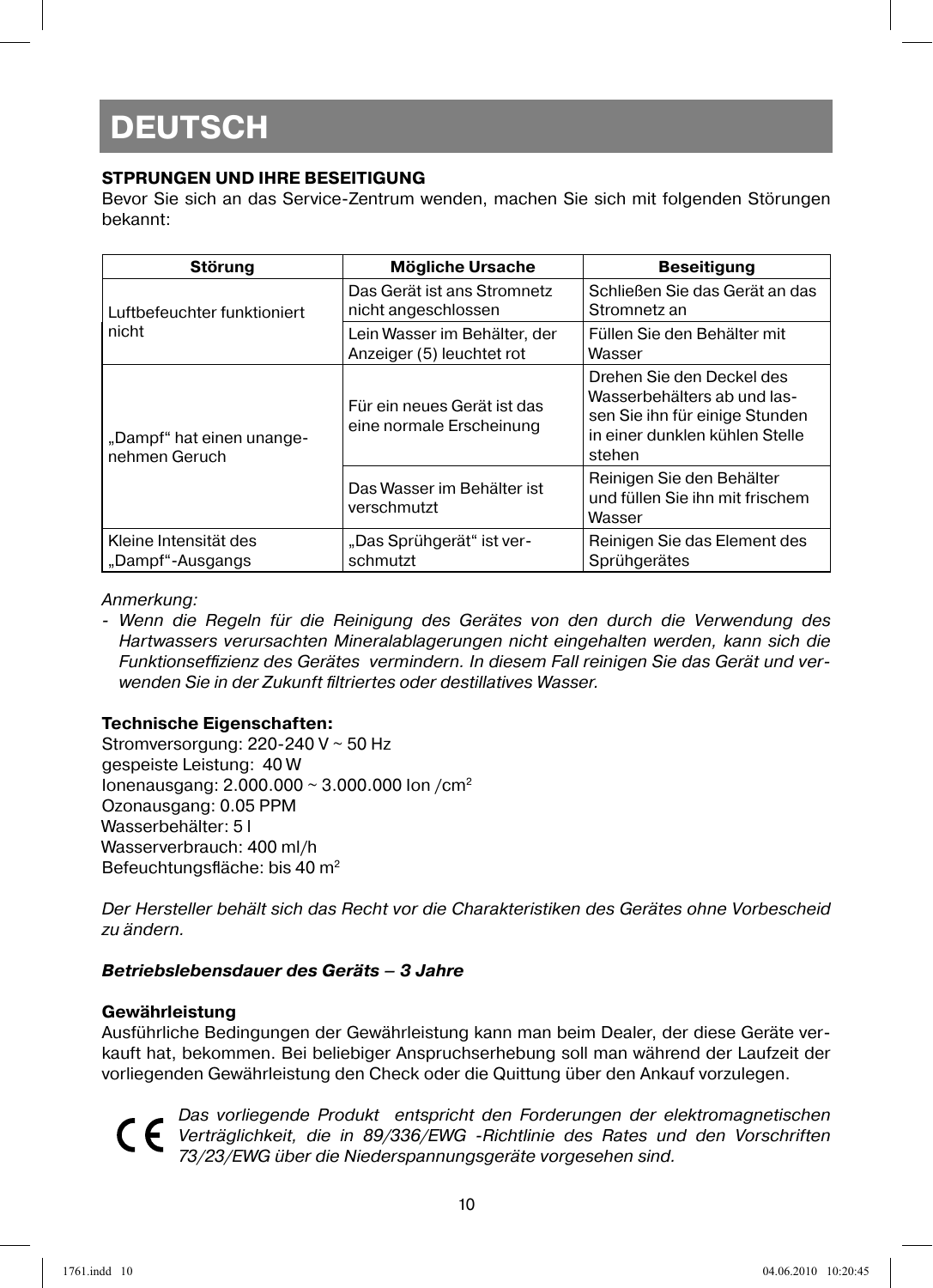# **УВЛАЖНИТЕЛЬ ВОЗДУХА**

## **ОПИСАНИЕ**

- 1. Регулятор поддержания влажности в помещении «Humidistat»
- 2. Ручка вкл./выкл., регулятор интенсивности выхода «пара»
- 3. Кнопка включения/выключения режима ионизации «Ion»
- 4. Индикатор режима ионизации «Ion»
- 5. Индикатор включения/необходимости долива воды «Humidify/Refill»
- 6. Передняя панель
- 7. Крышка с отверстиями для выхода «пара»
- 8. Отверстия выхода «пара»
- 9. Ручка для снятия резервуара с корпуса
- 10. Резервуар для воды
- 11. Отверстие для заливки воды
- 12. Ручка для удобства при наполнении/ переноске резервуара
- 13. Фильтр-картридж
- 14. Крышка резервуара для воды
- 15. «Распылитель»
- 16. Корпус увлажнителя
- 17. Подсветка резервуара для воды
- 18. Щеточка для чистки «распылителя»

# **МЕРЫ БЕЗОПАСНОСТИ**

Перед началом эксплуатации прибора внимательно прочитайте настоящую инструкцию и сохраните ее, используйте ее в дальнейшем в качестве справочного материала.

- Убедитесь, что рабочее напряжение прибора соответствует напряжению сети.
- Устанавливайте прибор на ровной, влагостойкой поверхности. Расстояние до стен должно быть не менее 15 см.
- Не направляйте сопло увлажнителя на деревянную мебель, электроприборы, книги и на предметы, которые могут быть повреждены влагой.
- Не располагайте увлажнитель в местах, подверженных воздействию прямых

солнечных лучей, высоких температур, вблизи компьютеров или чувствительной электронной техники.

- Не оставляйте прибор без присмотра в закрытом помещении, в противном случае на мебели и стенах может образоваться конденсат, поэтому дверь в помещение, где работает увлажнитель, рекомендуется держать приоткрытой.
- Запрещается использовать прибор вне помещений.
- Используйте только съемные детали, входящие в комплект поставки.
- Не разрешайте детям использовать прибор в качестве игрушки.
- Будьте особенно внимательными, если прибор используется детьми или людьми с ограниченными возможностями.
- Данное устройство не предназначено для использования детьми и людьми с ограниченными возможностями, если только лицом, отвечающим за их безопасность, им не даны соответствующие и понятные им инструкции о безопасном пользовании устройством и тех опасностях, которые могут возникать при его неправильном пользовании.
- Не включайте прибор без воды; отключайте его, как только в резервуаре закончится вода.
- Не используйте газированную воду и парфюмерные добавки.
- Отключайте прибор от сети перед снятием резервуара для воды.
- Не закрывайте отверстия выхода «пара» и не допускайте попадания в них посторонних предметов.
- Не погружайте корпус прибора в воду или другие жидкости.
- Не перемещайте и не наклоняйте прибор во время работы.
- Всегда отключайте прибор от сети и выливайте воду из резервуара во время чистки, или если вы не пользуетесь увлажнителем. Если вы хотите перенести прибор в другое место, сначала отключите его от сети.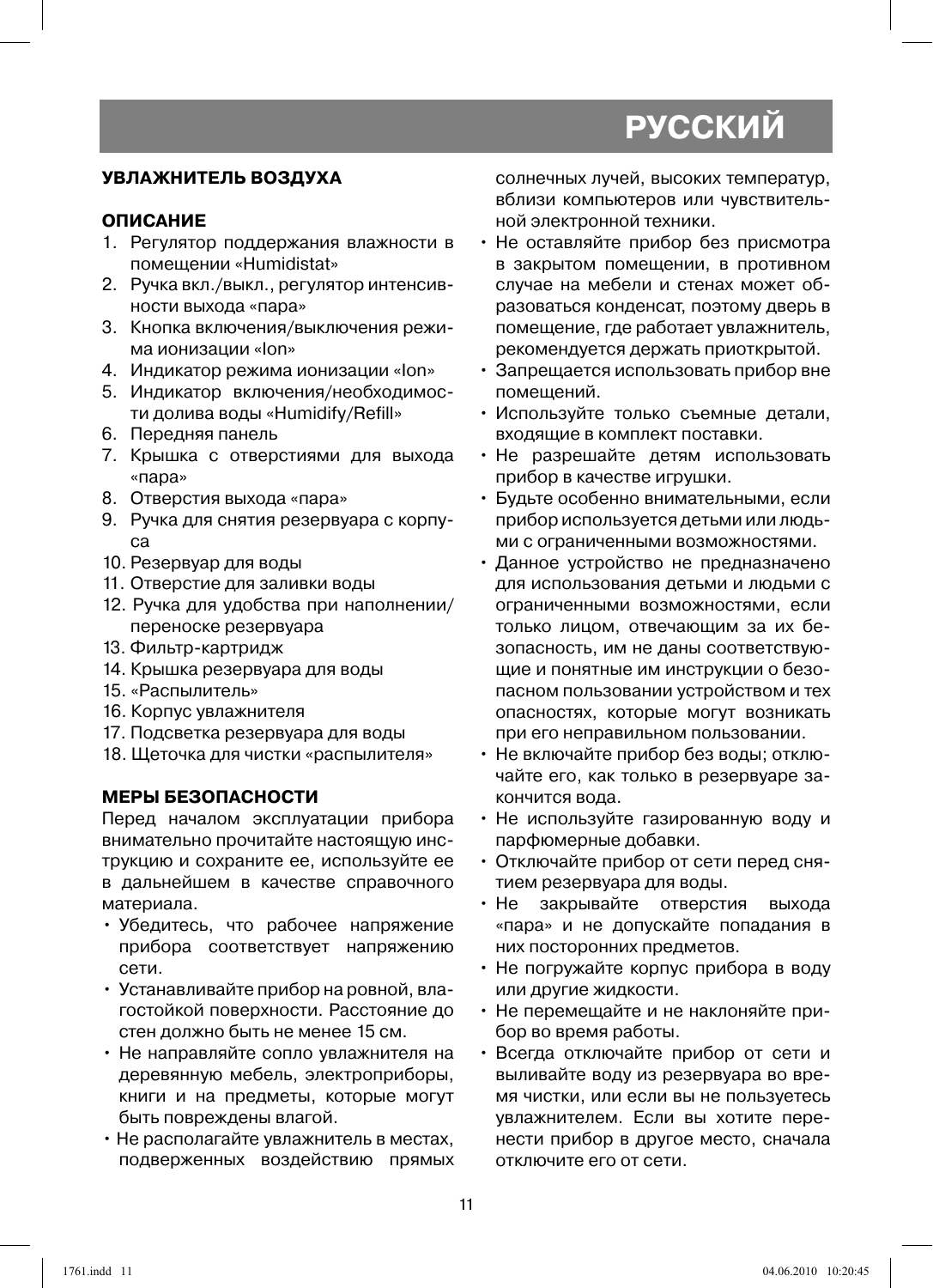- Не прикасайтесь к вилке сетевого шнура мокрыми руками.
- Перед использованием прибора внимательно осмотрите сетевой шнур и убедитесь, что он не поврежден. Не используйте прибор при поврежденном сетевом шнуре.
- Не разбирайте прибор самостоятельно. В случае обнаружения неисправности обратитесь в ближайший авторизованный сервисный центр.
- Регулярно проводите чистку прибора, не допускайте появления царапин на распылителе.
- Храните прибор в недоступных для детей местах.

### *ТОЛЬКО ДЛЯ ДОМАШНЕГО ИСПОЛЬЗОВАНИЯ*

### **ИСПОЛЬЗОВАНИЕ УВЛАЖНИТЕЛЯ**

Распакуйте прибор и удалите упаковочные материалы. Осмотрите прибор на предмет повреждений. При наличии повреждений не включайте прибор.

### *Примечание:*

- *если увлажнитель был подвержен отрицательным температурам, то перед первым включением рекомендуется выдержать его в течение 30 минут при комнатной температуре.*
- *используйте увлажнитель при температуре в помещении от +5 до +40°С и относительной влажности менее 80%.*
- *температура используемой воды не должна быть выше +40°С.*

Перед включением в сеть убедитесь, что напряжение электрической сети соответствует рабочему напряжению прибора.

1. Возьмитесь за ручку (9) и снимите резервуар для воды (10) с корпуса (16).

- 2. Переверните резервуар (10), открутите крышку (14), поворачивая ее против часовой стрелки. Наполните резервуар (10) необходимым количеством воды и закрутите крышку (14), поворачивая ее по часовой стрелке.
- 3. Установите наполненный резервуар (10) на корпус прибора (16). Подождите некоторое время, необходимое для заполнения рабочего отсека водой.
- 4. Подключите увлажнитель к сети.
- 5. Включите увлажнитель, повернув ручку (2) по часовой стрелке, при этом индикатор (5) загорится зеленым светом, включится подсветка регуляторов (1) и (2) и загорится подсветка резервуара для воды (17).
- 6. Установите интенсивность выхода «пара» поворотом ручки (2).
- 7. Регулятором поддержания относительной влажности в помещении (1) «Humidistat» установите предел поддержания влажности в помещении от

 «Min» до «Max». «Min» - от 20 % до 30 %; «Mid» - от 50 % до 60 %; «Max» - до 90 %.

### *Примечание:*

- *если влажность в помещении окажется больше, чем это задано регулятором (1), то увлажнитель не включится в режим выхода «пара».*
- 8. Для включения режима ионизации нажмите кнопку (3) «ION», при этом загорится индикатор (4). Для выключения режима ионизации нажмите кнопку (3) еще раз, индикатор (4) погаснет.
- 9. По окончании работы выключите прибор, установив ручку (2) в положение «OFF», при этом индикатор (5) погаснет, подсветка регуляторов (1) и (2) выключится.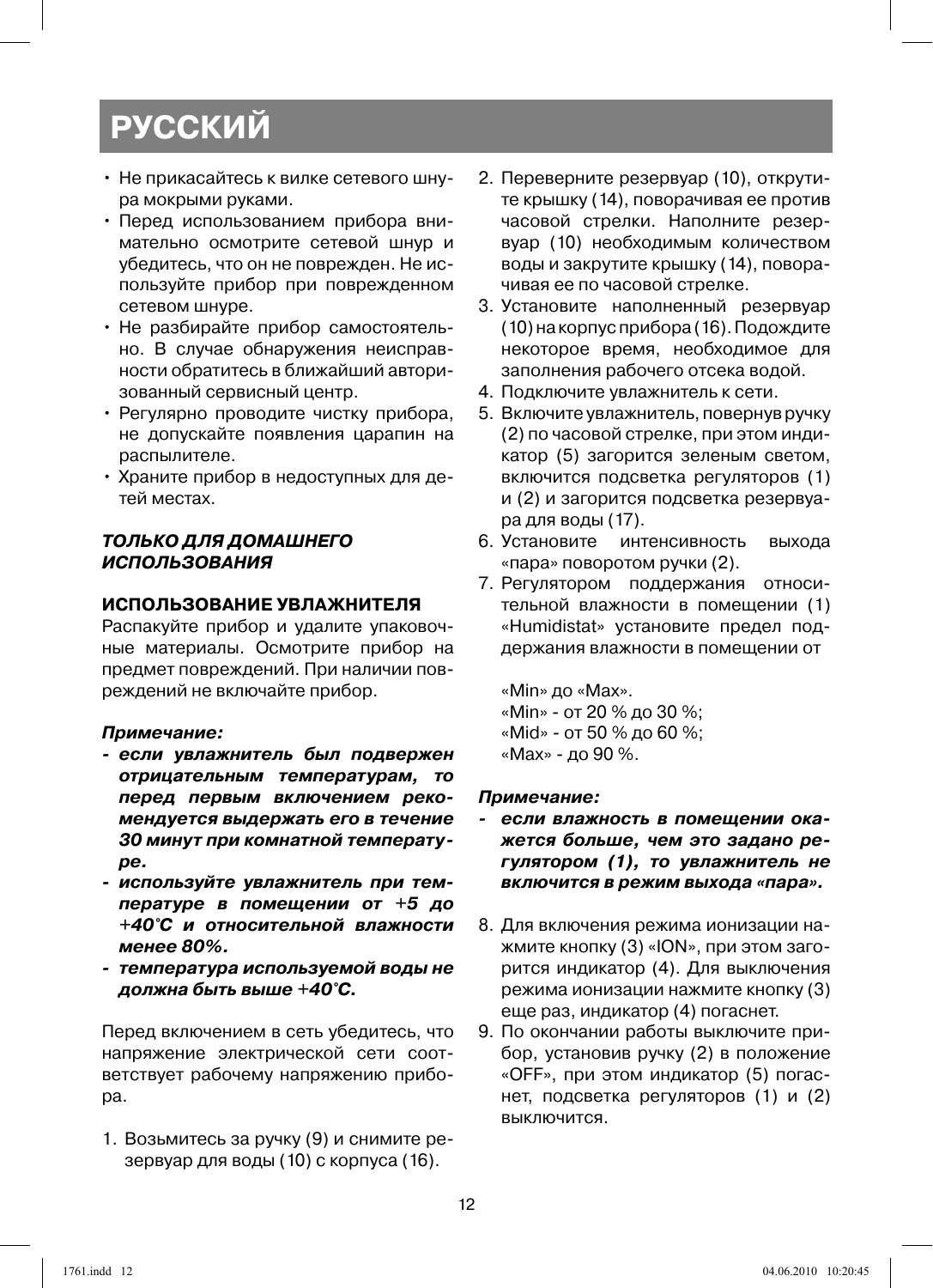### *Примечание:*

- *оценить количество воды в резервуаре вам поможет лампа подсветки (17).*
- *при окончании воды в резервуаре (10), индикатор (5) «Humidify/Refill» загорится красным светом, снимите резервуар и наполните его водой.*

## **УХОД И ЧИСТКА**

### *Предупреждение! Всегда выключайте и отсоединяйте прибор от сети перед чисткой.*

- Жесткая вода вызывает появление минеральных отложений на «распылителе», внутренних частях корпуса и резервуаре для воды, что приводит к ухудшению работы увлажнителя и появлению белого налета на предметах интерьера.

 Во избежание этого необходимо еженедельно очищать распылитель и как можно чаще менять воду, а также производить чистку фильтра-картриджа (13).

- В случае если вы не собираетесь использовать увлажнитель в течение длительного времени: слейте воду из резервуара и из рабочего отсека «распылителя», промойте резервуар, промойте и очистите рабочий отсек «распылителя» и сам «распылитель», тщательно просушите и уберите прибор на хранение.

## **Еженедельный уход**

- Раз в неделю тщательно промывайте резервуар для воды (10) и рабочий отсек под резервуаром (10) раствором нейтрального моющего средства. После этого тщательно сполосните их водой.
- Капните 5-10 капель очищающего средства на «распылитель» (15), подождите около 2-5 минут. Используя

щеточку (18), удалите налет с поверхности «распылителя» (15).

### *Примечание:*

- *в качестве очищающего средства для «распылителя» можно использовать средство для удаления накипи в чайниках.*
- Не погружайте корпус прибора в воду или любые другие жидкости.

## **Чистка фильтра**

- Проводите чистку фильтра (13) после прохождения через него около 1000 литров воды, а при использовании жесткой воды или при появлении «белого налета» на предметах мебели - чаще.
- Возьмитесь за ручку (9) и снимите резервуар для воды (10) с корпуса (16).
- Переверните резервуар (10), открутите крышку (14), поворачивая ее против часовой стрелки, открутите фильтркартридж (13), поворачивая его против часовой стрелки.
- Поместите фильтр-картридж (13) на 10 минут в емкость со столовым уксусом, выньте фильтр-картридж (13) и промойте его под проточной водой.
- Установите фильтр-картридж (13) обратно на крышку (14), поворачивая его по часовой стрелке.

# **Хранение**

- Если вы не собираетесь пользоваться прибором длительное время и хотите его убрать, убедитесь, что все его части сухие, включая рабочий отсек «распылителя».
- Не храните прибор с водой в резервуаре и в рабочем отсеке «распылителя».
- Перед тем как убрать на хранение фильтр-картридж, проведите его чистку и высушите. Храните фильтр-картридж в прохладном, затемненном месте. Храните увлажнитель в сухом, прохладном месте, недоступном для детей.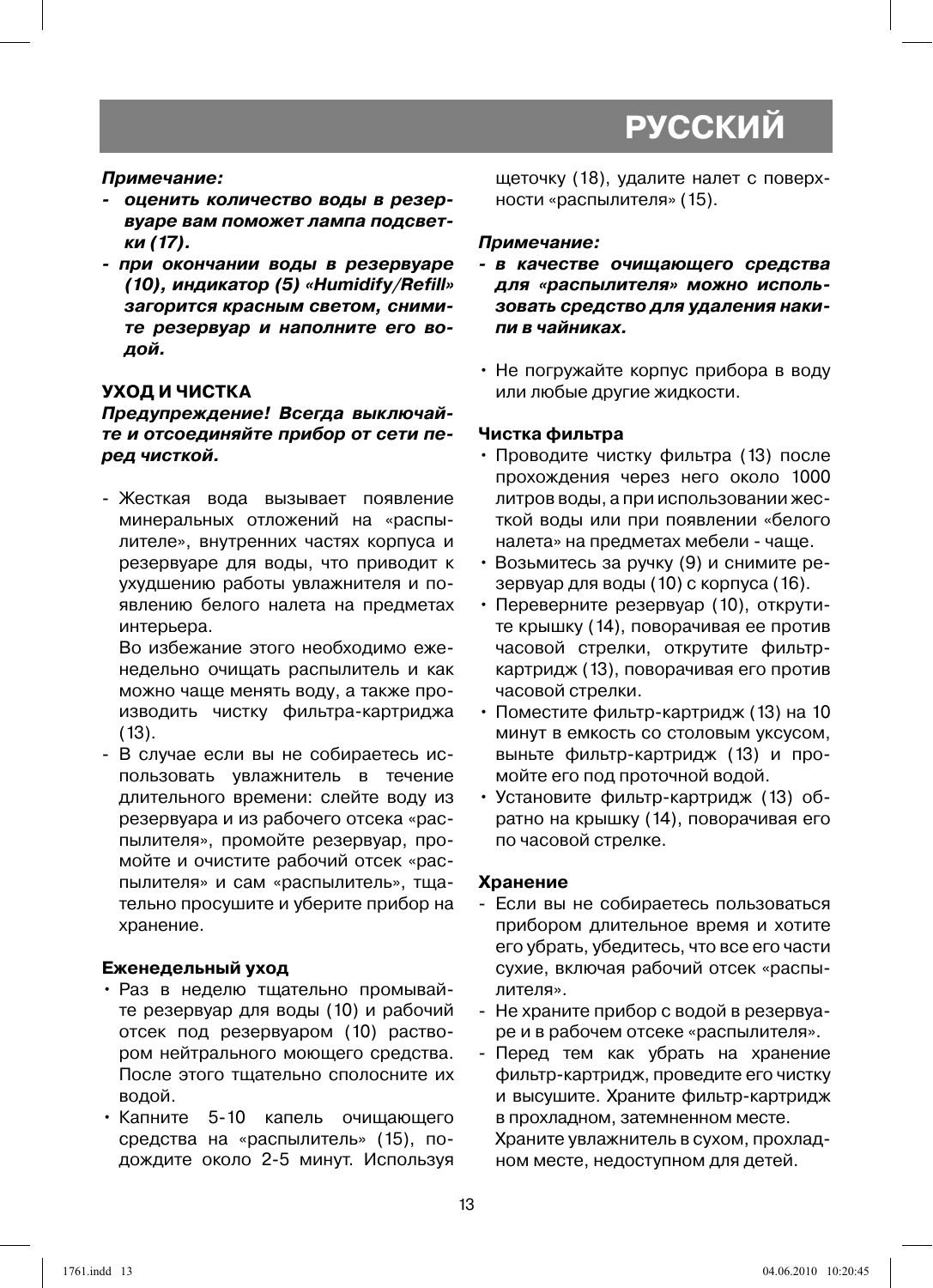### **НЕИСПРАВНОСТИ И ИХ УСТРАНЕНИЕ**

Перед обращением в сервисный центр ознакомьтесь со следующими неисправностями:

| Неисправность                          | Возможная причина                                                 | <b>Устранение</b>                                                                                             |
|----------------------------------------|-------------------------------------------------------------------|---------------------------------------------------------------------------------------------------------------|
|                                        | Прибор не включен в сеть                                          | Включите прибор в сеть                                                                                        |
| Увлажнитель не работает                | Нет воды в резервуаре, ин-<br>дикатор (5) горит красным<br>цветом | Наполните резервуар водой                                                                                     |
| «Пар» имеет неприятный<br>запах        | Новый прибор - это нормаль-<br>ное явление                        | Открутите крышку резервуара<br>для воды и оставьте его в тем-<br>ном прохладном месте на не-<br>сколько часов |
|                                        | в<br>резервуаре загрязненная<br>вода                              | Очистите резервуар и наполните<br>его чистой водой                                                            |
| Малая интенсивность вы-<br>хода «пара» | Загрязнен «распылитель»                                           | Очистите элемент распылителя                                                                                  |

### *ПРИМЕЧАНИЕ:*

*- если правила очистки прибора от минеральных отложений, вызванных использованием жесткой воды, не соблюдаются, эффективность работы прибора может снизиться. В этом случае произведите очистку прибора и в дальнейшем используйте фильтрованную или дистиллированную воду.*

### **Технические характеристики:**

Электропитание: 220-230 В ~ 50 Гц Потребляемая мощность: 40 Вт Выход ионов: 2.000.000 ~ 3.000.000 ион/см2 Выход озона: 0.05 PPM Емкость для воды: 5 л Расход воды: 400 мл/ч Площадь увлажнения: до 40 м2

Производитель сохраняет за собой право изменять дизайн и технические характеристики прибора без предварительного уведомления.

### *Срок службы прибора - 3 года*



Данное изделие соответствует всем требуемым европейским и российским стандартам безопасности и гигиены.

АН-ДЕР ПРОДАКТС ГмбХ, Австрия Нойбаугюртель 38/7А, 1070 Вена, Австрия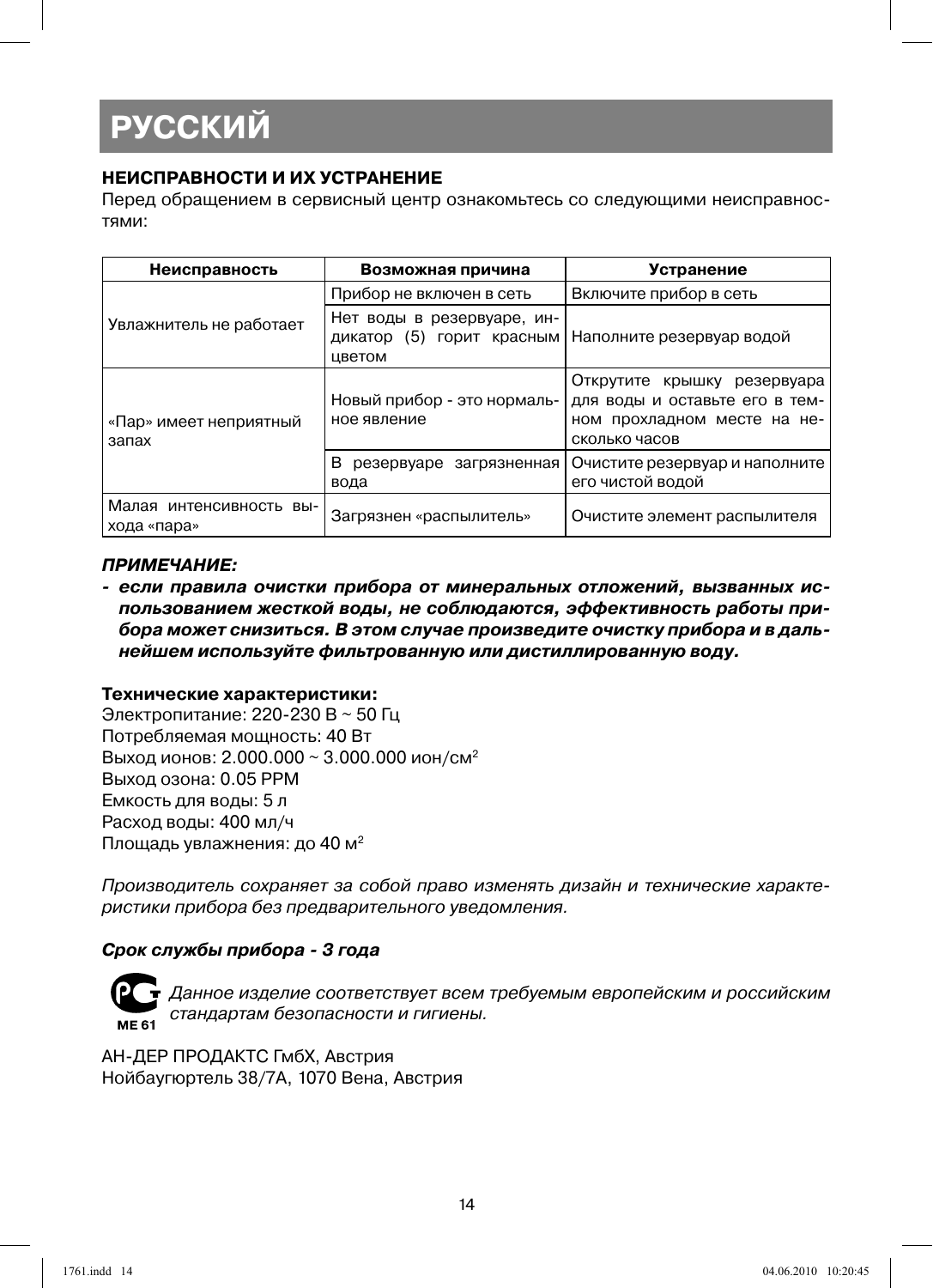# **КАЗАК**

# **АУА ЫЛҒАЛДАНДЫРҒЫШ**

# **СУРЕТТЕМЕ**

- 1. Бөлмеде ылғалдықты ұстап тұрудың реттегіші «Humidistat»
- 2. Қосу/сөнд. тұтқасы, «будың» шығуының қарқындылығын реттегіші.
- 3. Иондау күйін қосу/сөндіру тетігі «Ion»4. «Ion» иондау күйінің көрсеткіші.
- 5. Қосу/су құю қажеттілігінің көрсеткіш «Humidify/Refill»
- 6. Алдыңғы панель
- 7. «Бу» шығуға арналған саңылауы бар қақпақ
- 8. «Бу» шығатын саңылау
- 9. Резервуарды корпустан шешіп алу тұтқасы
- 10. Су резервуары
- 11. Су құюға арналған саңылау
- 12. Резервуарды толтыру/тасымалдау кезінде ыңғайлылыққа арналған тұтқа
- 13. Сүзгі-картридж
- 14. Суға арналған резервуар қақпағы
- 15. «Шашыратқыш»
- 16. Ылғалдандырғыштың корпусы
- 17. Суға арналған резервуардың жарығы
- 18. «Шашыратқышты» тазалауға арналған щетка

# **ҚАУІПСІЗДІК ШАРАЛАРЫ**

Приборды пайдаланбас бұрын, осы нұсқаулықты мұқият оқып шығыңыз жəне оны сақтап қойыңыз, оны əрі қарай анықтамалық материал ретінде пайдаланыңыз.

- Құрылғының жұмыс кернеуі желі кернеуіне сəйкес келетінін тексеріп алыңыз.
- Приборды тегіс, ылғалға төзімді бетке орналастырыңыз. Қабырғаға дейінгі қашықтық кемінде 15 см болуы керек.
- Ылғалдандырғыштың соплосын ағаш жиһазға, электр приборларына, кітаптарға жəне ылғалдың əсерінен бүлінуі мүмкін заттарға қарай бағыттамаңыз.
- Ылғалдандырғышты тікелей күн

сəулесіне, жоғары температураға, ұшырайтын жерлерде, компьютерлердің жəне сезімтал электрондық техниканың жанында орналастырмаңыз.

- Приборды жабық бөлмеде қараусыз қалдырмаңыз, өйткені жиһаздар мен қабырғаларда конденсат пайда болуы мүмкін, сондықтан ылғалдандырғыш жұмыс істеп тұрған бөлмедегі есікті сəл ашып қойған жөн.
- Приборды бөлмеден тыс жерде пайдалануға тыйым салынады.
- Тек жеткізу жинағына кіретін алынбалы бөлшектерді ғана пайдаланыңыз.
- Құрылғыны балаларға ойыншық ретінде пайдалануға бермеңіз.
- Құрылғыны балалар немесе мүмкіншілігі шектеулі жандар пайдаланған кезде өте мұқият болыңыз.
- Бұл құрылғы балалар мен мүмкіндіктері шектеулі адамдардың пайдалануына арналмаған, ол тек, олардың қауіпсіздігіне жауап беретін адаммен, оларға қауіпсіз пайдалану туралы тиісті жəне түсінікті нұсқаулықтар мен құрылғыны дұрыс пайдаланбаған жағдайда пайда болуы мүмкін қауіптер туралы түсінік берілген жағдайда ғана мүмкін.
- Приборды сусыз қоспаңыз, жəне резервуарда су таусыла салысымен оны ажыратыңыз.
- Газдалған суды жəне парфюмерлік қоспаларды пайдаланбаңыз.
- Су езервуарын шешіп алмас бұрын приборды желіден ажыратыңыз.
- «Бу» шығатын саңылауды жаппаңыз жəне оның ішіне басқа заттардың үсіп кетуіне жол бермеңіз.
- Прибордың корпусын суға немесе басқа да сұйықтыққа батырмаңыз.
- Прибор жұмыс істеп тұрған кезде оны жылжытпаңыз жəне еңкейтпеңіз.
- Приборды тазалау кезінде немесе сіз ылғалдандырғышты пайдаланбайтын болсаңыз үнемі желіден ажыратып отырыңыз жəне резервуардағы суды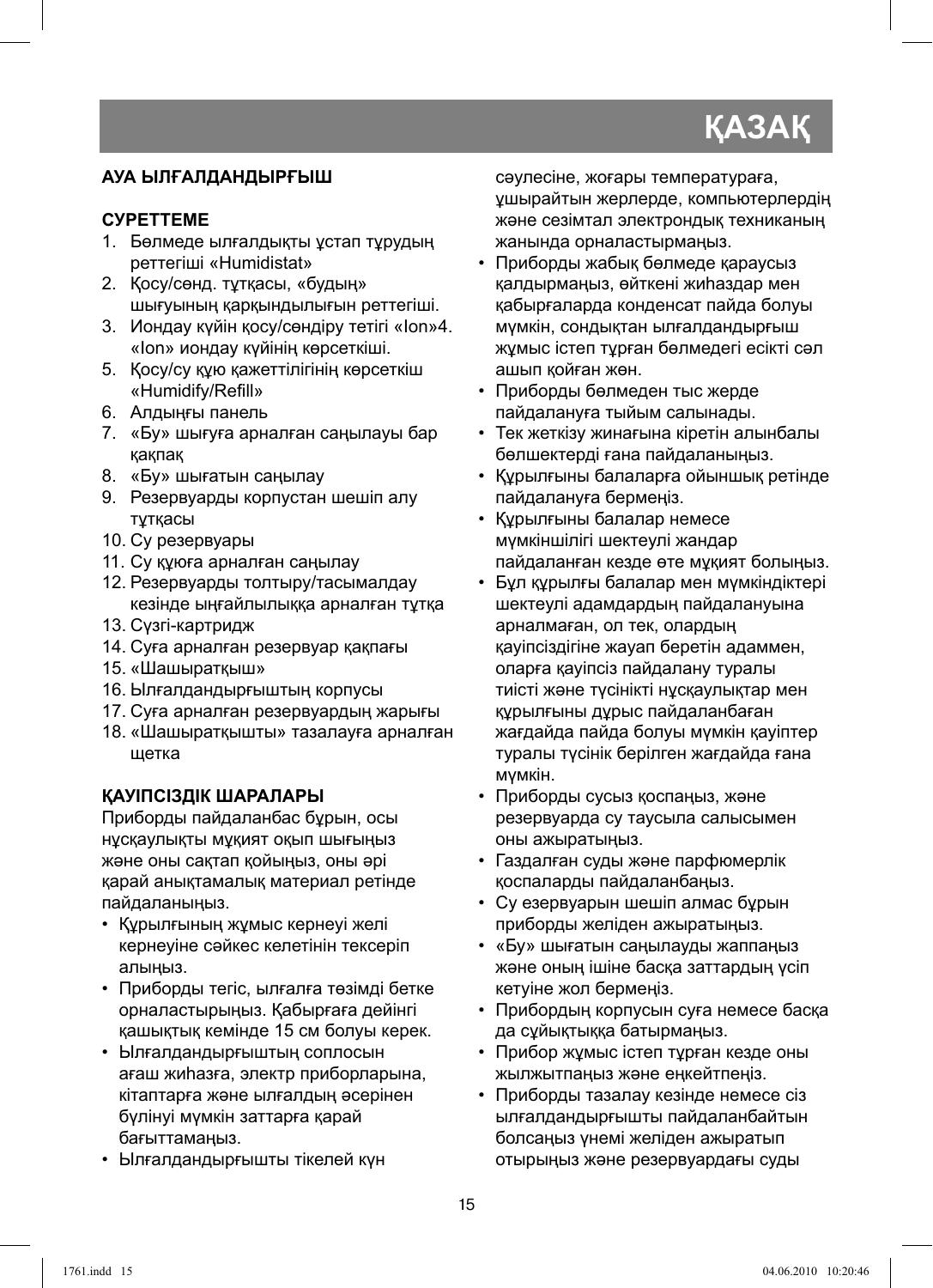# **ҚАЗАҚ**

төгіп тастап отырыңыз. Егер сіз приборды басқа орынға жылжытқыңыз келсе, онда алдымен оны желіден ажыратып алыңыз.

- Желі шнурының ашасын су қолыңызбен ұстамаңыз.
- Приборды пайдаланбас бұрын желі шнурын мұқият тексеріп шығыңыз жəне оның бүлінбегеніне көз жеткізбеңіз. Желі шнуры бүлінген приборды пайдаланбаңыз.
- Приборды өз бетіңізше бөлшектемеңіз, ақаулықты байқаған жағдайда жақын арадағы сервистік орталыққа жолығыңыз.
- Прибордың үнемі тазалап отырыңыз, шашыратқышта сырықтардың пайда болуына жол бермеңіз.
- Құрылғыны балалардың қолдары жетпейтін жерде сақтаңыз.

# *ТЕК ҮЙДЕ ПАЙДАЛАНУҒА АРНАЛҒАН*

## **ЫЛҒАЛДАНДЫРҒЫШТЫ ПАЙДАЛАНУ**

Приборды қаптамадан шығарыңыз да, қаптамалық материалдарды алып тастаңыз. Прибордың бүлінген жерлерінің бар-жоқтығын тексеріңіз. Бүлінген жерлер бар болған жағдайда приборды қоспаңыз.

### *Ескертпе:*

- *егер ылғалдандырғыш төменгі температураларға ұшырасқан болса, онда оны бірінші рет қоспас бұрын 30 минут бойы бөлме температурасында ұстаған жөн.*
- *ылғалдандырғышты бөлмеде +5-тен +40°С-ге дейінгі температурада жəне 80%-дан кем қатысты ылғалдықта пайдаланыңыз.*
- *қолданылып жатқан судың температурасы +40°С-ден жоғары болмауы керек.*

Желіге қосар алдында, электр желісінің кернеуі прибордың жұмыс кереуіне сəйкес келетіндігін тексеріп алыңыз.

- 1. Тұтқадан (9) ұстаңыз да, су резервуарын (10) корпустан (16) шешіп алыңыз.
- 2. Резервуарды (10) аударып, қақпақты (14) сағат тіліне қарсы бағытта бұрай отырып, қақпақты бұрап шешіп алыңыз. Резервуарға (10) қажетті көлемдегі суды құйыңыз да, қақпақты (14) сағат тілінің бағытымен бұрай отырып, бекітіңіз.
- 3. Толған резервуарды (10) прибордың корпусына (16) орнатыңыз. Жұмыс бөлігіне су толтыруға қажетті біраз уақыт күтіңіз.
- 4. Ылғалдандырғышты желіге қосыңыз.
- 5. Тұтқаны (2) сағат тілінің бағытымен бұрап ылғалдандырғышты қосыңыз, осы кезде көрсеткіш (5) жасыл түспен жанып тұрады, реттегіштердің (1) жəне (2) жарығы қосылады да су резервуарының (17) жарығы жанады.
- 6. Тұтқаны (2) бұрай отырып «будың» шығу қарқынын орнатыңыз.
- 7. Бөлмедегі қатысты ылғалдықты ұстап тұру реттегішімен (1) «Humidistat», бөлмедегі ылғалдықты «Min»-нен «Max»-қа дейін ұстап тұру шегін орнатыңыз.

 «Min» - 20 %-дан 30 %-ға дейін; «Mid» - 50 %-дан 60 %-ға дейін; «Max» - 90 %-ға дейін.

### *Ескертпе:*

- *егер бөлмедегі ылғалдық реттегішпен (1) белгіленген деңгейден артық болса, онда ылғалдандырғыш "буды" шығару күйіне қосылмайды.*
- 8. Иондау күйін қосу үшін «ION» тетікті (3) басыңыз, осы кезде көрсеткіш (4) жанады. Иондау күйін сөндіру үшін тетікті (3) тағы бір рет басыңыз, көрсеткіш (4) сөнеді.
- 9. Жқмыс аяқталғаннан кейін тұтқаны (2) «OFF» күйіне орната отырып приборды сөндіріңіз, осы кезде көрсеткіш (5)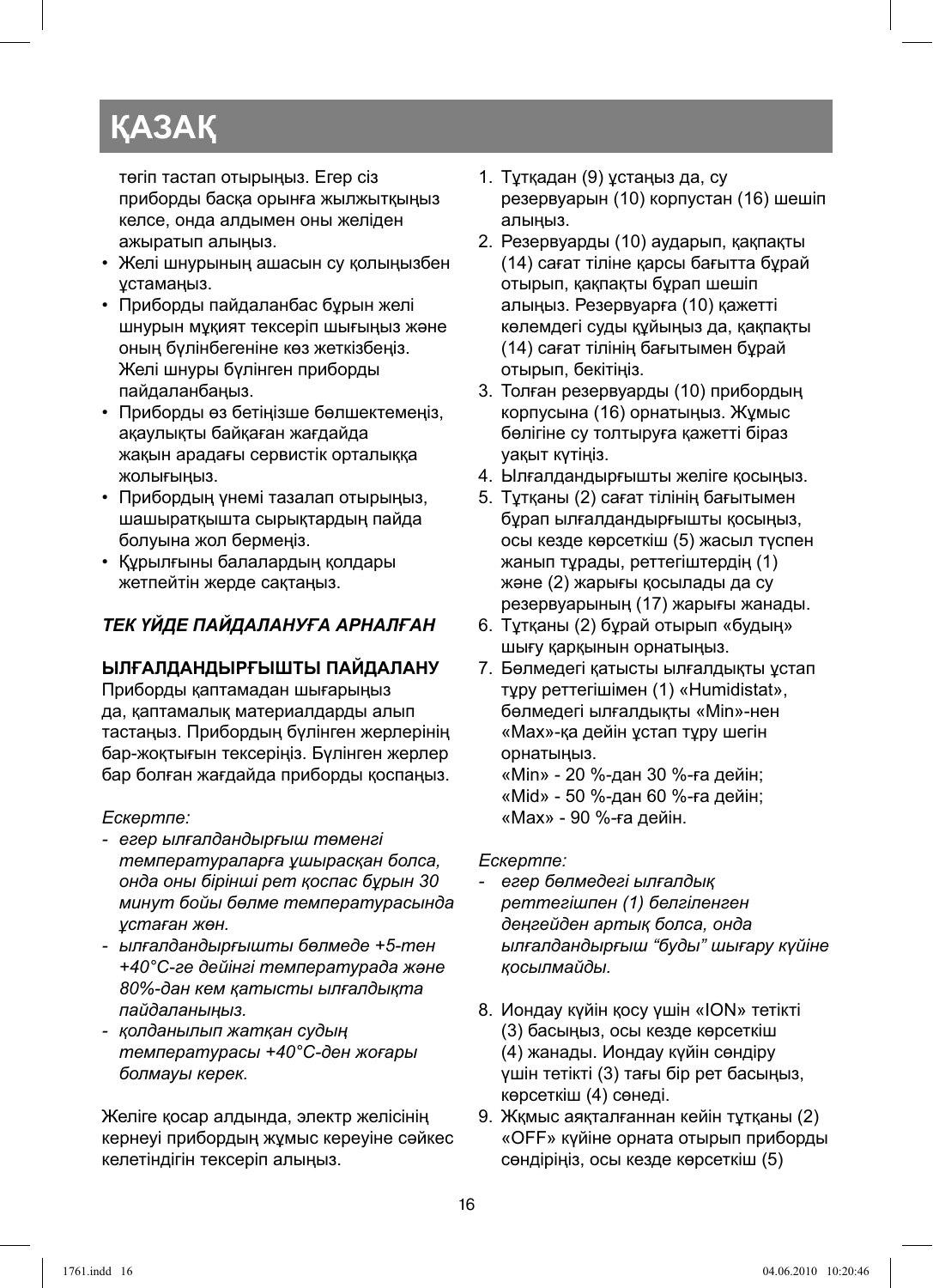# **ҚАЗАҚ**

сөнеді де, реттегіштердің (1) жəне (2) жарығы өшеді.

*Ескертпе:*

- *сізге резервуардағы су деңгейін бағалауға жарық шамы (17) көмектеседі.*
- *резервуарда (10) су аяқталған кезде, көрсеткіш (5) «Humidify/Refi ll» қызыл түспен жанады, резервуарды шешіңіз де, оған су толытырыңыз.*

# **ТАЗАЛАУ ЖƏНЕ КҮТУ**

*Ескерту! Приборды тазаламас бұрын үнемі сөндіріп, желіден ажыратып отырыңыз.*

Ащы су «шашыратқышта», корпустың ішкі бөліктерінде жəне су резервуарында минералдық шөгінділердің пайда болуын тудырады, бұл ылғалдандырғыштың жұмысының нашарлауына жəне интерьердің бөлшектерінде ақ жегінің пайда болуына əкеп соғады. Мұны болдырмас үшін апта сайын шашыратқышты тазалап отыру керек жəне мүмкіндігінше суды жиірек тазалап отыру керек, сондай-ақ сүзгі-картриджін тазалау қажет.

Сіз ылғалдандырғышты ұзақ уақыт бойы пайдаланбайтын болсаңыз: резервуардан жəне «шашыратқыштың» жқмыс бөлігінен суды төгіп тастаңыз, резервуарды жуыңыз, «шашыратқыштың» жұмыс бөлігін жəне «шашыратқыштың» өзін тазалап жуып жіберіңіз, приборды əбден құрғатыңыз да оны сақтауға алып қойыңыз.

# **Апта сайынғы күтім**

- Аптасына бір рет су резервуарын (10) жəне резервуардың (10) астындағы жұмыс бөлігін бейтарап жуғыш құралы бар ерітіндімен əбден жуыңыз. Осыдан кейін оларды сумен əбден шайыңыз.
- «Шашыратқышқа» (15) тазатқыш құралдың 5-10 тамшысын тамызып жіберіңіз де, 2-5 минуттай күтіңіз.

Щетканы (18) пайдалана отырып, «шашыратқыштың» (15) бетіндегі жегіні кетіріп тастаңыз.  *Ескертпе:*

- *«шашыратқыш» үшін тазартқыш құрал ретінде шəйнектегі қақтарды кетіруге арналған құралды пайдалануға болады.*
- Прибордың корпусын суға немесе басқа да кез келген сұйықтыққа батырмаңыз.

# **Сүзгіні тазалау**

- Сүзгіні (13) одан шамамен 1000 литр су өткеннен кейін немесе «ақ жегі» жиһаздың бөлшектерінде пайда болған кезде жиірек тазалаңыз.
- Тұтқадан (9) ұстаңыз да, су резервуарын (10) корпустан (16) шешіп алыңыз.
- Резервуарды (10) аударыңыз, қақпақты (14) сағат тіліне қарсы бағытта бұрай отырып ашыңыз, сүзгі-картриджді (13) сағат тіліне қарсы бұрап шешіп алыңыз.
- Сүзгі-картриджді (13) 10 минутқа ас сірке суы бар ыдысқа салып қойыңыз, сүзгі-картриджді (13) суырып алыңыз да оны ағын судың астында жуыңыз.
- Сүзгі-картриджді (13) қайтадан қақпаққа (14) сағат тілінің бойымен бұрай отырып орнатыңыз.

# **Сақтау**

- Егер сіз приборды ұзақ уақыт пайдаланбайтын болсаңыз жəне оны алып қойғыңыз келсе, "шашыратқыштың" жұмыс бөлігімен бірге барлық бөлігінің құрғақ екеніне көз жеткізіңіз.
- Резервуарда жəне «шашыратқыштың» жұмыс бөлігінде суы бар приборды сақтамаңыз.
- Сүзгі-картриджді сақтауға алып қоймас бұрын, оны тазалаңыз да, құрғатыңыз, сүзгі-картриджді салқын, көлеңкелі жерде сақтаңыз.

 Ылғалдандырғышты құрғақ, салқын, балалардың қолдары жетпейтін жерде сақтаңыз.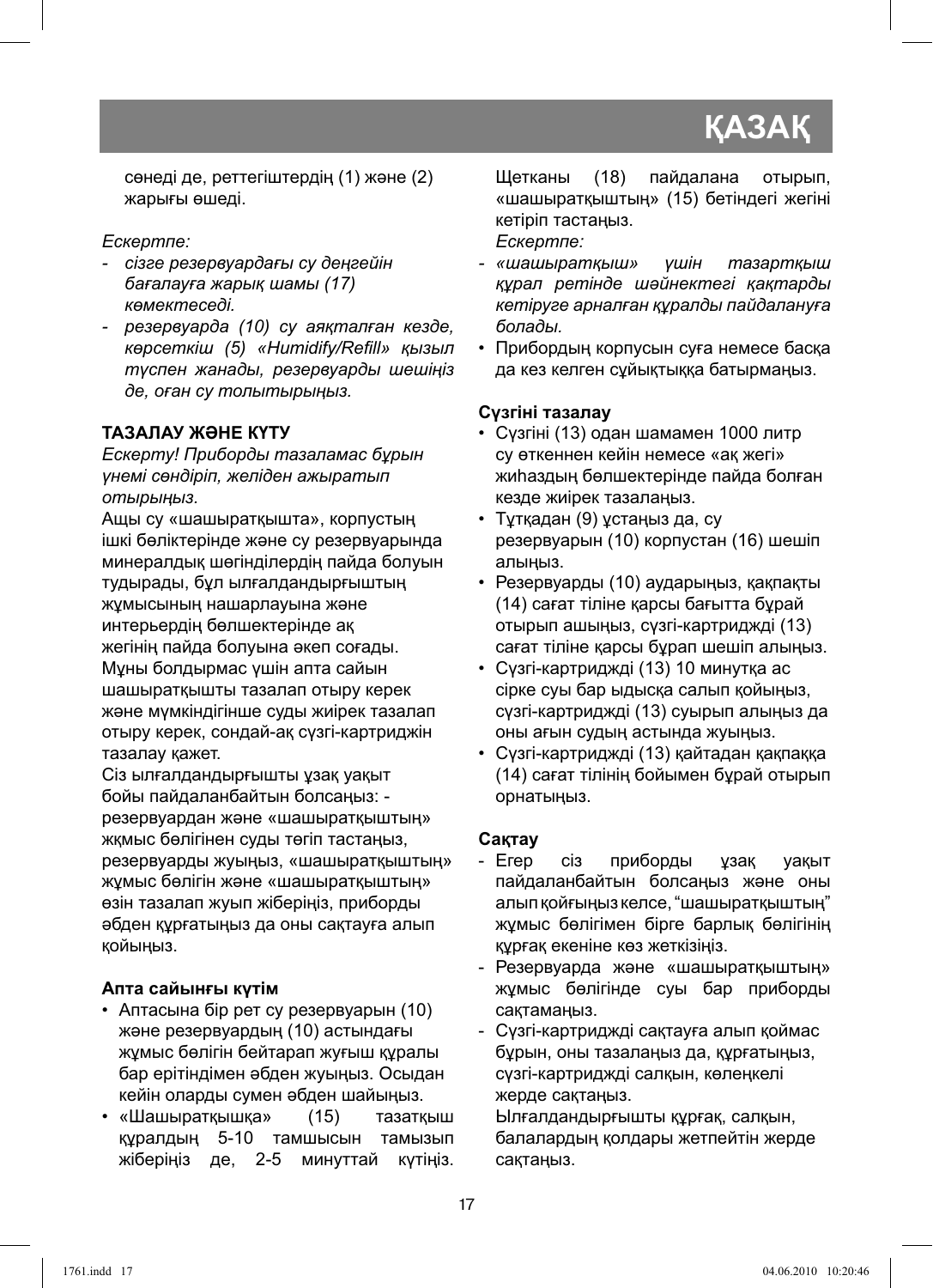# **ҚАЗАҚ**

### **АҚАУЛЫҚТАР МЕН ОЛАРДЫ ЖОЮ**

Сервис орталығына бармас бұрын келесі ақаулықтармен танысыңыз:

| Ақау                                     | Мүмкін болатын себебі                                    | Жою                                                                                                              |
|------------------------------------------|----------------------------------------------------------|------------------------------------------------------------------------------------------------------------------|
|                                          | Прибор желіге қосылмаған                                 | Приборды желіге қосыңыз.                                                                                         |
| Ылғалдандырғыш жұмыс<br>істемей тұр      | Резервуарда су жоқ, көрсеткіш<br>(5) қызыл түспен жанады | Резервуарға су толтырыңыз                                                                                        |
| «Будың» жағымсыз иісі бар                | Жаңа прибор – бұл қалыпты<br>жағдай                      | Су резервуарының қақпағын<br>бұрап шешіп алыңыз да, оны<br>салқын қараңғы жерге бірнеше<br>сағатқа қойып қойыңыз |
|                                          | Резервуардағы су лас                                     | Резервуарды тазалап, оған<br>таза суды толытырыңыз                                                               |
| "Будың" шығуының төменгі<br>қарқындылығы | "Шашыратқыш" ластанған                                   | Шашыратқыш элементін<br>тазалаңыз                                                                                |

### *ЕСКЕРТПЕ:*

*- ащы суды қолданудан туған минералдық шөгінділерден приборды тазалау ережелері сақталмаса, онда прибордың жұмыс істеу тиімділігі төмендейді. Бұл жағдайда приборды тазалауды жүргізіңіз де, бұдан əрі сүзгіден өткізілген немесе тазартылған суды қолданыңыз.*

### **Техникалық сипаттары**

Электрқорегі: 220-230В~ 50Гц Қажетті ететін қуаты: 40 Вт Иондардың шығуы: 2.000.000~3.000.000 Ion /cm2 Озонның шығуы: ≤0.05 PPM Суға арналған ыдыс: 5 л Судың жұмсалуы: ≥ 400мл/с Ылғалдандыру ауданы: 40м<sup>2</sup> дейін

*Өндіруші алдын ала хабарламастан аспаптың сипаттамаларын өзгертуге құқылы.*

### *Құралдың қызмет ету мерзімі - 3 жыл*

### **Гарантиялық мiндеттiлiгi**

Гарантиялық жағдайдағы қаралып жатқан бөлшектер дилерден тек сатып алынған адамға ғана берiледi. Осы гарантиялық мiндеттiлiгiндегi шағымдалған жағдайда төлеген чек немесе квитанциясын көрсетуi қажет.



*Бұл тауар ЕМС – жағдайларға сəйкес келедi негiзгi Мiндеттемелер 89/336/ EEC Дерективаның ережелерiне енгiзiлген Төменгi Ережелердiң Реттелуi (73/23 EEC)*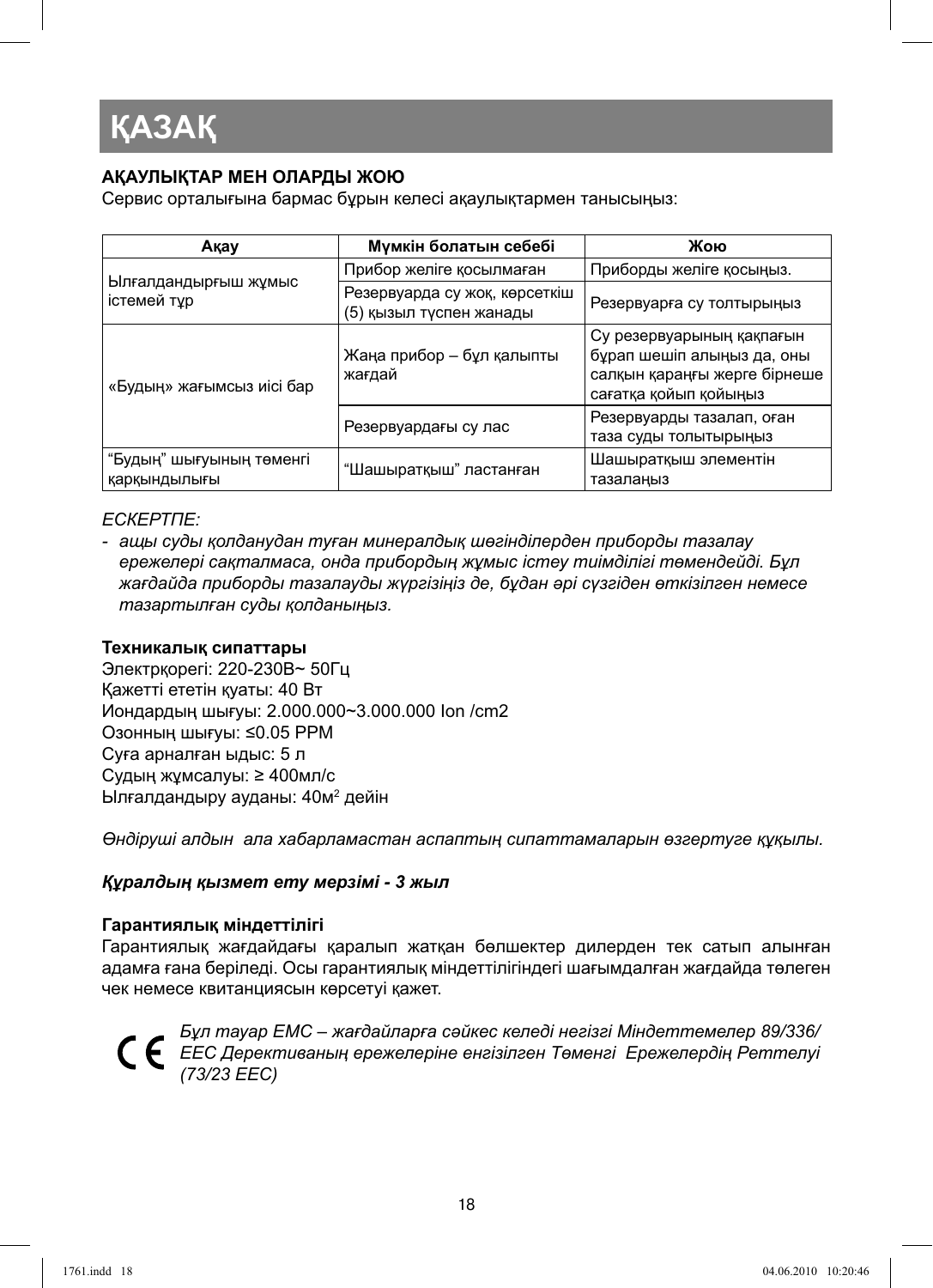# **UMIDIFICATOR DE AER**

# **DESCRIERE**

- 1. Regulator de meninere a nivelului de umiditate a aerului "Humidistat"
- 2. Comutator conectat/deconectat, regulator al intensității de ieșire a "aburilor"
- 3. Buton de conectare/deconectare a regimului de ionizare "Ion"
- 4. Indicator al regimului de ionizare "Ion"
- 5. Indicator de conectare/deconectare a reumplerii cu apă "Humidify/Refill"
- 6. Panou frontal
- 7. Capac cu orificii pentru ieşirea "aburilor"
- 8. Orificii de ieșire a "aburilor"
- 9. Mâner pentru ridicarea rezervorului de pe carcasă
- 10. Rezervor pentru apă
- 11. Orificiu pentru turnarea apei
- 12. Mâner pentru comoditatea umplerii/ transportării rezervorului
- 13. Filtru-cartuş
- 14. Capacul rezervorului pentru apă
- 15. "Pulverizator"
- 16. Carcasa umidificatorului
- 17. Iluminarea rezervorului pentru apă
- 18. Periuță pentru curățarea "pulverizatorului"

# **MĂSURI DE SECURITATE**

Înainte de prima exploatare a dispozitivului cititi cu atentie această instructiune și păstrați-o pentru referințe ulterioare.

- Asiguraţi-vă că tensiunea în reţeaua electrică corespunde cu tensiunea de lucru a dispozitivului.
- Plasai dispozitivul pe o suprafată dreaptă, rezintentă la umezeală. Distanta până la perei trebuie să fie nu mai mică de 15 cm.
- Nu orientați ajutajul umidificatorului spre mobilier din lemn, dispozitive electrice, cărți și alte obiecte, care pot fi deteriorate prin contactul cu umezeala.
- Nu amplasați dispozitivul în locuri unde

acesta ar putea fi expus razelor solare directe, temperaturilor înalte, în apropierea calculatoarelor, sau a altor aparate electronice sensibile.

- Nu lăsaţi dispozitivul conectat fără supraveghere într-o încăpere închisă, în caz contrar pe mobilă şi pereţi se poate forma condensat; de aceea uşa încăperii unde functionează umidificatorul trebuie să fie întredeschisă.
- Este interzisă utilizarea dispozitivului în afara încăperilor.
- Utilizati doar detaliile detaşabile incluse in setul de livrare.
- Nu permiteti copiilor să se joace cu aparatul.
- Fiti deosebit de precauti atunci când dispozitivul este utilizat de către copii sau persoane cu dizabilități.
- Prezentul dispozitiv nu este prevăzut pentru a fi utilizat de către copii şi persoane cu dizabilități. Aceștia pot utiliza dispozitivul doar în cazul în care persoana responsabilă pentru siguranța acestora le-a explicat instructiunile corespunzătoare de utilizare a dispozitivului şi pericolele legate de utilizarea necorespunzătoare a acestuia.
- Nu conectaţi dispozitivul fără apă în el şi deconectati-l imediat ce în rezervor se termină apa.
- Nu utilizaţi apă carbogazoasă, aditivi sau parfum.
- Deconectaţi dispozitivul de la reţea înainte de a ridica rezervorul pentru apă de pe carcasă.
- Nu blocați orificiile de ieșire a "aburilor" și nu permiteti pătrunderea în ele a obiectelor străine.
- Nu scufundati dispozitivul în apă sau în alte lichide.
- Nu deplasaţi şi nu răsturnaţi dispozitivul în timpul funcţionării lui.
- Întotdeauna deconectaţi dispozitivul de la rețea și vărsați apa din rezervor în timpul curățării sau dacă nu utilizați umidificato-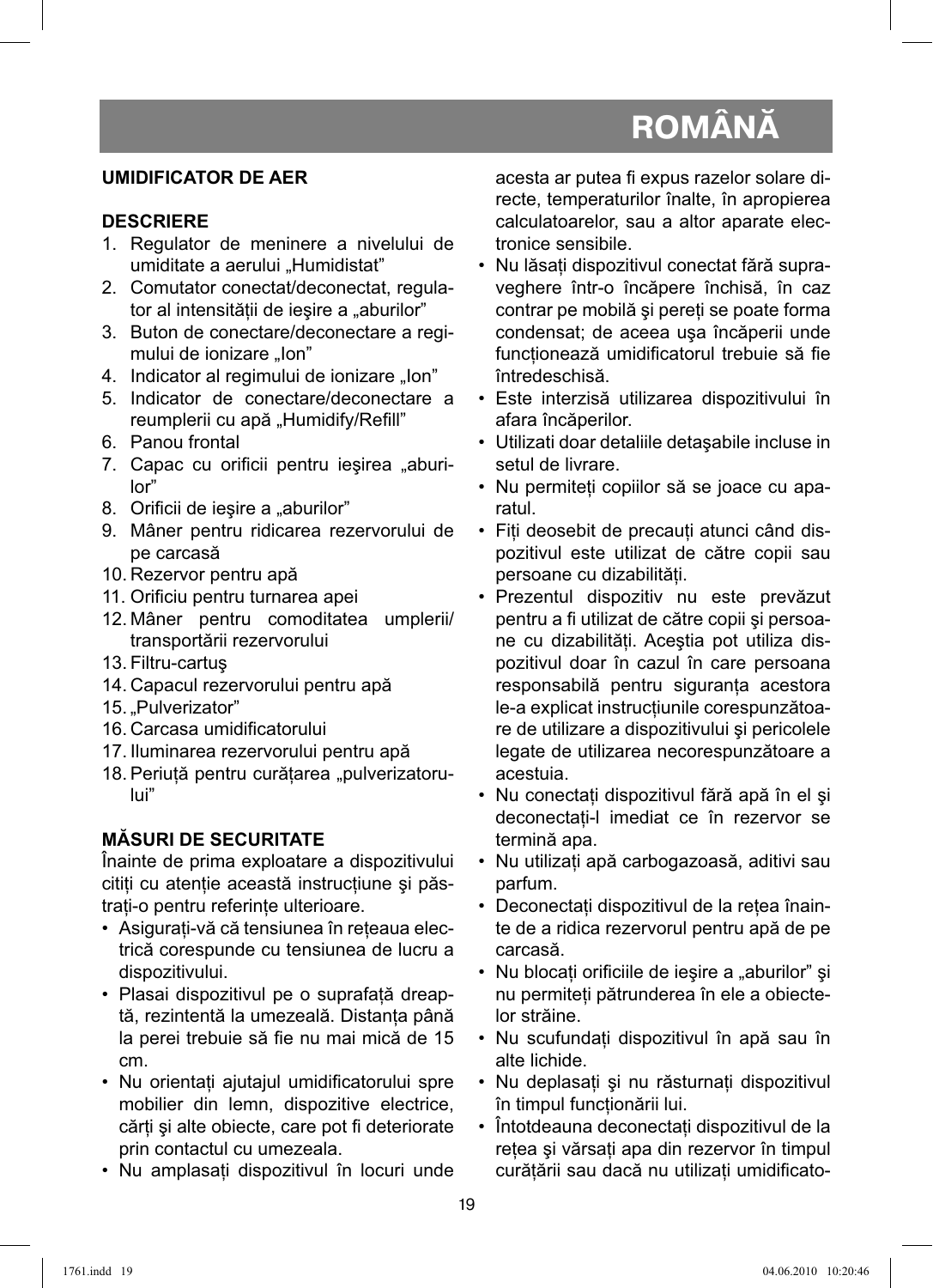rul. Dacă doriti să mutati dispozitivul în alt loc, mai întâi deconectaţi-l de la reţea.

- Nu atingeti fisa cablului electric cu mâinile umede.
- Înainte de utilizarea dispozitivului examinați cu atenție cablul electric și asigurațivă că acesta nu este deteriorat. Dacă cablul electric are semne de deteriorare, nu utilizati dispozitivul.
- Nu demontati dispozitivul singuri; în caz de depistare a unor defecțiuni adresati-vă unui centru autorizat de service.
- Curățați dispozitivul în mod regulat, nu permiteţi apariţia zgârâieturilor pe pulverizator.
- Păstraţi dispozitivul în loc inaccesibil pentru copii.

## *Doar pentru utilizare în condiţii casnice*

### **UTILIZAREA UMIDIFICATORULUI**

Scoateți dispozitivul din ambalaj și îndepărtați materialele de ambalare. Examinați dispozitivul pentru a vă asigura că acesta nu este deteriorat. În caz de prezentă a semnelor de deteriorare, nu conectati dispozitivul.

## *Remarcă:*

- *dacă umidifi catorul a fost expus temperaturilor mai joase de 0 grade, atunci înainte de prima conectare se recomandă ţinerea lui timp de 30 de minute la temperatura camerei.*
- *utilizaţi umidifi catorul în încăpere, la temperaturi între +5 şi +40°C şi umiditate relativă mai mică de 80%.*
- *temperatura apei utilizate nu trebuie să depăşească +40°C.*

Înainte de conectare, asiguraţi-vă că tensiunea în reţeaua electrică corespunde cu tensiunea de lucru a dispozitivului.

1. Apucaţi de mâner (9) şi ridicaţi rezervorul pentru apă (10) de pe carcasă (16).

- 2. Răsturnati rezervorul (10), demontati capacul (14), rotindu-l împotriva direcţiei acelor de ceasornic. Umpleti rezervorul (10) cu cantitatea necesară de apă şi montaţi capacul la loc (14), rotindu-l în direcția acelor de ceasornic.
- 3. Plasaţi rezervorul plin (10) pe carcasa dispozitivului (16). Aşteptați perioada de timp necesară pentru umplerea compartimentului de lucru cu apă.
- 4. Conectați umidificatorul la rețea.
- 5. Conectați umidificatorul, rotind mânerul (2) în direcţia acelor de ceasornic, în rezultat indicatorul (5) va deveni verde, se va aprinde iluminarea regulatoarelor (1) şi (2) şi iluminarea rezervorului pentru apă (17).
- 6. Setați intensitatea de ieșire a "aburilor" cu ajutorul comutatorului (2).
- 7. Prin intermediul regulatorului de menţinere a umidităţii relative în încăpere (1) "Humidistat", setaţi limita de menţinere a umidității în încăpere de la "Min" până la "Max".

..Min" - între 20 % și 30 %; "Mid" - între 50 % şi 60 %; "Max" – până la  $90\%$ .

### *Remarcă:*

- *Dacă umiditatea în încăpere va fi mai mare, decât cea setată prin intermediul*  regulatorul (1), atunci umidificatorul nu *se va conecta în regimul de ieşire a "aburilor".*
- 8. Pentru conectarea regimului de ionizare apăsați pe butonul (3) "ION", în rezultat se va aprinde indicatorul (4). Pentru deconectarea regimului de ionizare apăsați pe butonul (3) încă o dată, în rezultat indicatorul (4) se va stinge.
- 9. După finisarea lucrului deconectați dispozitivul, setând comutatorul (2) în poziția "OFF", în rezultat indicatorul (5) se va stinge, iar iluminarea regulatoarelor (1) şi (2) se va deconecta.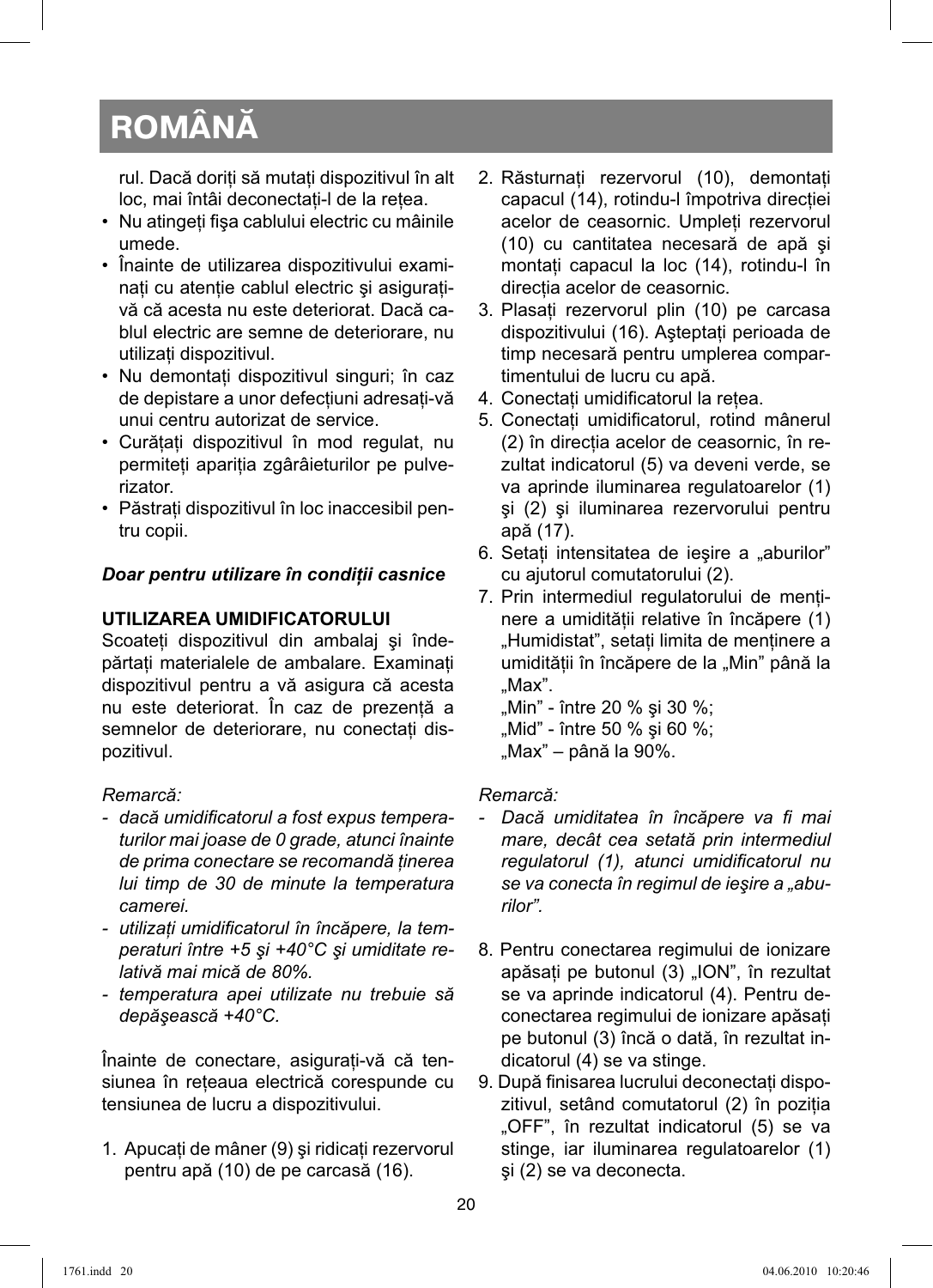## *Remarcă:*

- *cu ajutorul lampei de iluminare (17) puteţi aprecia calitatea apei în rezervor.*
- *în cazul terminării apei în rezervor (10), indicatorul* (5) "Humidify/Refill" se va *aprinde cu culoare roşie; în asemenea caz scoateţi rezervorul şi umpleţi-l cu apă.*

# **CURĂŢARE ŞI ÎNTREŢINERE**

*Avertizare! Întotdeauna deconectaţi dispoztivul şi decuplaţi-l de la reţeaua electrică înainte de curăţare.* 

Apa dură cauzează aparitia depunerilor de săruri minerale pe "pulverizator", pe elementele interne ale carcasei şi în rezevorul pentru apă, ceea ce duce la înrăutăţirea lucrului umidificatorului și apariția petelor albe pe obiectele din încăpere. Pentru a evita acest lucru, pulverizatorul trebuie curăţat o dată pe săptămână, apa trebuie schimbată cât mai des, și filtrul-cartuș (13) trebuie curătat în mod regulat.

În cazul în care nu aveti de gând să utilizati umidificatorul pentru o perioadă îndelungată de timp: - vărsaţi apa din rezervor şi din compartimentul de lucru al "pulverizatorului", spălaţi rezervorul, spălaţi şi curăţaţi compartimentul "pulverizatorului" și "pulverizatorul" propriu-zis, uscati bine și puneti dispozitivul la păstrare.

# **Curăţare săptămânală**

O dată pe săptămână spălaţi bine rezervorul pentru apă (10) şi compartimentul de lucru de sub rezervor (10) cu o soluţie de detergent neutru. Apoi clătiti-le bine cu apă. Picurați 5-10 picături de detergent pe "pulverizator" (15), asteptati aproximativ 2-5 minute. Utilizând periuţa (18), îndepărtaţi depunerile de pe suprafața "pulverizatorului" (15).

# *Remarcă:*

- *în calitate de detergent pentru curăţarea "pulverizatorului" poate fi utilizată o soluţie specială de îndepărtare a depunerilor din ceanic.*
- Nu scufundaţi dispozitivul în apă sau în alte lichide.

# **Curăţarea fi ltrului**

- Efectuați curățarea filtrului (13) după trecerea prin el a aproximativ 1000 litri de apă, iar în caz de utilizare a apei dure sau în caz de apariție a "depunerilor albe" pe obiecte de mobilier, mai des.
- Apucaţi de mâner (9) şi ridicaţi rezervorul pentru apă (10) de pe carcasă (16).
- Răsturnaţi rezervorul (10), demontaţi capacul (14), rotindu-l împotriva direcţiei acelor de ceasornic, demontați filtrul-cartuş (13), rotindu-l împotriva direcţiei acelor de ceasronic.
- Plasați filtrul-cartuș (13) pentru 10 minute într-un rezervor cu otet de masă, apoi extrageți filtrul-cartuș (13) și clătiți-l sub apă curgătoare.
- Montați filtrul-cartuș (13) înapoi pe capac (14), rotindu-l în direcţia acelor de ceasornic.

# **Păstrare**

- Dacă nu aveţi de gând să utilizaţi dispozitivul pentru o perioadă îndelungată de timp și doriți să-l strângeți la păstrare, asiguraţi-vă că toate elementele acestuia sunt uscate, inclusiv compartimentul de lucru al "pulverizatorului".
- Nu puneti la păstrare dispozitivul cu apă în rezervor sau în compartimentul de lucrul al "pulverizatorului".
- Înainte de a pune la păstrare filtrul-cartus, curățați-l și uscați-l; păstrați filtrul-cartuș într-un loc uscat.

Păstrați umidificatorul în loc uscat și răcoros, inaccesibil pentru copii.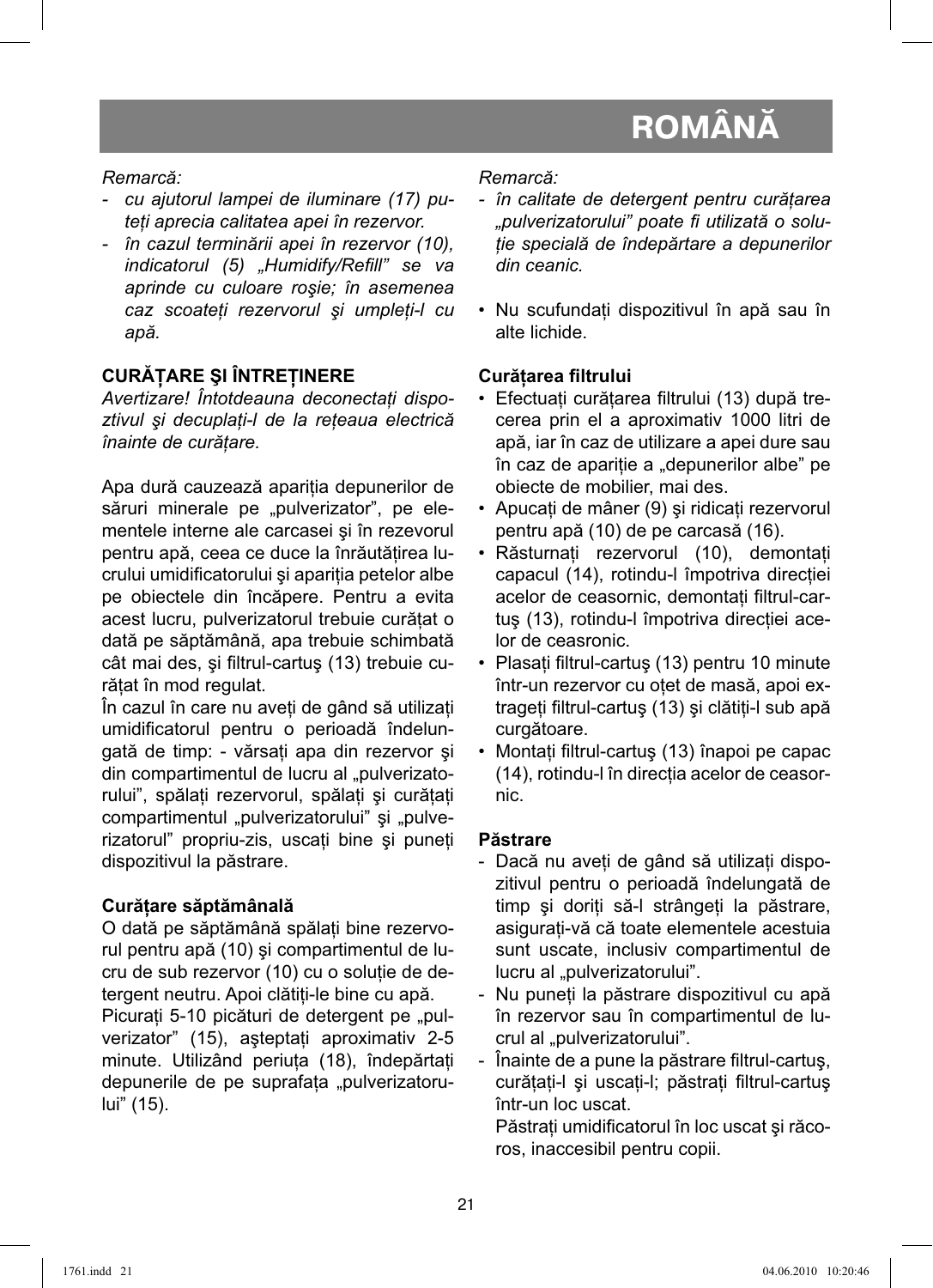# **DEFECŢIUNI ŞI ÎNLĂTURAREA LOR**

Înainte de a vă adresa unui centru de service verificați următoarele tipuri de defecțiuni:

| <b>Defectiune</b>                       | Cauza posibilă                                                      | <b>Solutie</b>                                                                                                     |
|-----------------------------------------|---------------------------------------------------------------------|--------------------------------------------------------------------------------------------------------------------|
| Umidificatorul nu functionează          | Dispozitivul nu este conectat la<br>retea                           | Conectați dispozitivul la rețea                                                                                    |
|                                         | In rezervor nu este apă (5), indi-<br>catorul este de culoare rosie | Umpleți rezervorul cu apă                                                                                          |
| "Aburii" au un miros neplăcut           | Dispozitivul este nou - acesta<br>este un fenomen normal            | Demontați capacul rezervorului<br>pentru apă și lăsați-l într-un loc<br>întunecat și răcoros timp de<br>câteva ore |
|                                         | Apa din rezervor este murdară                                       | Curățați rezervorul și umpleți-l<br>cu apă curată                                                                  |
| "Aburii" iese cu o intensitate<br>slabă | "Pulverizatorul" este murdar                                        | Curătati elementul pulverizato-<br>rului                                                                           |

## *REMARCĂ:*

*- dacă nu se respectă regulile de curăţare a dispozitivului de depuneri de săruri minerale,*  cauzate de utilizarea apei dure, eficienta lucrului dispozitivului poate scădea. În aseme*nea caz curăţaţi dispozitivul şi ulterior utilizaţi apă fi ltrată sau distilată.* 

### **Caracteristici tehnice:**

Alimentare electrică: 220-230 V ~ 50 Hz Putere de consum: 40 W Ieşirea ionilor: 2.000.000 ~ 3.000.000 Ion /cm2 Ieşirea ozonului: ≤0.05 PPM Capacitatea rezervorului pentru apă: 5 l Consum de apă: ≥ 400 ml/h Suprafața de umidificare: până la 40 m<sup>2</sup>

*Producătorul îi rezervează dreptul de a schimba caracteristicile aparatelor fără anunţare prealabilă.* 

### *Termenul de exploatare a aparatului – 3 ani.*

### **Garanţie**

În legătură cu oferirea garanţiei pentru produsul dat, rugăm să Vă adresaţi la distribuitorul regional sau la compania, unde a fost procurat produsul dat. Serviciul de garanție se realizează cu condiția prezentării bonului de plată sau a oricărui alt document financiar, care confirmă cumpărarea produsului dat.



*Acest produs corespunde cerinţelor EMC, întocmite în conformitate cu Directiva 89/336/EEC i Directiva cu privire la electrosecuritate/joasă tensiune (73/23 EEC).*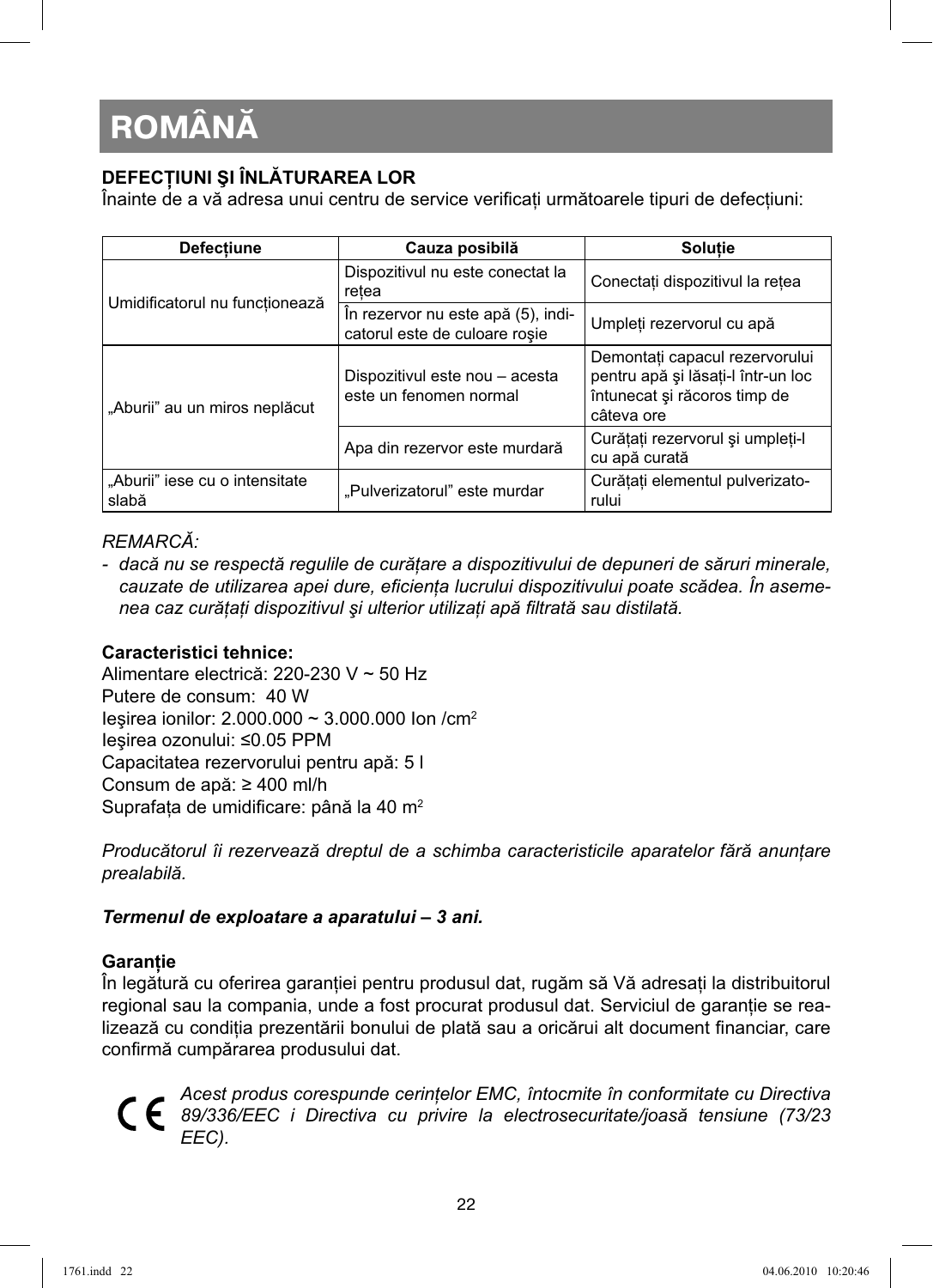# **ČESKÝ**

# **ZVLHČOVAČ VZDUCHU**

# **POPIS**

- 1. Regulátor udržování vlhkosti v prostoru «Humidistat»
- 2. Rukověť zap/vyp., regulátor intenzity východu « páry »
- 3. Zapínací/vypínací tlačítko režimu ionizace « Ion »
- 4. Indikátor režimu ionizace « Ion »
- 5. Indikátor zapojení / nutnosti dolévá vody « Humidify/Refill »
- 6. Čelní panel
- 7. Víko s otvory pro východ « páry »
- 8. Otvory východu « páry »
- 9. Rukověť pro zrušení nádržku s pouzdra
- 10. Vodojem
- 11. Otvor pro lití vody
- 12. Rukověť pro pohodli při plnění/přenošení nádržce
- 13. Filtr-kazeta
- 14. Víko vodojemu
- 15. «Tryska»
- 16. Těleso navlhčovače
- 17. Nasvícení vodojemu
- 18. Mazáček pro leštění «trysky»

# **BEZPEČNOSTNÍ OPATŘENÍ**

Před zahájením provozování přístroje pozorně pročtete současnou směrnici i zachovejte její, použijte její později jako informačního materiálu.

- Přesvědčte se, že provozní napětí přístroje odpovídá napětí sítě.
- Nastavujte přístroj na pravidelný, odolný proti vlhkosti povrch. Vzdálenost do stěn jistě neméně 15 cm .
- Ne řiďte trysku navlhčovače na dřevený nábytek, elektrické spotřebiče, knihy i na předměty, které můžou byt poškozené vláhou.
- Ne stavte zavlažovač v místech, vysta-

vených účinku otevřených slněních paprsků, vysokých teplot, nablízku počítači nebo citlivě elektronické techniky.

- Ne nechávejte přístroj bez dozoru v uzavřeném prostoru, v opačném případě na nábytku i stěnách může utvářet se kondenzát, proto dveře v místnost, kde pracuje zavlažovače, doporučuje se držet pootevřenými.
- Nesmí se využívat přístroj vně prostorů.
- Použijte jen snímatelné součásti výrobku, patřící do kompletu dodávky.
- Ne dovolujte děti využívat přístroj jako hračku.
- Buďte zejména pozorný, pokud přístroje používají děti nebo lidi s omezenými možnostmi.
- Definované vybavení ne je určeno pro použití děti i lidi s omezenými možnostmi, pokud jen jim ne dané vyhovující i jasný jim předpisy o bezpečném používání vybavení i těch nebezpečí, které mohou vznikat při jeho nesprávném používání osobou, odpovídající za jich bezpečnost.
- Ne spouštějte přístroj bez vody, i odpojíte jeho, jak jenom v nádržce dokonči voda.
- Nepoužívejte sycenou plynem vodu i kosmetických aditiv.
- Odpojujte přístroj od sítě před demontováním vodojemu.
- Ne zavírejte otvory východu « páry » i ne přistoupejte dopadu v nich nepovolaných předmětů.
- Ne ponořujte korpus přístroje ve vodu nebo další kapaliny.
- Ne přesunujte i ne nachylujte přístroj během práci.
- Vždy vypínejte přístroj od sítě i vylé-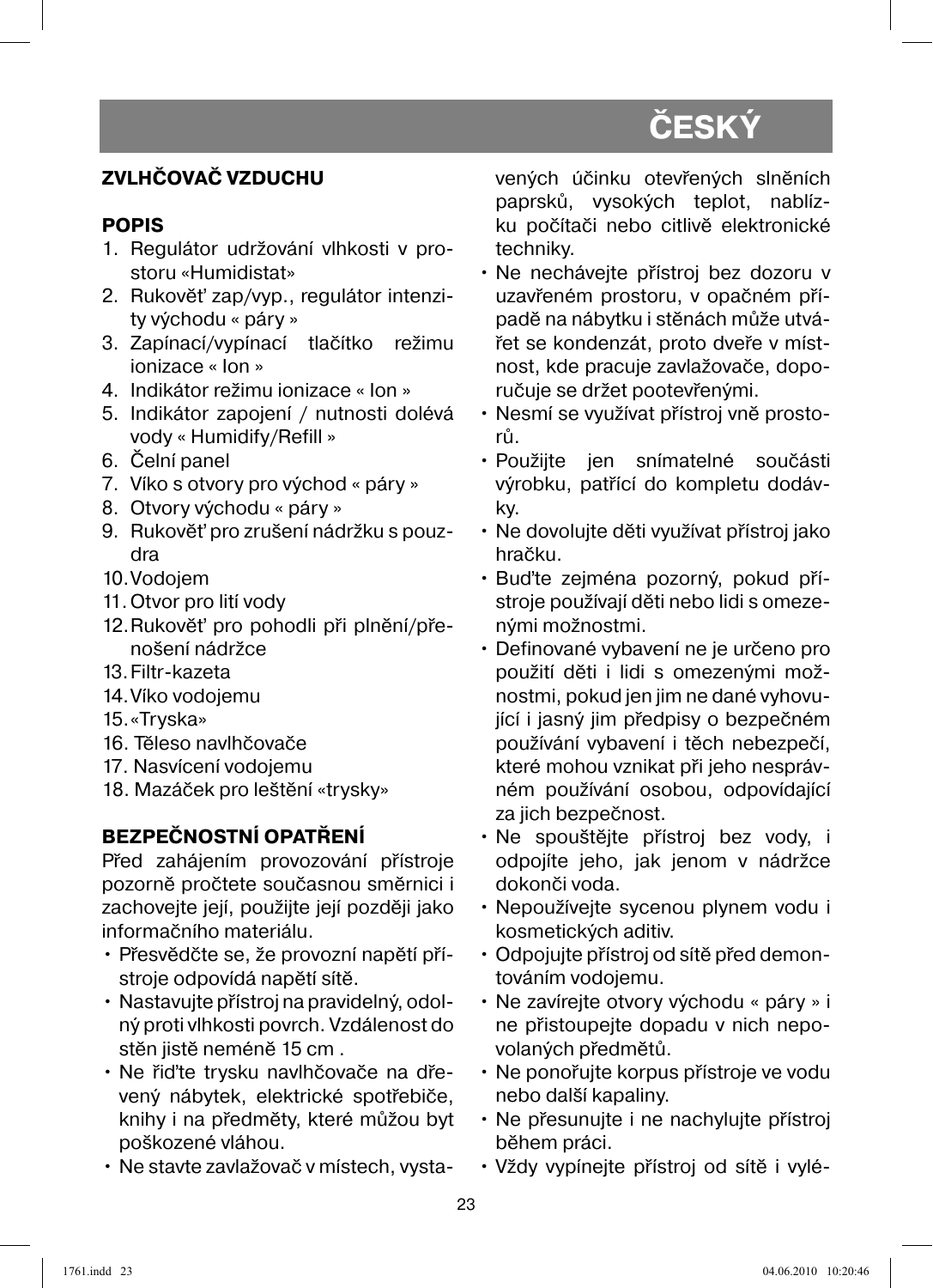# **ČESKÝ**

vejte vodu z nádržky během čištění nebo pokud vy ne používáte zvlhčovače. Pokud vy chcete přenést přístroj jinam, zpočátku odpojíte jeho od sítě.

- Ne dotýkejte se vidlice síťové šňůry mokrým rukama.
- Před použitím přístroje pozorně obhlédnete síťovou šňůru i přesvědčte se, že ona ne poškozena. Nepoužívejte přístroj při poškozené sítově šňůře.
- Ne demontujte přístroj samostatně, v případě odhalení poškození se obraťte v nejbližší autorizované servisní středisko.
- Pravidelně veďte čištění přístroje, ne přistupujte zjevu vrypu na zavlažovači.
- Chraňte přístroj v nedobytných pro dětí místech.

# *JEN PRO DOMACÍ POUŽITÍ*

# **VYUŽITÍ ZVLHOVAČE**

Vybalte přístroj i odkliďte balicí materiály. Ohledněte přístroj ve věci závad. Při výskytu závad ne spouštějte přístroj.

# *Poznámka:*

- *pokud zavlažovač byl podvržený záporným teplotám, to před prvním použitím se doporučuje vydržet jeho během 30 minut při vnitřní teplotě.*
- *použijte zavlažovači za tepla v prostoru od +5 do +40°C, i relativní vlhkosti méně 80%.*
- *teplota používané vody nemá jé byt výše +40°C.*

Před zapojením do sítě přesvědčte se, že napětí elektrické sítě odpovídá pracovnímu napětí přístroje.

- 1. Seberte se za rukověť (9) i svlečte vodojem (10) s pouzdra (16).
- 2. Obraťte nádržku (10), odšroubujte víko (14), obracením její proti směru hodinových ručiček. Naplníte nádržku (10) potřebným množstvím vody i zašroubujte víko (14), obracením její ve směru hodinových ručiček.
- 3. Vložte naplněný rezervoár (10) na korpus přístroje (16). Čekejte nějakou dobu, potřebnou pro zaplnění pracovní sekci vodou.
- 4. Připojíte zavlažovač do sítě.
- 5. Zapněte zavlažovač, otočiv rukověť (2) ve směru hodinových ručiček, přitom indikátor (5) vzplane zeleným světlem, a rozběhne nasvícení regulátorů (1) i (2) i vzplane nasvícení vodojemu (17).
- 6. Vložte intenzitu východu «páry» zatáčkou kliky (2).
- 7. Regulátorem udržování relativní vlhkosti v prostoru (1) «Humidistat», vložte krajní mez udržování vlhkosti v prostoru od «Min» do «Max».

 «Min» - od 20 % do 30 %; «Mid» - od 50 % do 60 %; «Max» - do 90 *%.*

# *Poznámka:*

- *pokud vlhkost v prostoru se bude více, než to je zadané regulátorem (1), to zavlažovač ne zapne se v režimu východu « páry ».*
- 8. Pro spouštění režimu ionizaci klepněte tlačítko (3) « ION », přitom vzplane indikátor (4). Pro vypnutí režimu ionizaci klepněte tlačítko (3) ještě jednou, indikátor (4) zhasneš.
- 9. Po skončení provozu vypnete přístroj, nastavujíc rukověť (2) v polohu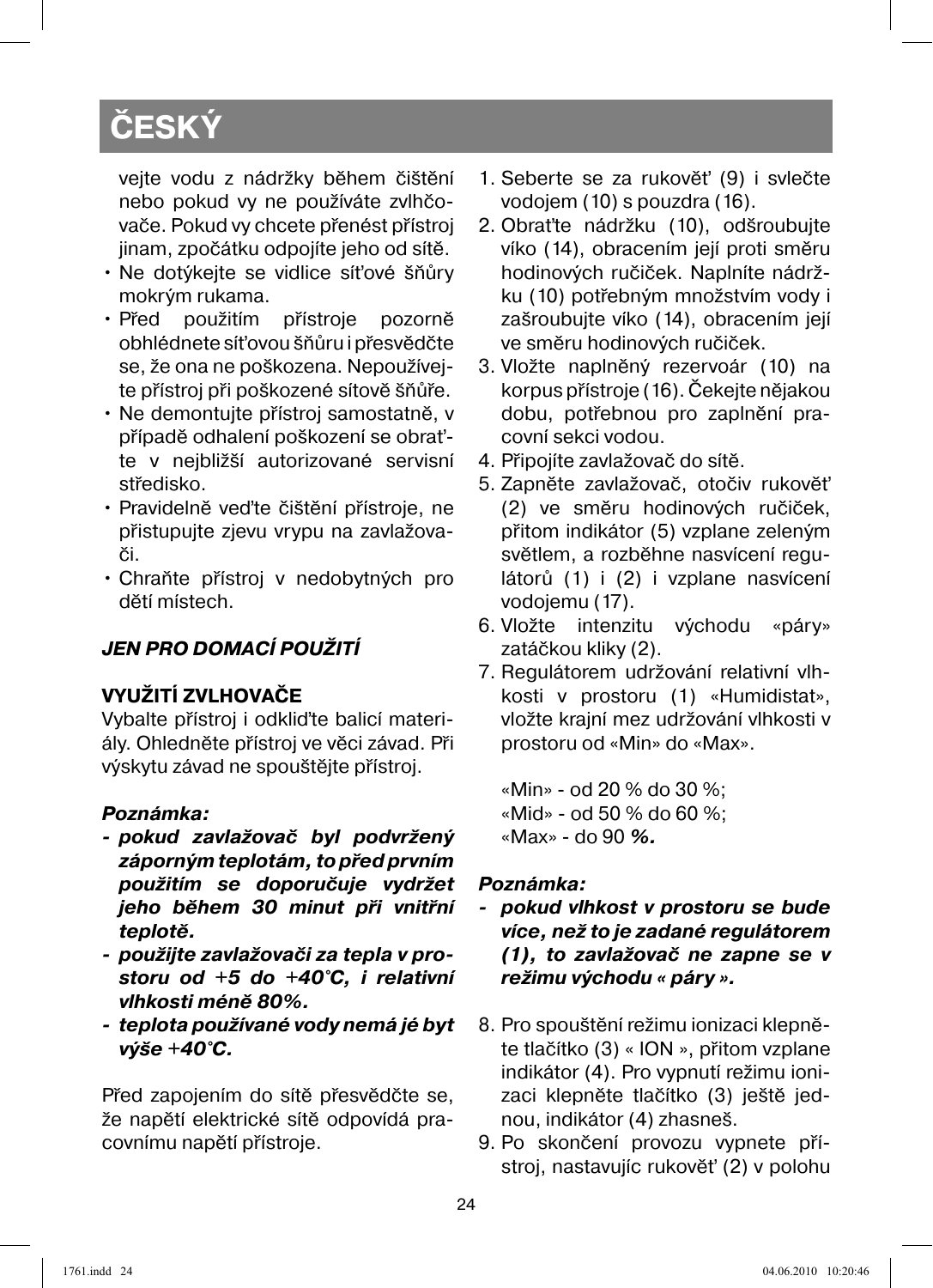«OFF», přitom indikátor (5) zhasne, nasvícení regulátorů (1) i (2) vypne.

# *Poznámka:*

- *ocenit kapacitu vody v nádržce vám pomůže osvětlovací lampa (17).*
- *při nedostatku vody v nádržce (10), indikátor (5) «Humidify/ Refill» vzplane červeným světlem, svlečte nádržku i naplníte její vodou***.**

# **OBSLUHA A ČIŠTĚNÍ**

# *Varování! Vždy vypínejte i odpojujte přístroj od sítě před čištěním.*

Tvrdé voda vyvolává objevení minerálních nánosů na «trysce», vnitřních částech pouzdra i vodojemu, co přivádí k pohoršení práce zavlažovače a výskytu bílého nánosu na věcích interiéru. V zamezení toho nutno týdenně čistit trysku i co možná častěji měnit vodu, a stejně tak vykonávat čištění filtru-kazety (13).

V případě jestliže vy ne hodláte využívat zavlažovače během dlouhé doby: sceďte vodu z nádržky i z pracovní sekce «trysky», vyslaďte nádržku, vyslaďte i očistíte pracovní úsek «trysky» i samotnou «trysku», pečlivě usušíte i ukliďte přístroj na uschování.

# **Týdenní obsluha**

- Jednou za týden pečlivě promývejte vodojem (10) i pracovní úsek pod nádržkou (10) roztokem neutrálních mycích prostředků. Potom pečlivě spláchnete jich vodou.
- Kápnete 5-10 kapek čisticího prostředku na « trysku » (15), čekejte kolem 2-5 minut. Uživujíc mazaček

(18), odkliďte pel s povrchu « trysky » (15).

# *Poznámka:*

- *jako čisticího prostředku do «trysky» lze využít prostředek na odstranění usazenin čajníků.*
- Ne ponořujte korpus přístroje ve vodu nebo jakékoliv další kapaliny.

# **Čištění filtru**

- Veďte čištění filtru (13) za průchodu přes něj kolem 1000 litrů vody, a při použití tvrdé vody nebo při výskytu «bílého nánosu» na věcích nábytku, častěji.
- Seberte se za rukověť (9) i svlečte vodojem (10) s pouzdra (16).
- Obraťte nádržku (10), odšroubujte víko (14) obracením její proti směru hodinových ručiček, odšroubujte filtr-kazetu (13), obracením jeho proti směru hodinových ručiček.
- Umístěte filtr-kazetu (13) na 10 minut v nádrž se stolovém octem, vyndejte filtr-kazetu (13) i vyslaďte jeho pod proudící vodou.
- Vložte filtr-kazetu (13) zpět na víko (14), obracením jeho ve směru hodinových ručiček.

# **Uschování**

- Pokud vy ne hodláte využívat přístrojů dlouhou dobu i chcete jeho uklidit, přesvědčte se, že všichni jeho díly suché, včetně pracovního úseku «trysky».
- Ne chovejte přístroj s vodou v nádržce i v pracovním úseku « trysky ».
- Předtím jak uklidit na uschování filtrkazetu, proveďte jeho čištění i vysušíte, chovejte filtr-kazetu v chladném temném místě.

 Chraňte zavlažovač v suchem chladným místě, nepřípustném pro dětí.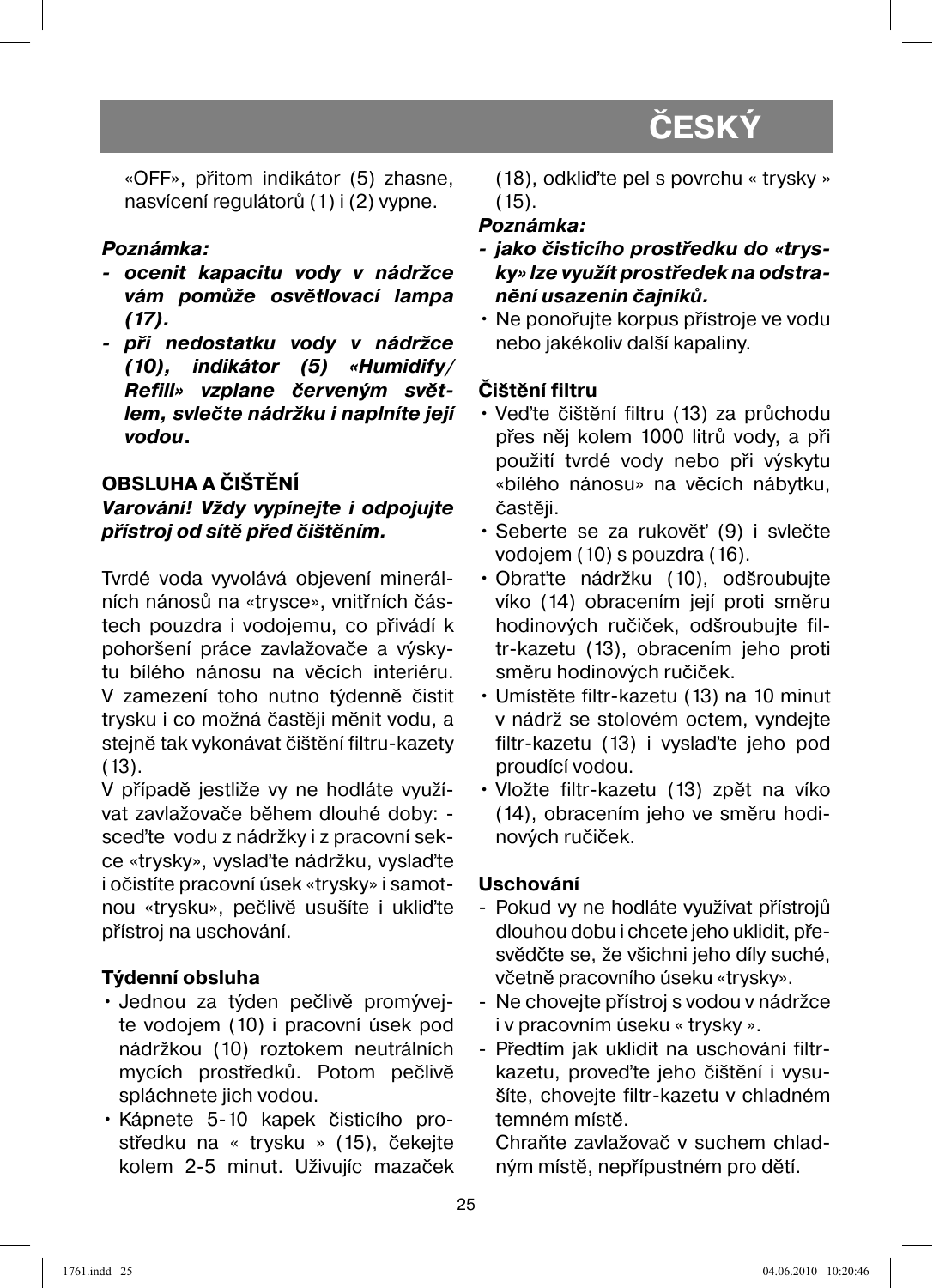# **ČESKÝ**

# **POŠKOZENÍ A JÍCH ODSTRANĚNÍ**

Před obracením v servisní středisko obeznejte se s následujícími poruchy:

| Porucha                        | Možný důvod                                                 | Odstranění                                                                                |
|--------------------------------|-------------------------------------------------------------|-------------------------------------------------------------------------------------------|
|                                | Přístroj ne zapojený na síť                                 | Zapněte přístroj na síť                                                                   |
| Zavlažovač ne pracuje          | Není vody v nádržce, indikátor<br>(5) hoří červeným světlem | Naplníte nádržku vodou                                                                    |
| «Pára» má nepříjemnou vůni     | Nový přístroj - to je normální jev                          | Odšroubujte víko vodojemu i<br>ostavte jeho v temném chlad-<br>ném místě na několik hodin |
|                                | V nádržce je znečištěna voda                                | Očistíte nádržku i naplníte její<br>čistou vodou                                          |
| Nízká intenzita východu «páry» | Zacpaná «tryska»                                            | Očistíte součást trysky                                                                   |

*- nejsou - li držené se předpisy čištění přístroje od minerálních nánosů, vyvolaných použitím tvrdě vody, efektivnost práce přístroje může znižit se. V takovém případě proveďte čištění přístroje a později použijte prosakovánu nebo destilovánu vodu.*

# **Technické charakteristiky:**

Napájení elektrickým proudem: 220-230 V ~ 50 Hz Spotřeba: 40 W Východ iontů: 2.000.000~3.000.000 Ion /cm2 Východ ozonidu: 0.05 PPM Nádrž pro vodu: 5 l Odběr vody: 400 ml/h Prostor zvlhčování: do 40 m2

Výrobce si vyhrazuje právo měnit charakteristiky přístroj bez předběžného oznámení.

# *Životnost přístroje - 3 roky*

## **Záruka**

Podrobné záruční podmínky poskytne prodejce přístroje. Při uplatňování nároků během záruční lhůty je třeba předložit doklad o zakoupení výrobku.



Tento výrobek odpovídá požadavkům na elektromagnetickou kompatibilitu, stanoveným direktivou 89/336/EEC a předpisem 73/23/EEC Evropské komise o nízkonapěťových přístrojích.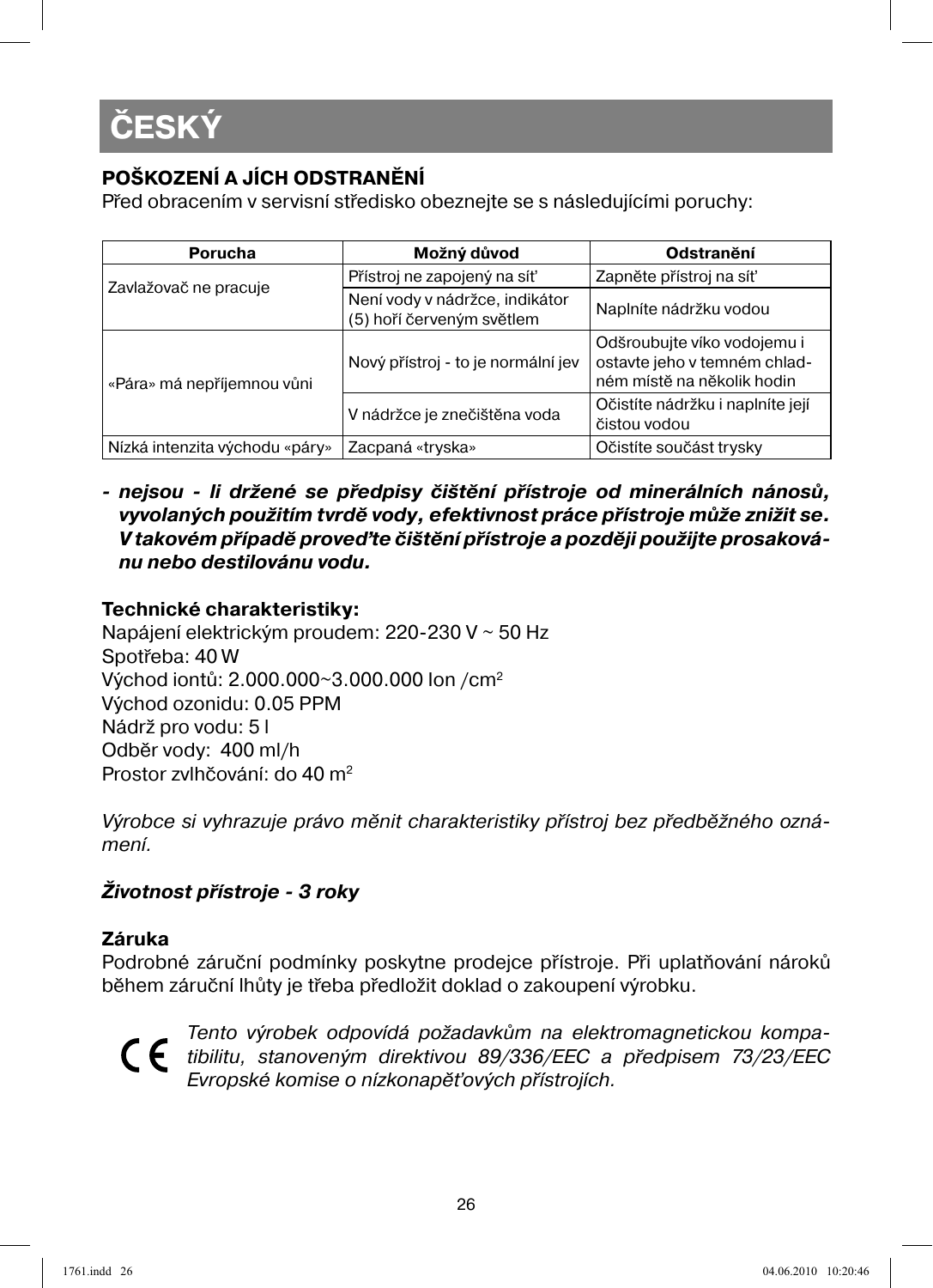# **ЗВОЛОЖУВАЧ ПОВІТРЯ**

## **ОПИС**

- 1. Регулятор підтримки вологості в приміщенні «Humidistat»
- 2. Ручка увімкн./вимкн., регулятор інтенсивності виходу «пари»
- 3. Кнопка увімкнення/вимкнення режиму іонізації «Ion»
- 4. Індикатор режиму іонізації «Ion»
- 5. Індикатор увімкнення/необхідності доливання води «Humidify/Refill»
- 6. Передня панель
- 7. Кришка з отворами для виходу «пари»
- 8. Отвори виходу «пари»
- 9. Ручка для зняття резервуару з корпусу
- 10. Резервуар для води
- 11. Отвір для заливання води
- 12. Ручка для зручності при наповненні/ перенесенні резервуару
- 13. Фільтр-картридж
- 14. Кришка резервуару для води
- 15. «Розпилювач»
- 16. Корпус зволожувача
- 17. Підсвічування резервуару для води
- 18. Щіточка для чищення «розпилювача»

# **ЗАХОДИ БЕЗПЕКИ**

Перед початком експлуатації приладу уважно прочитайте цю інструкцію та збережіть її, використовуйте її в подальшому в якості довідкового матеріалу.

- Переконайтесь, що робоча напруга приладу відповідає напрузі мережі.
- Встановлюйте прилад на рівній, вологостійкій поверхні. Відстань до стін повинна бути не менш ніж 15 см.
- Не спрямовуйте сопло зволожувача на дерев'яні меблі, електроприлади, книги та на предмети, які можуть бути пошкоджені вологою.
- Не розташовуйте зволожувач у місцях, що піддаються впливу прямих сонячних променів, високих температур, поблизу

комп'ютерів або чутливої електронної техніки.

- Не залишайте прилад без нагляду в закритому приміщенні, в зворотному випадку на меблях та стінах може утворитись конденсат, тому двері в приміщення, де працює зволожувач, рекомендується тримати дещо відкритими.
- Забороняється використовувати прилад поза приміщеннями.
- Використовуйте лише знімні деталі, що входять до комплекту поставки.
- Не дозволяйте дітям використовувати прилад в якості іграшки.
- Будьте особливо уважними, якщо прилад використовується дітьми або людьми з обмеженими можливостями.
- Цей пристрій не призначений для використання дітьми та людьми з обмеженими можливостями, якщо тільки особою, яка відповідає за їх безпеку, їм не було надано відповідні та зрозумілі для них вказівки щодо безпечного користування пристроєм та тих небезпек, що можуть виникати в разі його неправильного використання.
- Не вмикайте прилад без води; відключайте його, щойно в резервуарі закінчиться вода.
- Не використовуйте газовану воду та парфумерні добавки.
- Відключайте прилад від мережі перед зняттям резервуару для води.
- Не закривайте отвори виходу «пари» та не допускайте потрапляння в них сторонніх предметів.
- Не занурюйте корпус приладу у воду або інші рідини.
- Не пересувайте та не нахиляйте прилад під час роботи.
- Завжди відключайте прилад від мережі та виливайте воду з резервуару під час чищення, або якщо ви не користуєтесь зволожувачем. Якщо ви бажаєте перенести прилад в інше місце, спочатку відключить його від мережі.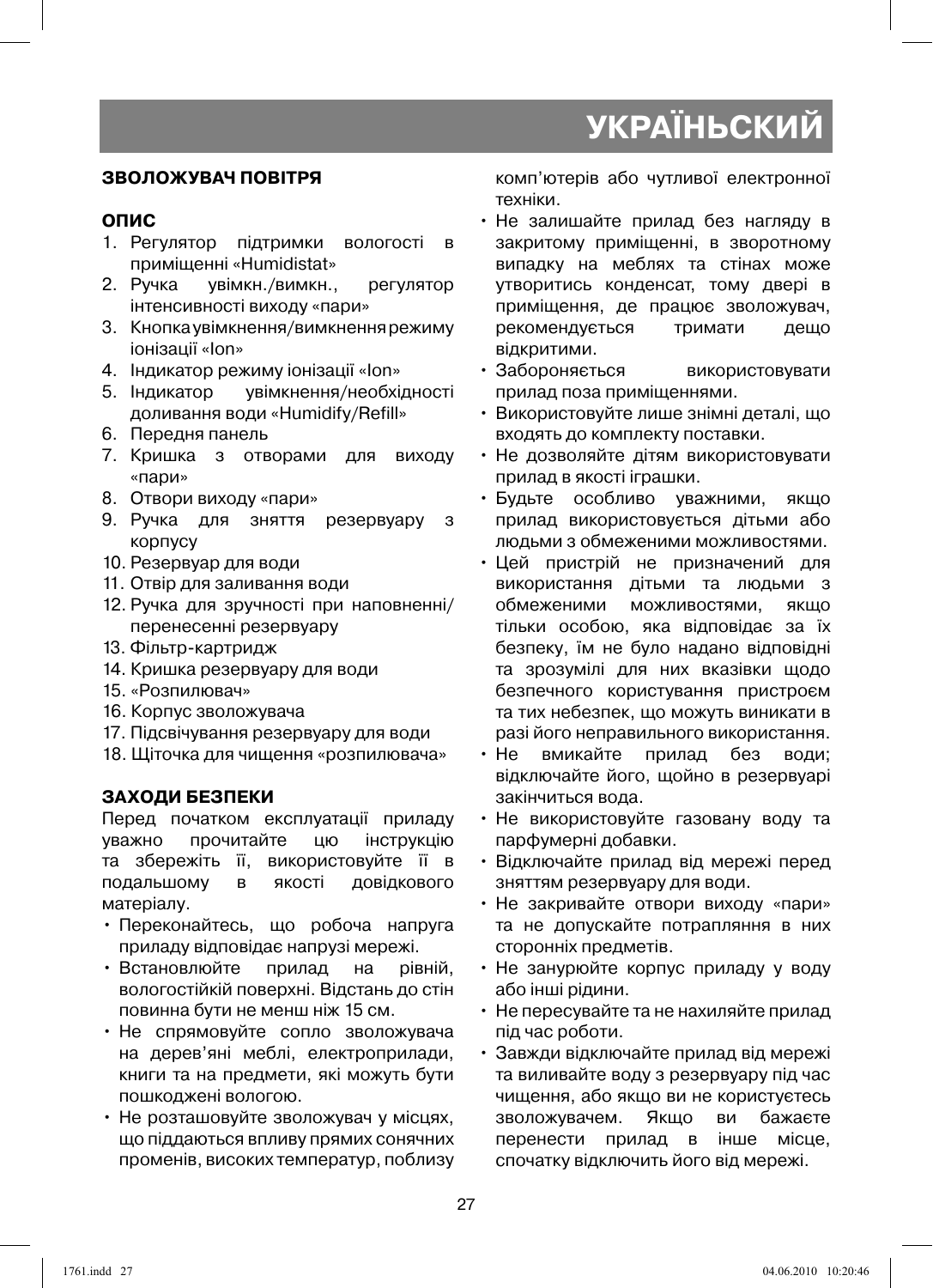- Не торкайтесь вилки мережного шнуру мокрими руками.
- Перед використанням приладу уважно огляньте мережний шнур та переконайтесь, що він не пошкоджений. Не використовуйте прилад в разі пошкодженого мережного шнуру.
- Не розбирайте прилад самотужки. В разі виявлення несправності зверніться до найближчого авторизованого сервісного центру.
- Регулярно проводіть чищення приладу, не допускайте появи подряпин на розпилювачі.
- Зберігайте прилад в недоступних для дітей місцях.

### *ТІЛЬКО ДЛЯ ДОМАШНЬОГО ВИКОРИСТАННЯ*

### **ВИКОРИСТАННЯ ЗВОЛОЖУВАЧА**

Розпакуйте прилад та зніміть пакувальні матеріали. Огляньте прилад на предмет пошкоджень. За наявності пошкоджень не вмикайте прибор.

### *Примітка:*

- *якщо зволожувач піддавався низьким температурам, тоді перед першим увімкненням рекомендується витримати його на протязі 30 хвилин при кімнатній температурі.*
- *використовуйте зволожувач при температурі в приміщенні від +5 до +40°С та відносній вологості менш ніж 80%.*
- *температура використовуваної води не повинна бути вище +40°С.*

Передвключенням в мережу переконайтесь, що напруга електричної мережі відповідає робочій напрузі приладу.

1. Візьміться за ручку (9) та зніміть резервуар для води (10) з корпусу (16).

- 2. Перегорніть резервуар (10), відкрутіть кришку (14), обертаючи її проти годинникової стрілки. Наповніть резервуар (10) необхідною кількістю води та закрутіть кришку (14), обертаючи її за годинниковою стрілкою.
- 3. Встановіть наповнений резервуар (10) на корпус приладу (16). Почекайте деякий час, необхідний для заповнення робочого відсіку водою.
- 4. Підключить зволожувач до мережі.
- 5. Включіть зволожувач, повернувши ручку (2) за годинниковою стрілкою, при цьому індикатор (5) загориться зеленим світлом, включиться підсвічування регуляторів (1) та (2) і загориться підсвічування резервуару для води (17).
- 6. Встановіть інтенсивність виходу «пари» обертанням ручки (2).
- 7. Регулятором підтримки відносної вологості в приміщенні (1) «Humidistat» встановіть межу підтримки вологості в приміщенні від «Min» до «Max». «Min» - від 20 % до 30 %; «Mid» - від 50 % до 60 %;
	- «Max» до 90 %.

### *Примітка:*

- *якщо вологість в приміщенні виявиться більшою, ніж це задано регулятором (1), тоді зволожувач не увімкнеться в режим виходу «пари».*
- 8. Для увімкнення режиму іонізації натисніть кнопку (3) «ION», при цьому загориться індикатор (4). Для вимкнення режиму іонізації натисніть кнопку (3) ще раз, індикатор (4) згасне.
- 9. Після закінчення роботи вимкніть прилад, встановивши ручку (2) в положення «OFF», при цьому індикатор (5) згасне, підсвічування регуляторів (1) та (2) виключиться.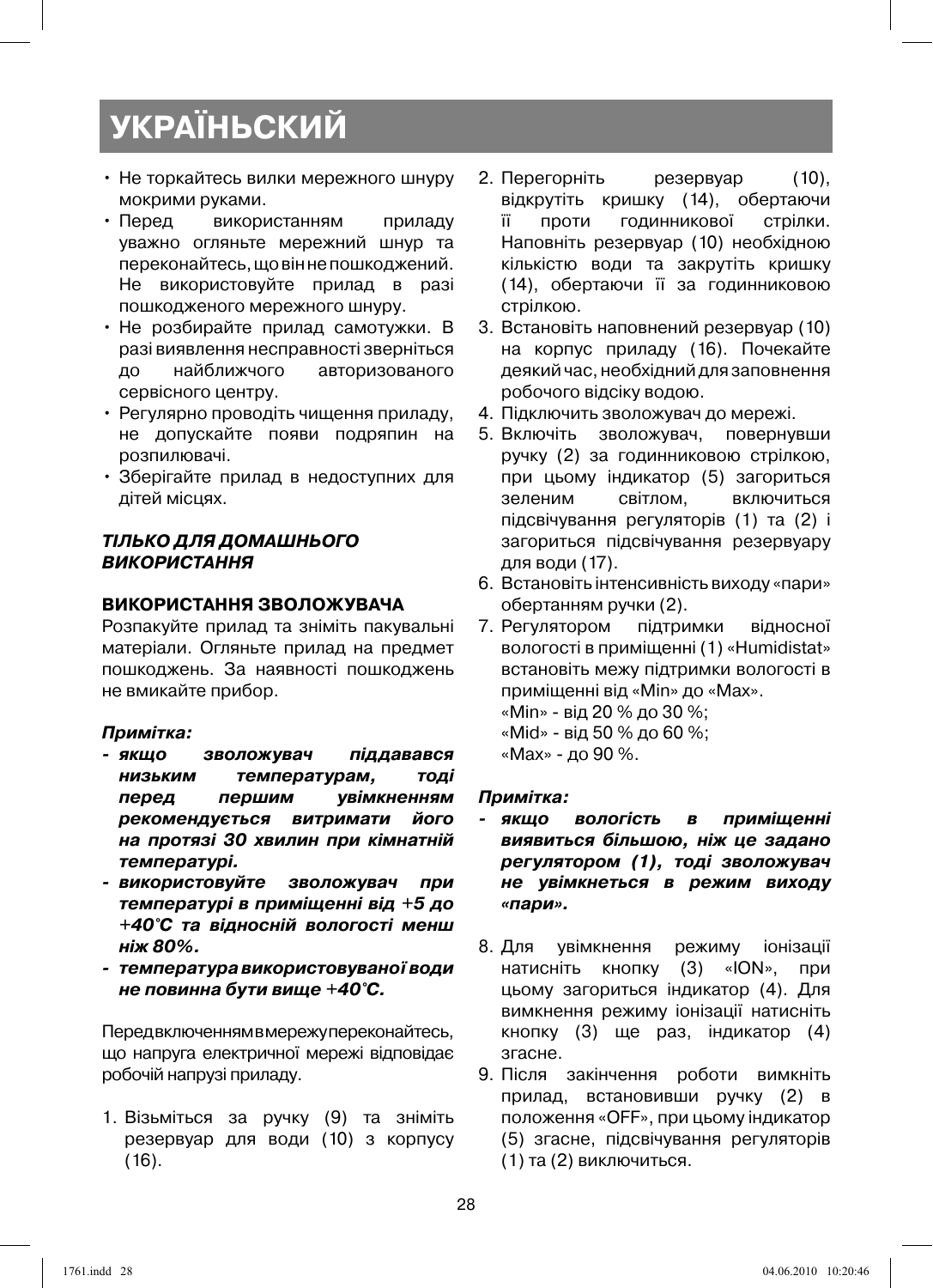#### *Примітка:*

- *оцінити кількість води в резервуарі вам допоможе лампа підсвічування (17).*
- *в разі закінчення води в резервуарі (10), індикатор (5) «Humidify/Refill» загориться червоним світлом, зніміть резервуар та наповніть його водою.*

### **ДОГЛЯД ТА ЧИЩЕННЯ**

*Попередження! Завжди відключайте та від'єднуйте прилад від мережі перед чищенням.*

- Жорстка вода викликає появу мінеральних відкладень на «розпилювачі», внутрішніх частинах корпусу та резервуарі для води, що приводить до погіршення роботи зволожувача та появи білого нальоту на предметах інтер'єру. Задля уникнення цього слід щонеділі очищати розпилювач та якомога частіше змінювати воду, а також виконувати чищення фільтра-картриджа (13).
- В разі якщо ви не збираєтесь використовувати зволожувач протягом тривалого часу: злийте воду з резервуару та з робочого відсіку «розпилювача», промийте резервуар, промийте та очистіть робочий відсік «розпилювача» та сам «розпилювач», ретельно просушіть та приберіть прилад на зберігання.

### **Щотижневий догляд**

- Раз на тиждень ретельно промивайте резервуар для води (10) та робочий відсік під резервуаром (10) розчином нейтрального миючого засобу. Після цього ретельно сполосніть їх водою.
- Капніть 5-10 крапель очисного засобу на «розпилювач» (15), почекайте близько 2-5 хвилин. Використовуючи щіточку (18), видаліть наліт з поверхні «розпилювача» (15).

#### *Примітка:*

- *в якості очисного засобу для «розпилювача» можна використовувати засіб для видалення накипу в чайниках.*
- Не занурюйте корпус приладу у воду або будь-які інші рідини.

#### **Чищення фільтра**

- Виконуйте чищення фільтра (13) після проходження через нього близько 1000 літрів води, а в разі використання жорсткої води або появи «білого нальоту» на предметах меблів частіше.
- Візьміться за ручку (9) й зніміть резервуар для води (10) з корпусу (16).
- Перегорніть резервуар (10), відкрутіть кришку (14), обертаючи її проти годинникової стрілки, відкрутіть фільтркартридж (13), обертаючи його проти годинникової стрілки.
- Покладіть фільтр-картридж (13) на 10 хвилин у ємність зі столовим оцтом, вийміть фільтр-картридж (13) та промийте його під проточною водою.
- Встановіть фільтр-картридж (13) назад на кришку (14), обертаючи його за годинниковою стрілкою.

### **Зберігання**

- Якщо ви не збираєтесь користуватись приладом тривалий час та бажаєте його прибрати, переконайтесь, що всі його частини сухі, включаючи робочий відсік «розпилювача».
- Не зберігайте прилад з водою в резервуарі та в робочому відсіку «розпилювача».
- Перш ніж прибрати фільтр-картридж на зберігання, виконайте його чищення та висушіть. Зберігайте фільтр-картридж в прохолодному, затемненому місці. Зберігайте зволожувач в сухому, прохолодному місці, недоступному для дітей.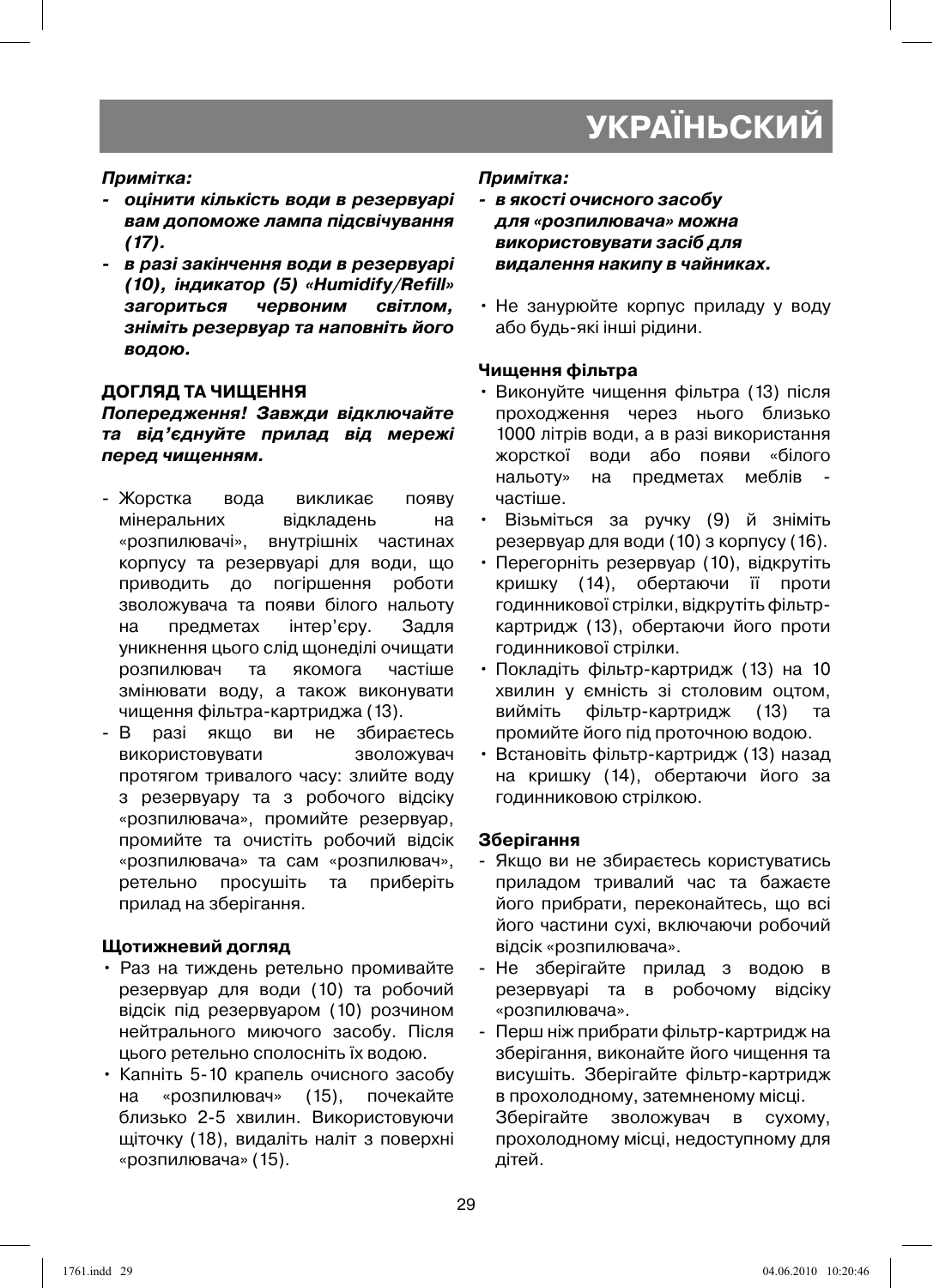## **НЕСПРАВНОСТИ ТА ЇХ УСУНЕННЯ**

Перш ніж звертатись до сервісного центру ознайомтесь з наступними несправностями:

| Несправність                        | Можлива причина                                                     | <b>Усунення</b>                                                                                              |
|-------------------------------------|---------------------------------------------------------------------|--------------------------------------------------------------------------------------------------------------|
|                                     | Прилад не включений в<br>мережу                                     | Включіть прилад в мережу                                                                                     |
| Зволожувач не працює                | Нема води в резервуарі,<br>індикатор (5) горить червоним<br>світлом | Наповніть резервуар водою                                                                                    |
| «Пара» має неприємний<br>запах      | Новий прилад - це нормальне<br>явище                                | Відкрутіть кришку резервуара<br>для води й залиште його в<br>темному прохолодному місці<br>на декілька годин |
|                                     | В резервуарі забруднена вода                                        | Очистіть резервуар й<br>наповніть його чистою водою                                                          |
| Мала інтенсивність виходу<br>«пари» | Забруднений «розпилювач»                                            | Очистіть елемент<br>розпилювача                                                                              |

### *ПРИМІТКА:*

*- якщо правила очищення приладу від мінеральних відкладень, викликаних використанням жорсткої води, не виконуються, ефективність роботи приладу може знизитись. В цьому випадку здійсніть очищення приладу та в подальшому використовуйте фільтровану або дистильовану воду.*

### **Технічні характеристики:**

Електроживлення: 220-230В~ 50 Гц Споживана потужність: 40 Вт Вихід іонів: 2.000.000 ~ 3.000.000 Ion /cm2 Вихід озону: 0.05 PPM Ємність для води: 5 л Витрата води: 400 мл/ч Площа зволоження: до 40 м2

Виробник залишає за собою право змінювати характеристики приладу без попереднього повідомлення.

### *Термін служби приладу – 3 рокив*

### **Гарантія**

Докладні умови гарантії можна отримати в дилера, що продав дану апаратуру. При пред'явленні будь-якої претензії протягом терміну дії даної гарантії варто пред'явити чек або квитанцію про покупку.



Даний виріб відповідає вимогам до електромагнітної сумісності, що пред'являються директивою 89/336/ЄЕС Ради Європи й розпорядженням 73/23 ЄЕС по низьковольтних апаратурах.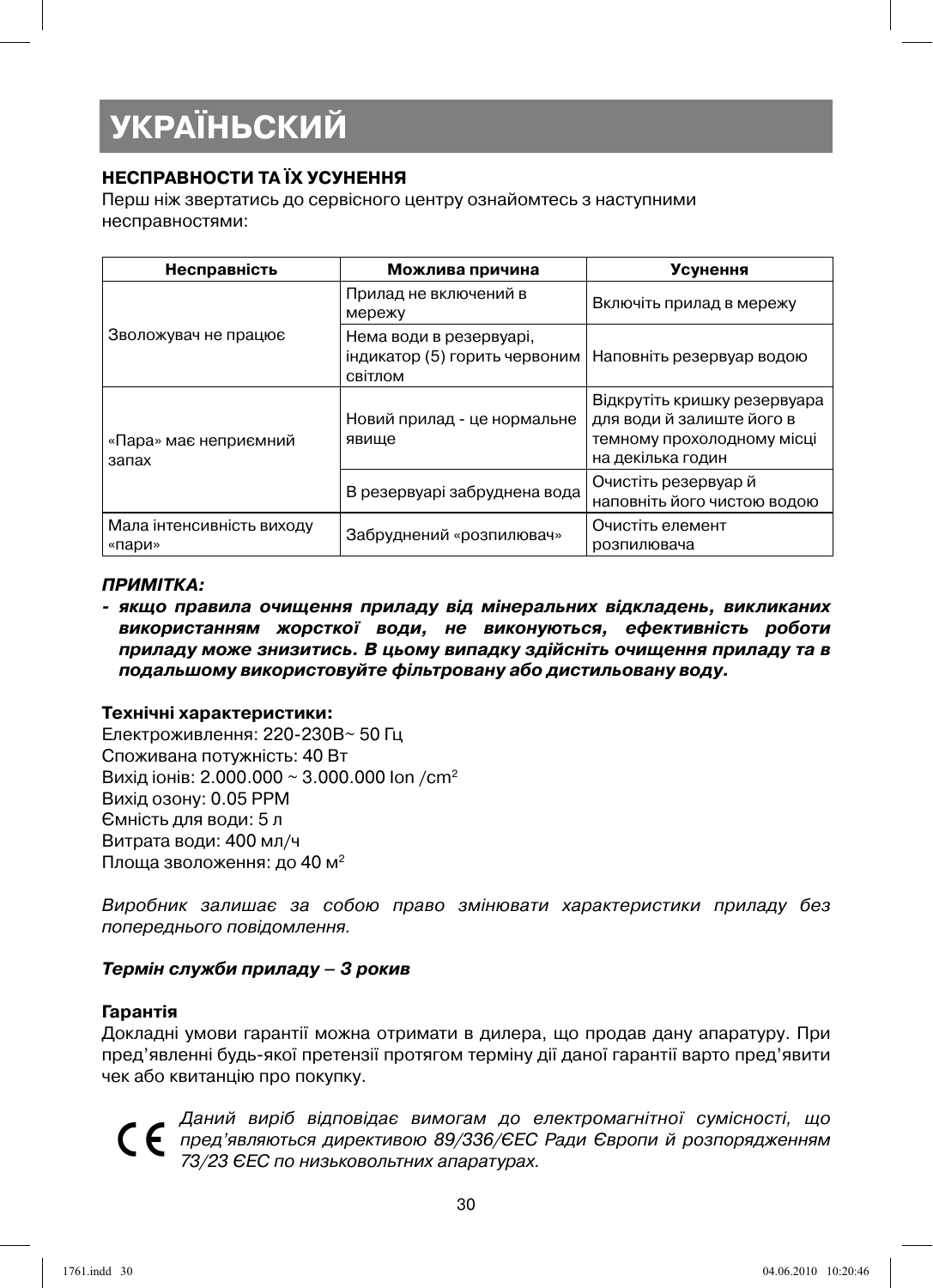### **УВІЛЬГАТНЯЛЬНІК ПАВЕТРА**

### **АПІСАННЕ**

- 1. Рэгулятар падтрымання вільготнасці ў памяшканні "Humidistat"
- 2. Ручка вкл./выкл., рэгулятар інтэнсіўнасці выйсця "пары"
- 3. Кнопка ўключэння/выключэнні рэжыму іанізацыі "Ion"
- 4. Індыкатар рэжыму іанізацыі "Ion"
- 5. Індыкатар уключэння/неабходнасці даліву воды "Humidify/Refill"
- 6. Пярэдняя панэль
- 7. Вечка з адтулінамі для выйсця "пары"
- 8. Адтуліны выйсця "пары"
- 9. Ручка для здымання рэзервуара з корпуса
- 10. Рэзервуар для вады
- 11. Адтуліна для залівання вады
- 12. Ручка для зручнасці пры напаўненні/ пераносцы рэзервуара
- 13. Фільтр-картрыдж
- 14. Вечка рэзервуара для вады
- 15. "Распыляльнік"
- 16. Корпус увільгатняльніка
- 17. Падсвятленне рэзервуара для вады
- 18. Шчотачка для чысткі "распыляльніка"

### **МЕРЫ БЯСПЕКІ**

Перад пачаткам эксплуатацыі прыбора ўважліва прачытайце дадзеную інструкцыю

- і захавайце яе, выкарыстоўвайце яе далейшым у якасці даведкавага матэрыялу.
- Пераканайцеся, што працоўнае напружанне прыбора адпавядае напружанню сеткі.
- Усталёўвайце прыбор на роўнай, вільгацетрывалай паверхні. Адлегласць да сцен павінна быць не меней 15 см.
- Не накіроўвайце сопла ўвільгатняльніка на драўляную мэблю, электрапрыборы, кнігі і на прадметы, якія могуць быць пашкоджаны вільгаццю.
- Не размяшчайце ўвільгатняльнік у месцах, падвергнутых уздзеянню прамых сонечных прамянёў, высокіх

тэмператур, зблізку кампутараў ці адчувальнай электроннай тэхнікі.

- Не пакідайце прыбор без нагляду ў зачыненым памяшканні, у адваротным выпадку на мэблі і сценах можа ўтварыцца кандэнсат, таму дзверы ў памяшканне, дзе працуе ўвільгатняльнік, рэкамендуецца трымаць прыадчыненымі.
- Забараняецца выкарыстоўваць прыбор па-за памяшканнямі.
- Выкарыстоўвайце толькі здымныя дэталі, якія ўваходзяць у камплект пастаўкі.
- Не дазваляйце дзецям выкарыстоўваць прыбор у якасці цацкі.
- Будзьце асабліва ўважлівыя, калі прыбор выкарыстоўваецца дзецьмі ці людзьмі з абмежаванымі магчымасцямі.
- Дадзеная прылада не прызначана для выкарыстання дзецьмі і людзьмі з абмежаванымі магчымасцямі, калі толькі ім не дадзены адпаведныя і зразумелыя ім інструкцыі пра бяспечнае карыстанне прыладай і тых небяспеках, якія могуць узнікаць пры яго няправільным карыстанні асобай, якая адказвае за іх бяспеку.
- Не ўключайце прыбор без вады і адключыце яго, як толькі ў рэзервуары скончыцца вада.
- Не выкарыстоўвайце газаваную ваду і парфумерныя дадаткі.
- Адключайце прыбор ад сеткі перад здыманнем рэзервуара для вады.
- Не зачыняйце адтуліны выйсця "пары" і не дапушчайце траплення ў іх старонніх прадметаў.
- Не апускайце корпус прыбора ў ваду ці іншыя вадкасці.
- Не перасоўвайце і не нахіляйце прыбор падчас працы.
- Заўсёды адключайце прыбор ад сеткі і вылівайце ваду з рэзервуара падчас чысткі ці калі вы не карыстаецеся ўвільгатняльнікам. Калі вы жадаеце перанесці прыбор у іншае месца, спачатку адключыце яго ад сеткі.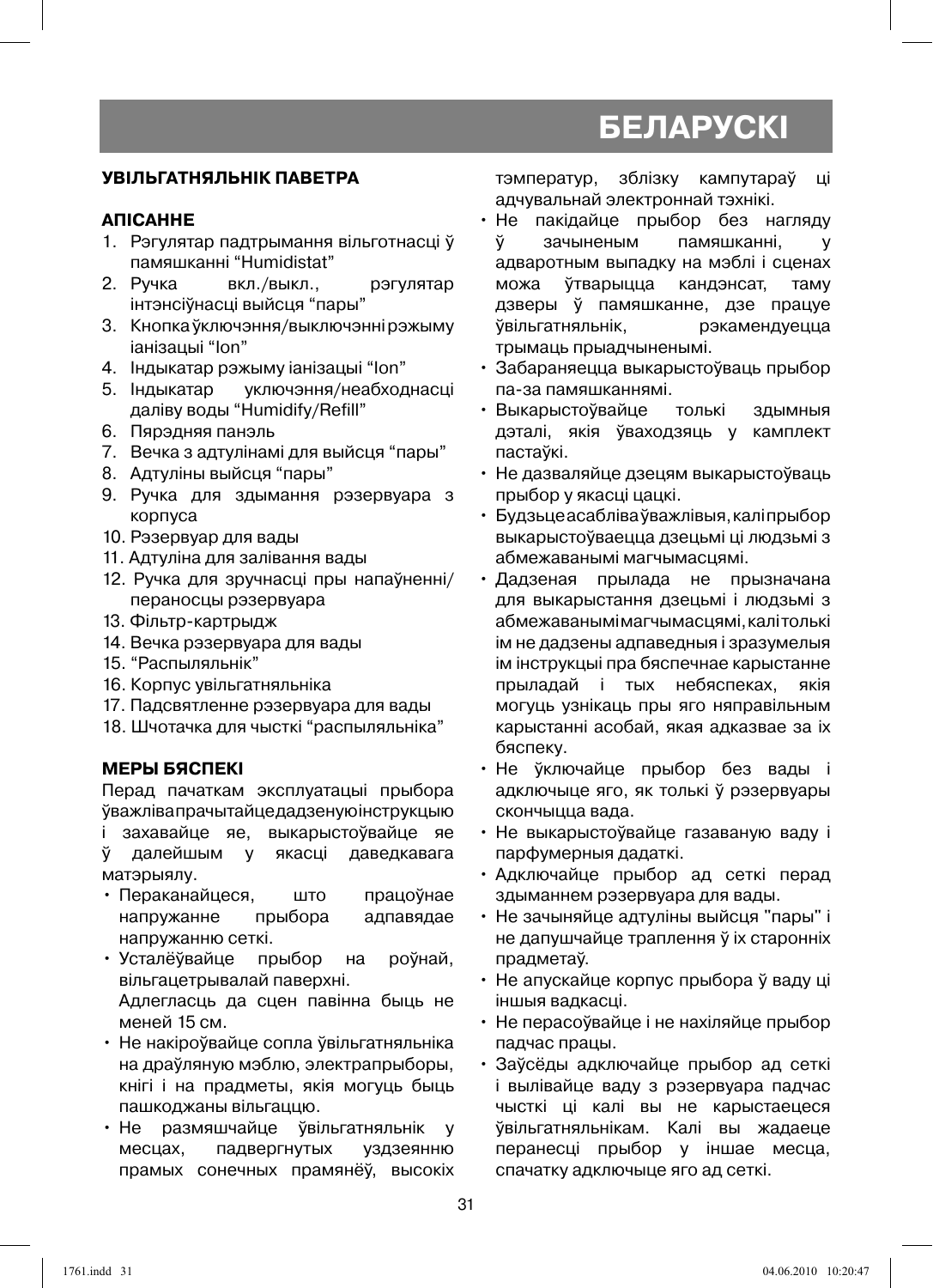- Не датыкайцеся да вілкі сеткавага шнура мокрымі рукамі.
- Перад выкарыстаннем прыбора ўважліва аглядзіце сеткавы шнур і пераканайцеся, што ён не пашкоджаны. Не выкарыстоўвайце прыбор пры пашкоджаным сеткавым шнуры.
- Не разбірайце прыбор самастойна, у выпадку выяўлення няспраўнасці звярніцеся ў блізэйшы аўтарызаваны сэрвісны цэнтр.
- Рэгулярна праводзьце чыстку прыбора, не дапушчайце з'яўлення драпін на распыляльніку.
- Захоўвайце прыбор у недаступных для дзяцей месцах.

### **ТОЛЬКІ ДЛЯ ХАТНЯГА ВЫКАРЫСТАННЯ**

### **ВЫКАРЫСТАННЕ ЎВІЛЬГАТНЯЛЬНІКА**

Распакуйце прыбор і выдаліце пакавальныя матэрыялы. Аглядзіце прыбор на прадмет пашкоджанняў. Пры наяўнасці пашкоджанняў не ўключайце прыбор.

### *Нататка:*

- *калі ўвільгатняльнік быў падвержаны адмоўным тэмпературам, то перад першым уключэннем рэкамендуецца вытрымаць яго на працягу 30 хвілін пры пакаёвай тэмпературы.*
- *выкарыстоўвайце ўвільгатняльнік пры тэмпературы ў памяшканні ад +5 да +40°С і адноснай вільготнасці меней 80%.*
- *тэмпература выкарыстоўваемай вады не павінна быць вышэй +40°С.*

Перад уключэннем у сетку пераканайцеся, што напружанне электрычнай сеткі адпавядае працоўнаму напружанню прыбора.

1. Вазьміцеся за ручку (9) і зніміце рэзервуар для вады (10) з корпуса (16).

- 2. Перавярніце рэзервуар (10), адкруціце вечка (14), паварочваючы яе супраць гадзіннікавай стрэлкі. Напоўніце рэзервуар (10) неабходнай колькасцю вады і закруціце вечка (14), паварочваючы яе па гадзіннікавай стрэлцы.
- 3. Усталюйце напоўнены рэзервуар (10) на корпус прыбора (16). Пачакайце некаторы час, неабходны для запаўнення працоўнага адсека вадой.
- 4. Падлучыце ўвільгатняльнік да сеткі.
- 5. Уключыце ўвільгатняльнік, павярнуўшы ручку (2) па гадзіннікавай стрэлцы, пры гэтым індыкатар (5) загарыцца зялёным святлом, уключыцца падсвятленне рэгулятараў (1) і (2) і загарыцца падсвятленне рэзервуара для вады (17).
- 6. Усталюйце інтэнсіўнасць выйсця "пары" паваротам ручкі (2).
- 7. Рэгулятарам падтрымання адноснай вільготнасці ў памяшканні (1) "Humidistat" усталюйце мяжу падтрымання вільготнасці ў памяшканні ад "Min" да "Max". "Min" - ад 20 % да 30 %; "Mid" - ад 50 % да 60 %;
	- "Max" да 90 %.

### *Нататка:*

- *калі вільготнасць у памяшканні будзе больш, чым гэта зададзена рэгулятарам (1), то ўвільгатняльнік не ўключыцца ў рэжым выйсця "пары".*
- 8. Для ўключэння рэжыму іанізацыі націсніце кнопку (3) "ION", пры гэтым загарыцца індыкатар (4). Для выключэння рэжыму іанізацыі націсніце кнопку (3) яшчэ раз, індыкатар (4) згасне.
- 9. Па заканчэнню працы выключыце прыбор, усталяваўшы ручку (2) у становішча "OFF" , пры гэтым індыкатар (5) згасне, падсвятленне рэгулятараў (1) і (2) выключыцца.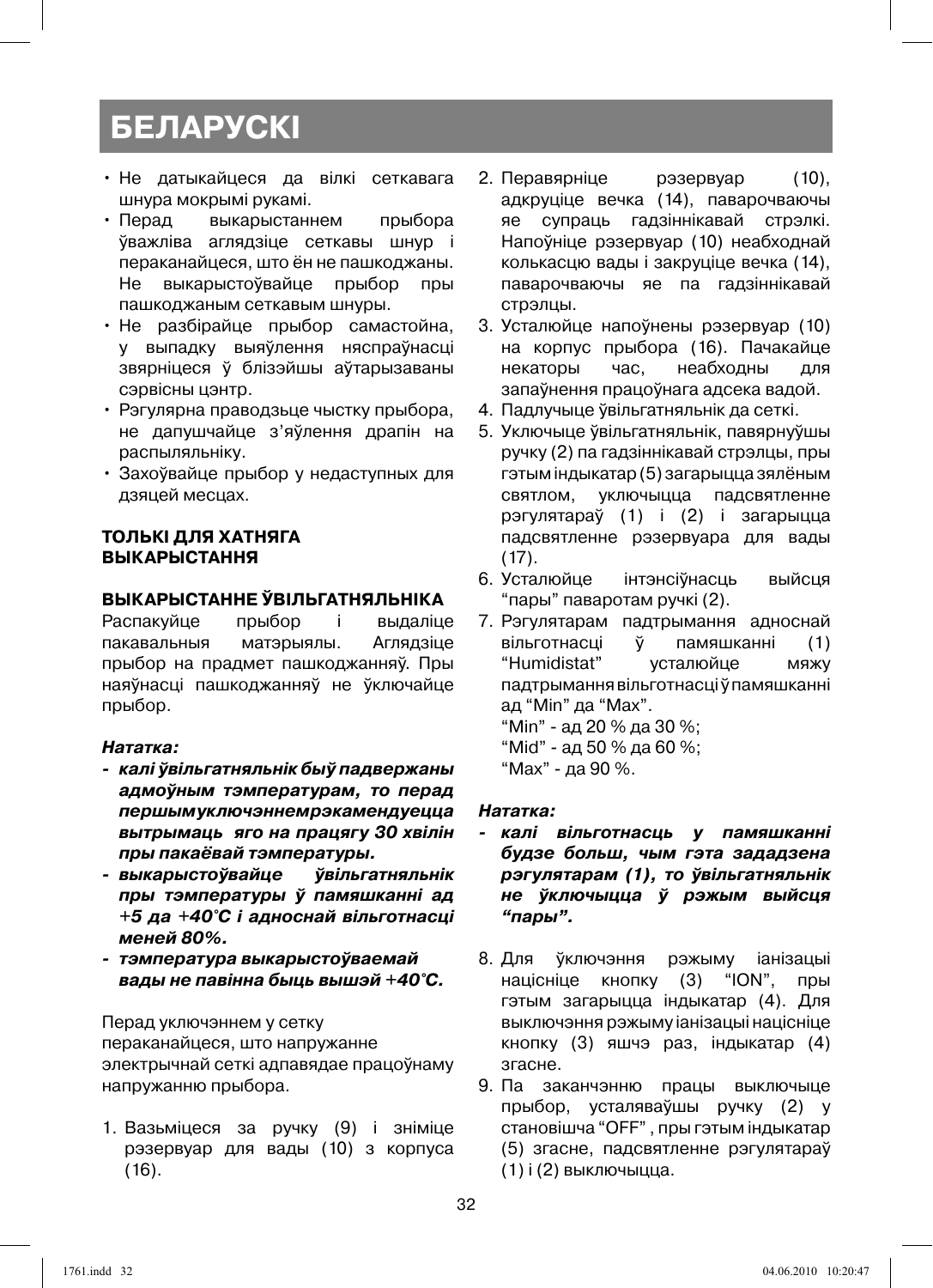#### *Нататка:*

- *ацаніць колькасць вады ў рэзервуары вам дапаможа лямпа падсвятлення (17).*
- *пры заканчэнні вады ў рэзервуары (10) індыкатар (5) "Humidify/Refill" загарыцца чырвоным святлом, зніміце рэзервуар і напоўніце яго вадой.*

### **ДОГЛЯД І ЧЫСТКА**

Папярэджанне! Заўсёды выключайце і адлучайце прыбор ад сеткі перад чысткай.

Цвёрдая вада выклікае з'яўленне мінеральных адкладаў на "распыляльніку", унутраных частках корпуса і рэзервуары для вады, што прыводзіць да пагаршэння працы ўвільгатняльніка і з'яўленню белага налёту на прадметах інтэр'еру. У пазбяганні гэтага неабходна штотыдзень чысціць распыляльнік і як мага часцей змяняць ваду, а гэтак жа рабіць чыстку фільтра-картрыджа (13).

У выпадку калі вы не збіраецеся выкарыстоўваць увільгатняльнік на працягу працяглага часу: - зліце ваду з рэзервуара і з працоўнага адсека "распыляльніка", прамыйце рэзервуар, прамыйце і ачысціце працоўны адсек "распыляльніка" і сам "распыляльнік", старанна прасушыце і прыбярыце прыбор на захоўванне.

### **Штотыднёвы догляд**

- Раз у тыдзень старанна прамывайце рэзервуар для вады (10) і працоўны адсек пад рэзервуарам (10) растворам нейтральнага мыйнага сродку. Пасля гэтага старанна спаласніце іх вадой.
- Капніце 5-10 кропель ачышчальнага сродку на "распыляльнік" (15), пачакайце каля 2-5 хвілін. Выкарыстоўваючы шчотачку (18), выдаліце налёт з паверхні "распыляльніка" (15).

#### *Нататка:*

- *у якасці ачышчальнага сродку для "распыляльніка" можна выкарыстоўваць сродак для выдалення накіпу ў чайніках.*
- Не апускайце корпус прыбора ў ваду ці любыя іншыя вадкасці.

#### **Чыстка фільтра**

- Праводзьце чыстку фільтра (13) пасля праходжання праз яго каля 1000 літраў воды, а пры выкарыстанні цвёрдай вады ці пры з'яўленні "белага налёту" на прадметах мэблі, часцей.
- Вазьміцеся за ручку (9) і зніміце рэзервуар для вады (10) з корпуса (16).
- Перавярніце рэзервуар (10), адкруціце вечка (14) паварочваючы яго супраць гадзіннікавай стрэлкі, адкруціце фільтркартрыдж (13), паварочваючы яго супраць гадзіннікавай стрэлкі.
- Змясціце фільтр-картрыдж (13) на 10 хвілін у ёмістасць са сталовым воцатам, выміце фільтр-картрыдж (13) і прамыйце яго пад праточнай вадой.
- Усталюйце фільтр-картрыдж (13) зваротна на вечка (14), паварочваючы яго па гадзіннікавай стрэлцы.

#### **Захоўванне**

- Калі вы не збіраецеся карыстацца прыборам працяглы час і жадаеце яго прыбраць, пераканайцеся, што ўсе яго часткі сухія, уключаючы працоўны адсек "распыляльніка".
- Не захоўвайце прыбор з вадой у рэзервуары і ў працоўным адсеку "распыляльніка".
- Перад тым як прыбраць на захоўванне фільтр-картрыдж, правядзіце яго чыстку і высушыце, захоўвайце фільтр-картрыдж, у прахалодным прыцемненым месцы.

 Захоўваеце ўвільгатняльнік у сухім прахалодным месцы, недаступным для дзяцей.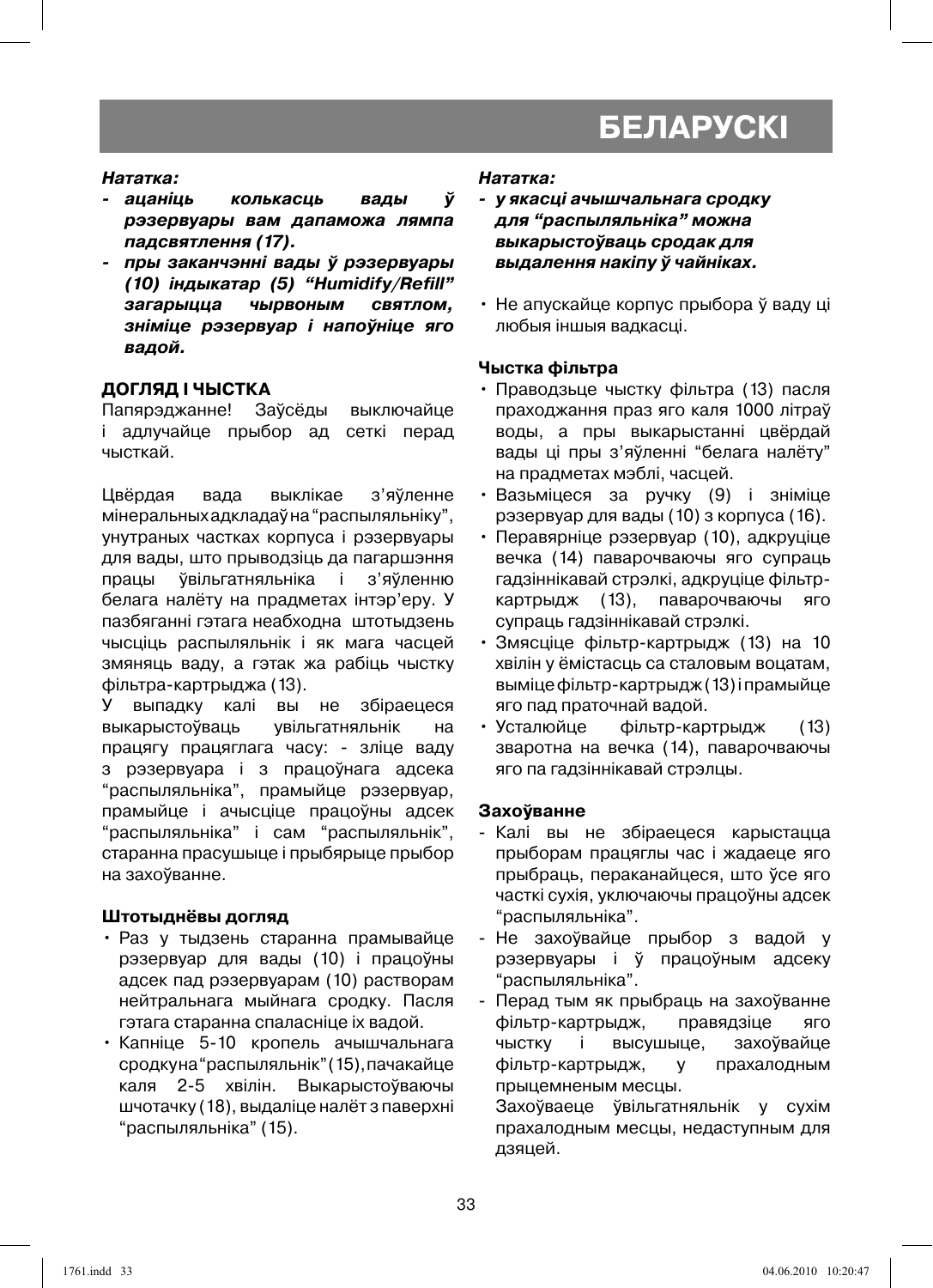### **НЯСПРАЎНАСЦІ І ІХ УСТАРАНЕННЕ**

Перад зваротам у сэрвісны цэнтр азнаёмцеся з наступнымі няспраўнасцямі:

| Няспраўнасць                         | Магчымая прычына                                                    | <b>Устараненне</b>                                                                                        |
|--------------------------------------|---------------------------------------------------------------------|-----------------------------------------------------------------------------------------------------------|
|                                      | Прыбор не ўключаны ў сетку                                          | Уключыце прыбор у сетку                                                                                   |
| Увільгатняльнік не працуе            | Няма вады ў рэзервуары,<br>індыкатар (5) гарыць<br>чырвоным колерам | Напоўніце рэзервуар вадой                                                                                 |
| "Пара" мае непрыемны пах             | Новы прыбор - гэта<br>звычайная з'ява                               | Адкруціце вечка рэзервуара<br>для вады і пакіньце яго ў<br>цёмным прахалодным месцы<br>на некалькі гадзін |
|                                      | У рэзервуары забруджаная<br>вада                                    | Ачысціце рэзервуар і<br>напоўніце яго чыстай вадой                                                        |
| Малая інтэнсіўнасць выйсця<br>"пары" | Забруджаны "распыляльнік"                                           | Ачысціце элемент<br>распыляльніка                                                                         |

### *НАТАТКА:*

*- калі не выконваюцца правілы ачысткі прыбора ад мінеральных адкладаў, выкліканых выкарыстаннем цвёрдай вады, эфектыўнасць працы прыбора можа зменшыцца. У гэтым выпадку зрабіце ачыстку прыбора і ў далейшым выкарыстоўвайце фільтраваную ці дыстыляваную ваду.*

### **Тэхнічныя характарыстыкі:**

Электрасілкаванне: 220-230 В ~ 50 Гц Спажываная магутнасць: 40 Вт Выйсце іонаў: 2.000.000 ~ 3.000.000 Ion /cm2 Выйсце азону: 0.05 PPM Ёмістасць для вады: 5 л Расход вады: 400 мл/ч Плошча увільгатнення: да 40 м2

Вытворца пакідае за сабой права змяняць характарыстыкі прыбора без папярэдняга паведамлення.

### *Тэрмін службы прыбора - 3 гадоў*

### **Гарантыя**

Падрабязнае апісанне умоў гарантыйнага абслугоўвання могут быць атрыманы у таго дылера, ў якога была набыта тэхніка. Пры звароце за гарантыйным абслугоўваннем абавязкова павінна быць прад'яўлена купчая альбо квітанцыя аб аплаце.



Дадзены выраб адпавядае патрабаванням ЕМС, якiя выказаны ў дырэктыве С <del>ЕС 89/336/ЕЕС, і палажэнням</del> закона аб прытрымліванні напружання (73/23 EC)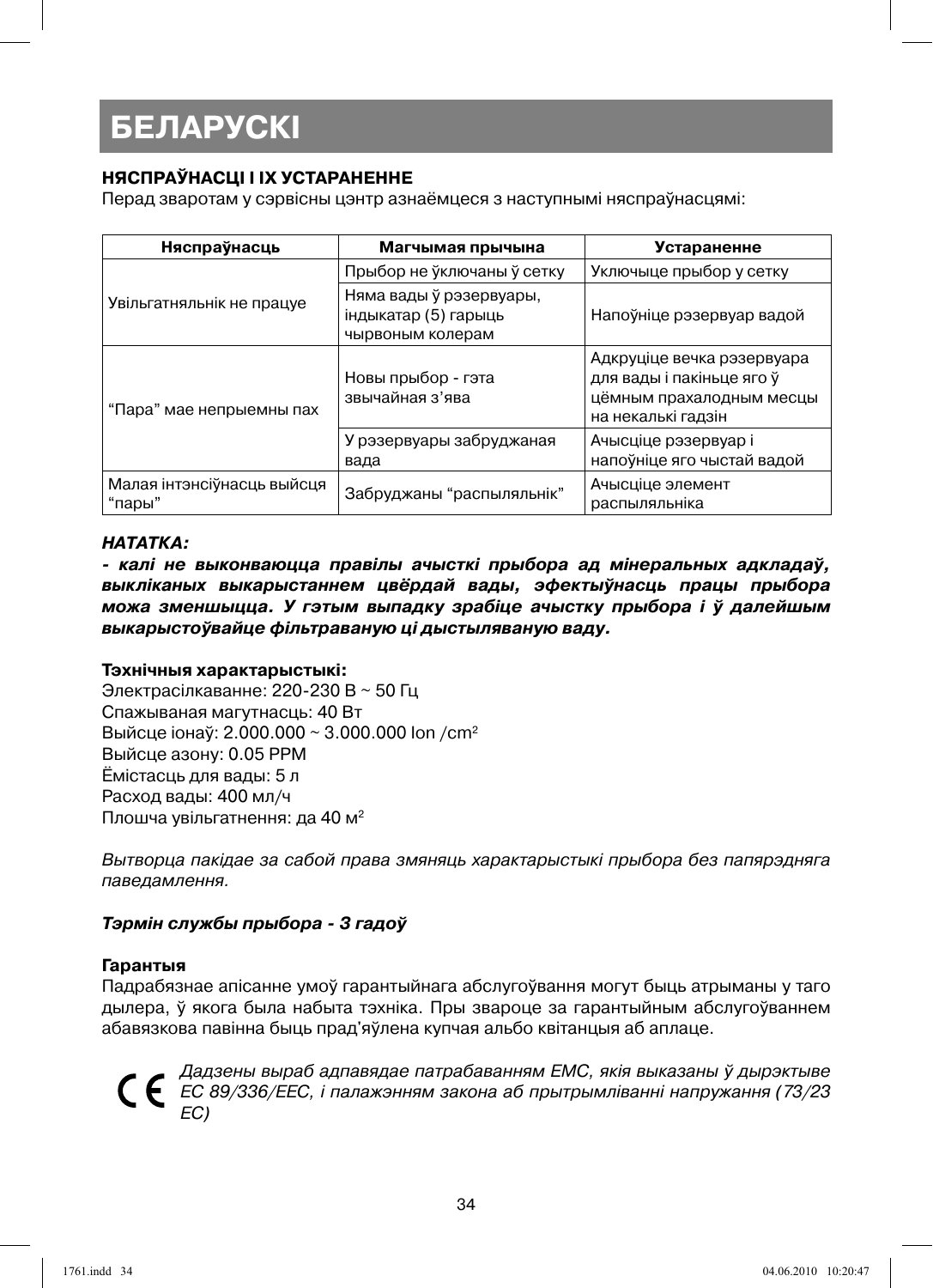# **ЎЗБЕК**

# **HАVОNI NАMLОVCHI**

# **АSОSIY QISMLАRI**

- 1. Хоnа ichidаgi nаmlikni sаqlаsh murvаti «Humidistat»
- 2. Ishlаtish/O'chirish dаstаgi, «bug'» chiqish kuchini o'zgаrtirish murvаti
- 3. Hаvо iоnlаnishini ishlаtish/o'chirish tugmаsi «Ion»
- 4. Iоnlаsh hоlаtidа ishlаyotgаnini ko'rsаtish chirоg'i «Ion»
- 5. Ishlаyotgаnini /suv quyish kеrаkligini ko'rsatish chirog'i «Humidify/Refill»
- 6. Оldingi yopgichi
- 7. «Bug'» chiqish jоyi оchilgаn qоpqоq
- 8. «Bug'» chiqish jоyi
- 9. Idishni kоrpusdаn оlish dаstаgi
- 10. Suv idishi
- 11. Suv quyish jоyi
- 12. Suv idishini to'ldirgаndа/оlgаndа ishlаtilаdigаn dаstаk.
- 13. Kartriili filtr
- 14. Suv idish gopgog'i
- 15. «Purkаgich»
- 16. Nаmlаgich kоrpusi
- 17. Suv idish yoritgichi
- 18. «Purkаgich»ni tоzаlаsh cho'tkаsi

# **ХАVFCIZLIK QОIDАLАRI**

Ishlаtishdаn оldin fоydаlаnish qоidаlаrini diqqаt bilаn o'qib chiqing vа kеyinchаlik kеrаk bo'lgаndа o'qish uchun sаqlаb оlib qo'ying.

- Jihоz ishlаydigаn elеktr quvvаti elеktr tаrmоg'idаgi quvvаtgа to'g'ri kеlishini tеkshirib ko'ring.
- Jihоzni tеkis vа nаmgа chidаmli jоygа qo'ying. Jihоz bilаn dеvоr оrаlig'i kаmidа 15 sm bo'lishi kеrаk.
- Bug' chiqаdigаn jоyini yog'оch mеbеl, elеktr jihоzlаri, kitоb vа nаm tеkkаndа shikаstlаnаdigаn bоshqа аshyolаrgа qаrаtmаng.
- Nаmlаsh vоsitаsini quyosh nuri tushib

turаdigаn, hаrоrаt bаlаnd jоylаrgа, kоmpyutеr yoki nаm tа'sir qilаdigаn elеktr jihоzlаri yaqinigа qo'ymаng.

- Jihоzni yopiq хоnаlаrdа qаrоvsiz qоldirmаng, аks hоldа dеvоr bilаn mеbеl yuzаsidа tоmchi pаydо bo'lishi mumkin. Shuning uchun nаmlаsh vоsitаsi ishlаtilаyotgаn хоnа eshigini qiya оchiq qоldirish tаvsiya etilаdi.
- Jihоzni хоnаdаn tаshqаridа ishlаtish ta'qiqlanadi.
- Fаqаt jihоz bilаn qo'shib bеrilаdigаn yеchilаdigаn qismlаrniginа ishlаting.
- Bolalar jihozni o'yinchoq qilib o'ynаshlаrigа ruхsаt bеrmаng.
- Jihоzni bоlаlаr vа imkоniyati chеklаngаn insоnlаr ishlаtgаndа аyniqsа ehtiyot bo'ling.
- Ushbu jihоz bоlаlаr vа imkоniyati chеklаngаn insоnlаr ishlаtishi uchun mo'ljаllаnmаgаn, ulаr uchun mаs'ul shахslаr uni to'g'ri ishlаtish qоidаlаrini va noto'g'ri ishlatganda qanday xayf bo'lishi mumkiniligini tushunarli qilib o'rgаtgаndаn so'ngginа ulаr jihоzni ishlаtishlаri mumkin.
- Jihоzni suvsiz ishlаtmаng, idishdа suv qоlmаgаn bo'lsа dаrhоl o'chirib qo'ying.
- Gаzlаngаn suv vа хushbo'y hid chiqаrаdigаn vоsitаlаrni ishlаtmаng.
- Suv idishini оlishdаn оldin jihоzni elеktrdаn uzib qo'ying.
- «Bug'»chiqаdigаn jоyini bеrkitib qo'ymаng, ungа birоr jism tushirmаng.
- Jihоz kоrpusini suvgа yoki bоshqа suyuqlikkа tushirish tа'qiqlаnаdi.
- Ishlаyotgаn jihоzni bоshqа jоygа оlmаng, qiyshаytirmаng.
- Nаmlаsh vоsitаsini ishlаtmаgаndа yoki tоzаlаshdаn оldin аlbаttа elеktrdаn uzib, suvini to'kib tаshlаng. Jihоzni bоshqа jоygа оlishdаn оldin elеktrdаn uzib qo'ying.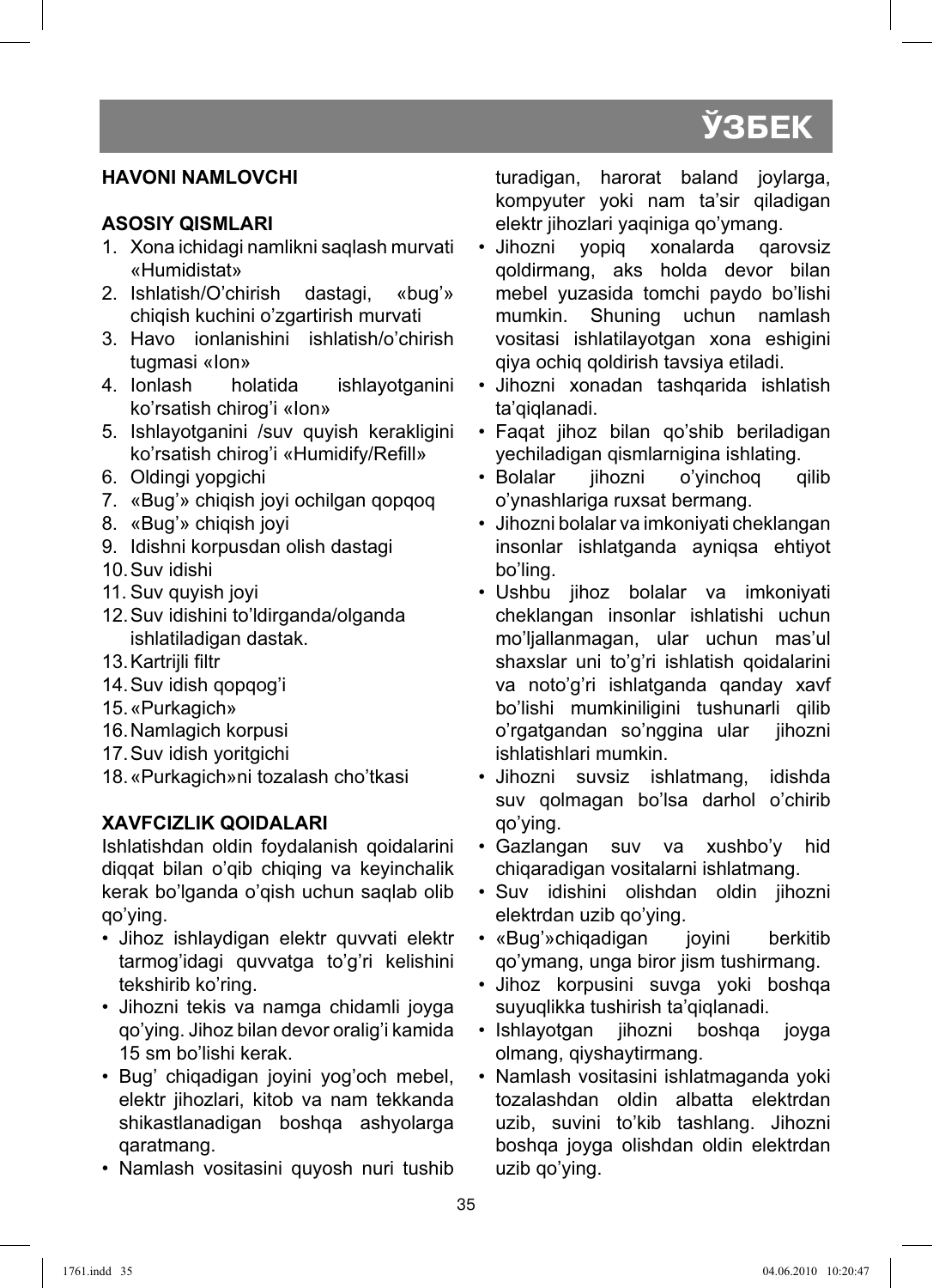# **ЎЗБЕК**

- Elеktr vilkаsini хo'l qo'l bilаn ushlаmаng.
- Jihоzni ishlаtishdаn оldin elеktr shnuri shikastlanmaganini tekshirib ko'ring. Elеktr shnuri shikаstlаngаn jihоzni ishlаtmаng.
- Jihozni o'zingiz qismlarga airatmang. birоr jоyi buzilgаndа vаkоlаtli ustахоnаgа оlib bоring.
- Jihоzni dоyim tоzаlаb turing, purgаgich tirnаlmаsligigа hаm qаrаb turing.
- Jihоzni bоlаlаrning qo'li yеtmаydigаn jоydа sаqlаng.

## *FАQАT UY SHАRОITIDА ISHLАTISHGА MO'LJАLLАNGАN*

## **NАMLАTGICHNI ISHLАTISH**

Jihоzni qutisidаn оlib o'rаlgаn аshyolаrni оlib tаshlаng. Jihоzning birоr jоyi shikastlanmaganini tekshirib ko'ring. Birоr jоyi shikаstlаngаn bo'lsа jihоzni ishlаtmаng.

## *Eslаtmа:*

- − *Jihоz sоvuq hаrоrаtdа qоlgаn bo'lsа birinchi mаrtа ishlаtishdаn оldin 30 dаqiqа хоnа hаrоrаtidа turishi kеrаk bo'lаdi.*
- − *Jihоzni hаrоrаt +5 dаn +40°S dаrаjаgаchа vа nisbiy nаmlik kаmidа 80% bo'lgаn хоnаdа ishlаting.*
- − *Ishlаtilаdigаn suv hаrоrаti +40°S dаrаjаdаn ko'p bo'lmаsligi kеrаk.*

Ishlаtishdаn оldin elеktr tаrmоg'idаgi quvvаt jihоz ishlаydigаn quvvаtgа to'g'ri kеlishini tеkshirib ko'ring.

- 1. Dаstаgidаn (9) ushlаb suv idishini (10) kоrpusdаn (16) chiqаrib оling.
- 2. Suv idishini (10) аg'dаrib, sоаt miligа tеskаri burаb, qоpqоg'ini (14) оching. Suv idishigа (10) kеrаgichа suv sоlib,

sоаt mili tоmоngа burаb, qоpqоg'ini (14) yoping.

- 3. Suv sоlingаn idishni (10) jihоz kоrpusigа (16) mаhkаmlаb qo'ying. Jihоz ish bo'lmаsi suvgа to'lgunchа bir оz kutib turing.
- 4. Nаmlаgichni elеktrgа ulаng.
- 5. Dаstаgini (2) sоаt mili tоmоngа burib nаmlаgichni ishlаting, shundа ko'rsаtgich chirоq (5) yashil yonаdi, o'zgаrtirish murvаtlаri (1) vа (2) yorishаdi, suv idishi yoritgichi (17) hаm yorishаdi.
- 6. Dаstаgini (2) burаb bug' chiqish kuchini belgilab qo'ying.
- 7. Хоnаdа nisbiy nаmlikni sаqlаb turuvchi «Humidistat» murvаti (1) bilаn хоnаdаgi nisbiy nаmlikni «Min» dаn «Max» gаchа qilib bеlgilаng. «Min» - 20 % dаn 30 % gаchа ; «Mid» - 50 % dаn 60 % gаchа; «Max» - 90 % gаchа.

# *Eslаtmа:*

- − *аgаr хоnаdаgi nаmlik murvаtdа (1) ko'rsаtilgаndаn ko'p bo'lsа nаmlаsh vоsitаsi «bug'» chiqаrish hоlаtigа o'tib ishlаmаydi.*
- 8. Hаvоni iоnlаsh hоlаtigа o'tib ishlаshi uchun «ION» tugmаsini (3) bоsing, shundа ko'rsаtish chirоg'i (4) yonаdi. Hаvо iоnlаnishini to'хtаtish uchun tugmаni (3) yanа bir mаrtа bоsаsiz, ko'rsаtish chirоg'i (4) o'chаdi.
- 9. Ishlаtib bo'lgаndаn so'ng dаstаgini (2) «OFF» hоlаtigа surib jihоzni o'chirib qo'ying, shundа ko'rsаtish chirоg'i (5) bilаn (1) vа (2) murvаt yoritgichlаri hаm o'chаdi

# *Eslаtmа:*

− *yoritgich (17) idishdаgi suv miqdоrini ko'rsаtib turаdi.*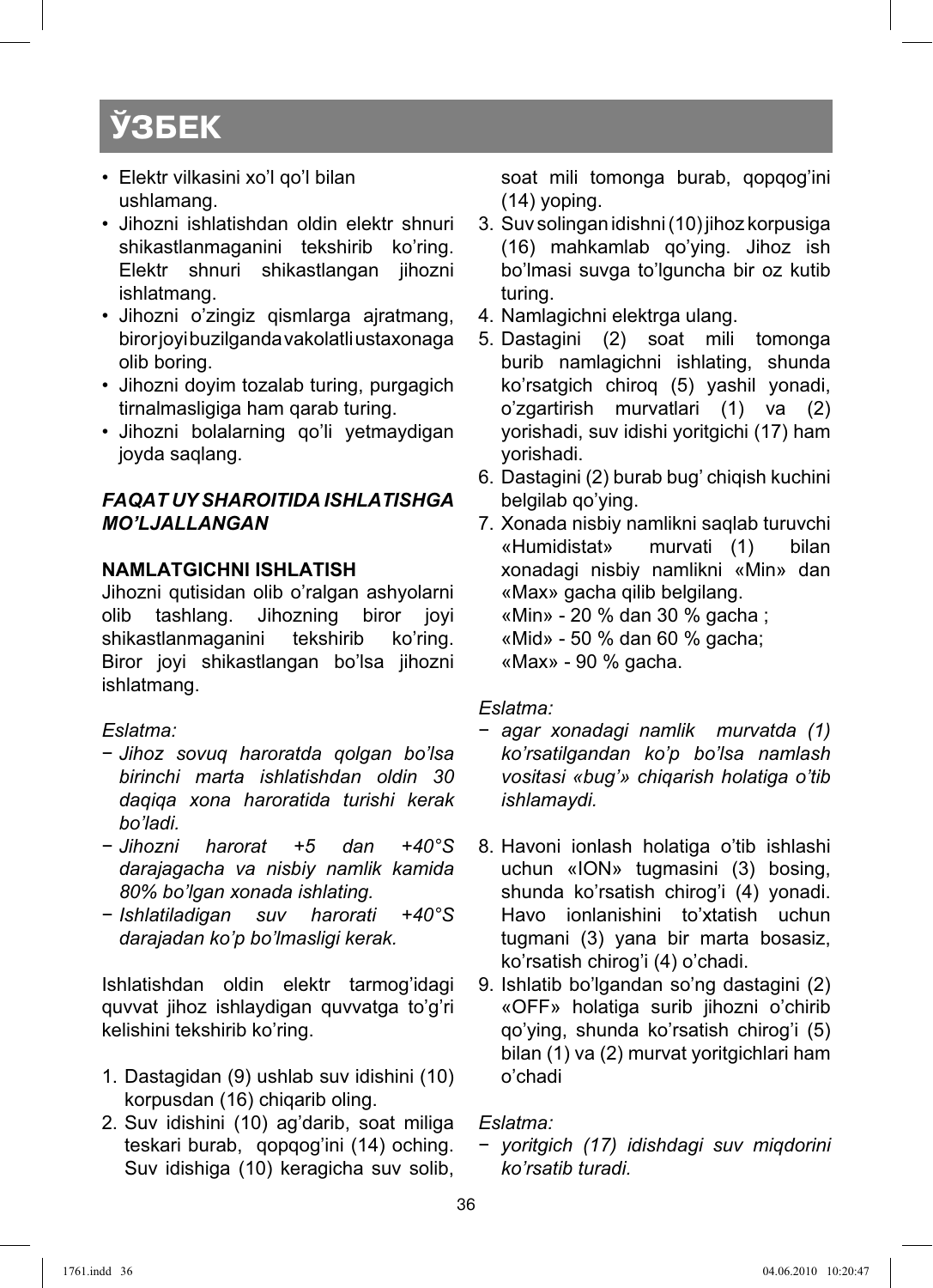− *idishdа (10) suv qоlmаsа «Humidify/ Refi ll» ko'rsаtish chirоg'i (5) qizil yonаdi, shundа idishni оlib suv to'ldirish kеrаk bo'lаdi.* 

# **TОZАLАSH VА SАQLАSH**

*Оgоhlаntirish! Tоzаlаshdаn оldin jihоzni аlbаttа elеktrdаn uzib qo'ying.* 

- Qаttiq suv «purkаgich», kоrpus vа suv idishining ichidа mа'dаnli quyqа pаydо qilib nаmlаgich ishlаshishni yomоnlаshtirаdi vа хоnа ichidаgi buyumlаr ustidа оq g'ubоr pаydо qilаdi. Shundаy bo'lmаsligi uchun purkаgichni hаr хаftа tоzаlаb, tеz-tеz suvini almashtirib turish, kartrijli filtrni (13) hаm tоzаlаb turish kеrаk.
- Аgаr ko'p vаqt nаmlаgichni ishlаtmаsаngiz: - idish bilаn «purkаgich» ish bo'lmаsi ichidаgi suvni to'kib tаshlаng, suv idishni yuving, «purkаgich» ish bo'lmаsi bilаn «purkаgich»ning o'zini hаm yuvib tоzаlаng, jihоzni quritib so'ng saqlashga olib qo'ying.

# **Хаr хаftа tоzаlаsh**

- Bir хаftаdа bir mаrtа suv idishi (10) bilаn suv idish (10) оstidаgi ish bo'lmаsini mo''tаdil yuvish vоsitа eritmаsi bilаn yuving. Shundаn so'ng yaхshilаb chаyib tаshlаng.
- «Purkagich»ga (15) 5-10 tomchi tozalash vоsitаsini tоmizing, 2-5 dаqiqа kutib turing. Cho'tkа (18) bilаn «purkаgich» (15) ustidаgi quyqаni tоzаlаb tаshlаng.

# *Eslаtmа:*

- − *«purkаgich»ni tоzаlаsh uchun chоvgum quyqаsini kеtkаzish vоsitаsini hаm ishlаtish mumkin.*
- Jihоz kоrpusini suvgа yoki bоshqа suyuqlikkа sоlmаng.

# **Filtrni tоzаlаsh**

- Jihozdagi filtr (13) har 1000 litr suv o'tkаzgаndаn so'ng tоzаlаnаdi, qаttiq suv ishlаtilgаndа yoki mеbеl ustidа «оq g'ubоr» pаydо bo'lsа tеzrоq tоzаlаb turish kеrаk.
- Dastagidan (9) ushlab suv idishini (10) kоrpusdаn (16) chiqаrib оling.
- Suv idishini (10) аg'dаrib, sоаt miligа tеskаri burаb, qоpqоg'ini (14) оching, soat miliga teskari burab kartriili filtrni (13) hаm chiqаrib оling.
- Kartrijli filtrni (13) 10 daqiqa taom sirkasi sоlingаn idishgа sоlib qo'ying, so'ng kartrijli filtrni (13) chiqarib oqib turgan suvdа yuving.
- Kartrijli filtrni (13) soat mili tomonga burib yanа qоpqоqqа (14) mаhkаmlаng.

## **Sаqlаsh**

- − Аgаr ko'p vаqt ishlаtmаsаngiz yoki saqlab olib qo'yishdan oldin qismlari quruq ekаnini, shuningdеk, «purkаgich» bo'lmаsi hаm quruqligini tеkshirib ko'ring.
- − Idishi bilаn «purkаgich» ish bo'lmаsidа suv bor jihozni saqlashga olib qo'ymаng.
- Kartrijli filtrni saqlashga olib qo'yishdan оldin tоzаlаb, quritib оling so'ng sаlqin, qоrоng'u jоygа qo'ying.

 Nаmlаgichni quruq, sаlqin vа bоlаlаrning qo'li yеtmаydigаn jоygа qo'yib sаqlаng.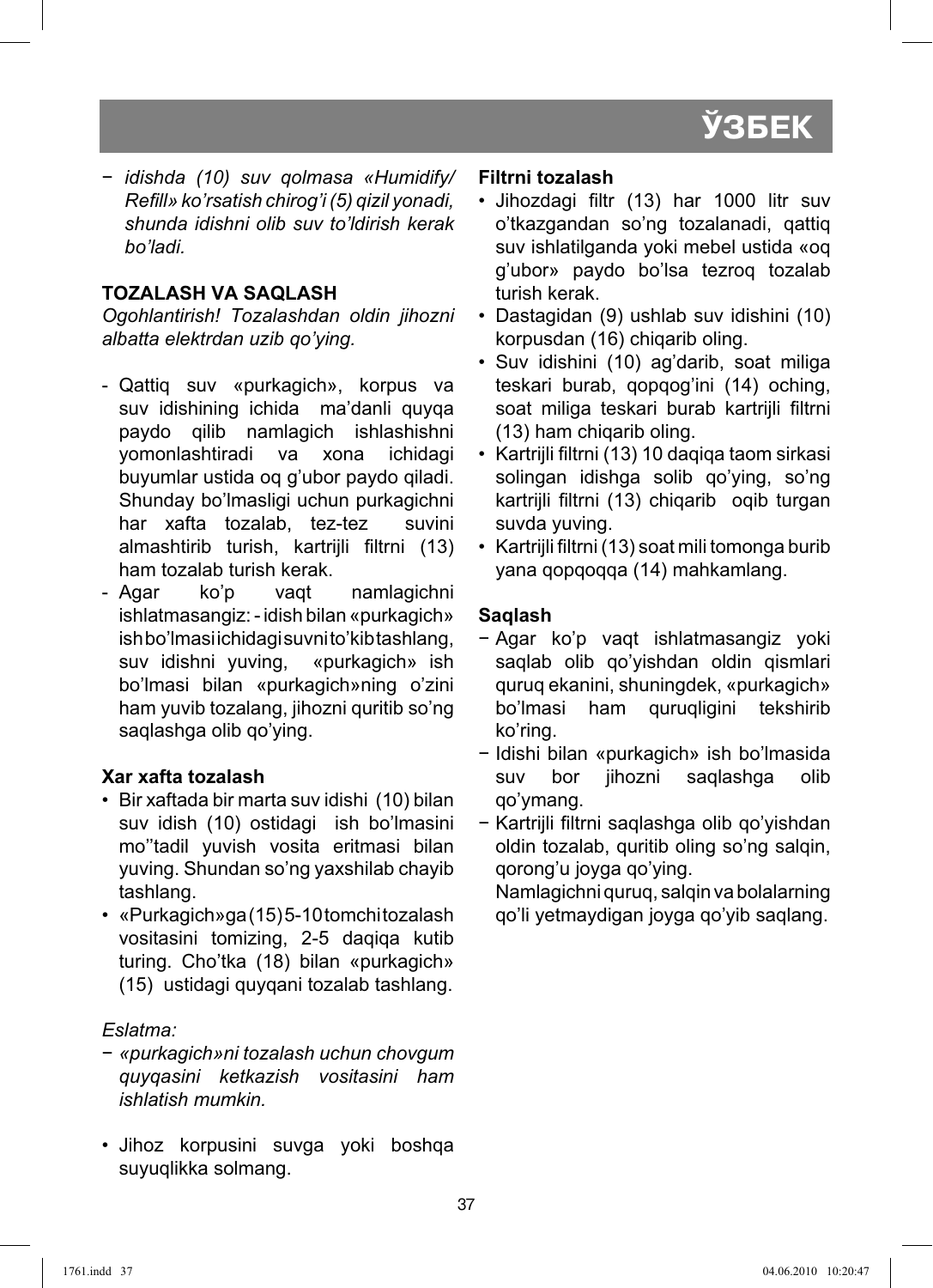# **ЎЗБЕК**

# **NОSОZLIKLАR VА ULАRNI TUZАTISH**

Ustахоnаgа оlib bоrishdаn оldin quyidаgi nоsоzliklаrni bilib оling:

| <b>Nosozlik</b>                   | Bo'lishi mumkin bo'lgan sababi                                    | <b>Tuzatish</b>                                                                          |
|-----------------------------------|-------------------------------------------------------------------|------------------------------------------------------------------------------------------|
|                                   | Jihoz elektrga ulanmagan                                          | Jihozni elektrga ulang                                                                   |
| Namlagich ishlamayapti            | Suv idishida suv yo'g, ko'rsatish<br>chirog'i (5) qizil yonayapti | Idishga suv soling                                                                       |
| «Bug'»dan noxush hid<br>kelayapti | Jihoz yangi bo'lsa shunday bo'lishi<br>tabiiy.                    | Suv idish qopqog'ini ochib bir<br>necha soat qorong'u va salqin<br>joyga qo'yib qo'ying. |
|                                   | Idishdagi suv kirlangan                                           | Suv idishini tozalab toza suv<br>quying.                                                 |
| «Bug'» yaxshi chiqmayapti         | «Purkagich» kirlangan                                             | Purkagich qismlarini tozalang.                                                           |

## *ESLАTMА:*

− *Qаttiq suv ishlаtilgаni uchun jihоzdа pаydо bo'lаdigаn quyqаni tоzаlаsh qоidаlаrigа аmаl qilinmаsа jihоzning ishlаsh sаmаrаsi kаmаyib kеtishi mumkin. Shundаy bo'lgаndа jihоzni tоzаlаb kеyinchаlik fi ltrlаngаn yoki distillаngаn suv ishlаting.* 

## **Tехnik хususiyati:**

Ishlаtаdigаn elеktr quvvаti: 220-230 V ~ 50 Hz Ishlаsh quvvаti: 40 W Iоn chiqishi: 2.000.000 ~ 3.000.000 Ion /cm2 Оzоn chiqishi: ≤0.05 PPM Suv idishining sig'imi: 5 l Suv sarfi: ≥ 400 ml/soat Nаmlаsh mаydоni: 40 m2 gаchа

*Ишлаб чиқарувчи жиҳоз хусусиятларини олдиндан маълум қилмасдан ўзгартириш ҳуқуқини сақлаб қолади.*

## *Buyumning xizmat qilishining muddati - 3 yil*

## **Кафолат шартлари**

Ушбу жиҳозга кафолат бериш масаласида худудий дилер ёки ушбу жиҳоз харид қилинган компанияга мурожаат қилинг. Касса чеки ёки харидни тасдиқловчи бошқа бир молиявий ҳужжат кафолат хизматини бериш шарти ҳисобланади.



*Ушбу жиҳоз 89/336/ЯЕC Кўрсатмаси асосида белгиланган ва Қувват кучини белгилаш Қонунида (73/23 ЕЭС) айтилган ЯХС талабларига мувофиқ келади.*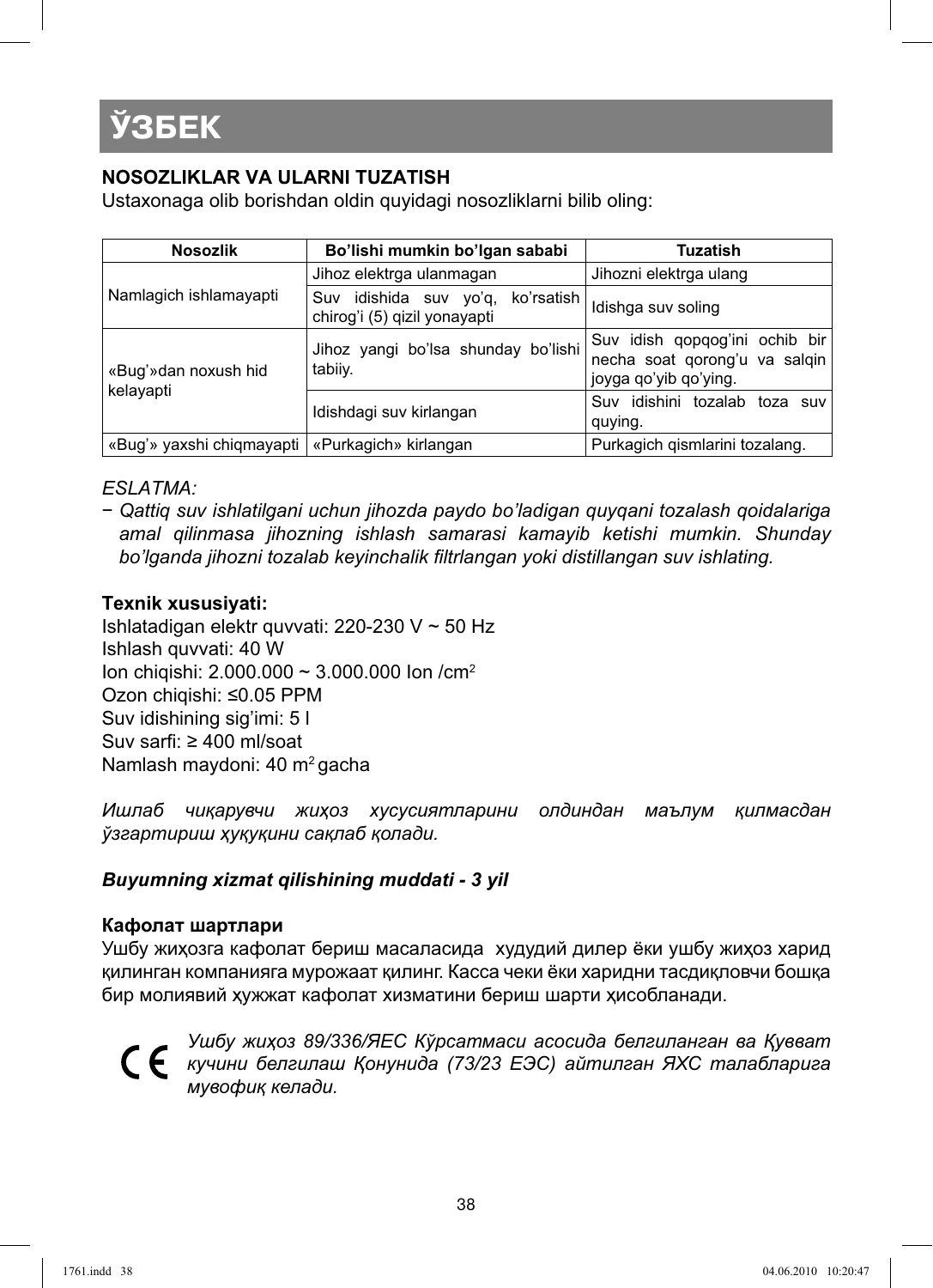### **GB**

A production date of the item is indicated in the serial number on the technical data plate. A serial number is an eleven-unit number, with the first four figures indicating the production date. For example, serial number 0606ххххххх means that the item was manufactured in June (the sixth month) 2006.

### **DE**

Das Produktionsdatum ist in der Seriennummer auf dem Schild mit technischen Eigenschaften dargestellt. Die Seriennummer stellt eine elfstellige Zahl dar, die ersten vier Zahlen bedeuten dabei das Produktionsdatum. Zum Beispiel bedeutet die Seriennummer 0606xxxxxxx, dass die Ware im Juni (der sechste Monat) 2006 hergestellt wurde.

### **RUS**

Дата производства изделия указана в серийном номере на табличке с техническими данными. Серийный номер представляет собой одиннадцатизначное число, первые четыре цифры которого обозначают дату производства. Например, серийный номер 0606ххххххх означает, что изделие было произведено в июне (шестой месяц) 2006 года.

### **KZ**

Бұйымның шығарылған мерзімі техникалық деректері бар кестедегі сериялық нөмірде көрсетілген. Сериялық нөмір он бір саннан тұрады, оның бірінші төрт саны шығару мерзімін білдіреді. Мысалы, сериялық нөмір 0606ххххххх болса, бұл бұйым 2006 жылдың маусым айында (алтыншы ай) жасалғанын білдіреді.

### **RO**

Data fabricării este indicată în numărul de serie pe tabelul cu datele tehnice. Numărul de serie reprezintă un număr din unsprezece cifre, primele patru cifre indicînd data fabricării. De exemplu, dacă numărul de serie este 0606xxxxxxx, înseamnă că produsul dat a fost fabricat în iunie (luna a asea) 2006.

### **CZ**

Datum výroby spotřebiče je uveden v sériovém čísle na výrobním štítku s technickými údaji. Sériové číslo je jedenáctimístní číslo, z nichž první čtyři číslice znamenají datum výroby. Například sériové číslo 0606xxxxxxx znamená, že spotřebič byl vyroben v červnu (šestý měsíc) roku 2006.

### **UA**

Дата виробництва виробу вказана в серійному номері на табличці з технічними даними. Серійний номер представляє собою одинадцятизначне число, перші чотири цифри якого означають дату виробництва. Наприклад, серійний номер 0606ххххххх означає, що виріб був виготовлений в червні (шостий місяць) 2006 року.

### **BEL**

Дата вытворчасці вырабу паказана ў серыйным нумары на таблічке з тэхнічнымі дадзенымі. Серыйны нумар прадстаўляе сабою адзінаццатае чысло, першыя чатыры лічбы якога абазначаюць дату вытворчасці. Напрыклад, серыйны нумар 0606ххххххх азначае, што выраб быў зроблен ў чэрвені (шосты месяц) 2006 года.

### **UZ**

Жихоз ишлаб чикарилган муддат техник хусусиятлар кўрсатилган лавхачадаги серия ракамида кўрсатилган. Серия рақами ўн битта сондан иборат бўлиб уларнинг биринчи тўрттаси ишлаб чикарилган вактни ифода этади. Мисол учун 0606ххххххх серия раками жихоз 2006 йилнинг июн ойида (олтинчи ойда) ишлаб чиқарилганлигини билдиради.